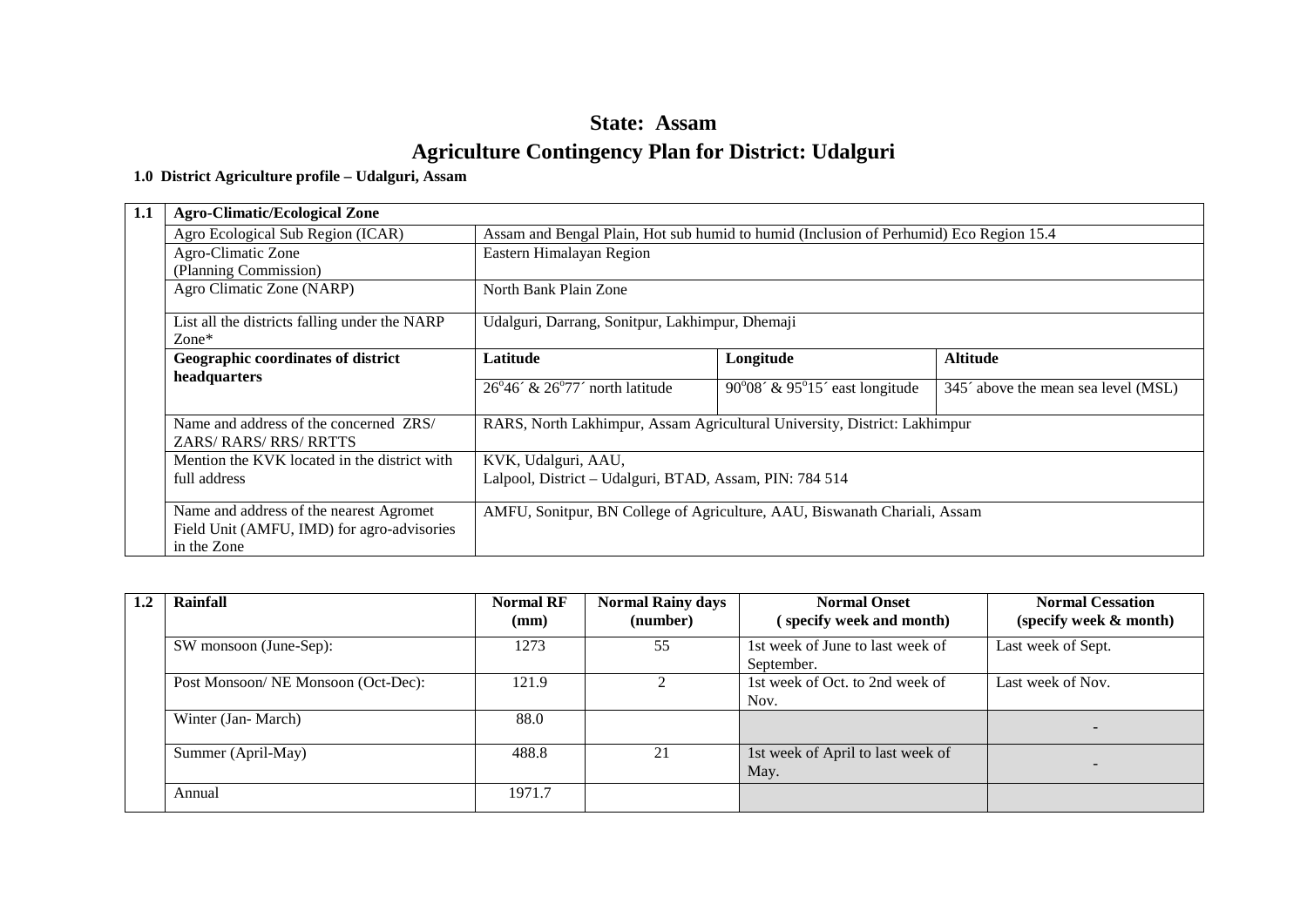| 1.3 | <b>Land use</b><br>pattern of the<br>district (latest<br>statistics) | Geographi<br>cal<br>Area<br>$(900)$ ha) | Cultiva<br>ble area<br>(5000)<br>$\mathbf{ha}$ | <b>Forest</b><br>area<br>('000<br>ha) | Land<br>under<br>non-<br>agricultur<br>al use<br>$(900)$ ha) | Permanen<br><b>Pastures</b><br>( <b>'000 ha)</b> | <b>Cultivable</b><br>wasteland<br>$(900)$ ha) | <b>Land under</b><br>Misc. tree<br>crops and<br>groves ('000<br>ha) | <b>Barren</b><br>and<br>uncultivab<br>-le<br>land<br>$(900)$ ha) | <b>Current</b><br><b>Fallows</b><br>$(5000)$ ha | Other<br>fallow<br>s(000<br>ha | <b>Land put</b><br>for non<br>agricultu<br>ral use |
|-----|----------------------------------------------------------------------|-----------------------------------------|------------------------------------------------|---------------------------------------|--------------------------------------------------------------|--------------------------------------------------|-----------------------------------------------|---------------------------------------------------------------------|------------------------------------------------------------------|-------------------------------------------------|--------------------------------|----------------------------------------------------|
|     | Area<br>( <b>'000 ha)</b>                                            | 201.20                                  | 91.68                                          | 21.9                                  | 44.18                                                        | 6.62                                             | 7.29                                          | 10.77                                                               | 14.21                                                            | 0.051                                           | 0.081                          | 31.11                                              |

| 1.4 | <b>Major Soils</b>           | Area ('000ha) | Percent $(\% )$ of total  |
|-----|------------------------------|---------------|---------------------------|
|     | 1. Sandy loam                | 40.56         | 44.26                     |
|     | 2. Clay loam                 | 45.49         | 49.65                     |
|     | 3. Silty clay loam           | 1.23          | 1.34                      |
|     | Other (specify)              | 4.35          | 4.74                      |
| 1.5 | <b>Agricultural land use</b> |               | <b>Cropping intensity</b> |
|     | Net sown area                | 110.20        |                           |
|     | Area sown more than once     | 56.33         | $151\%$                   |
|     | Net irrigated area           | 3.19          |                           |
|     | Gross cropped area           | 166.53        |                           |

| 1.6 | <b>Irrigation</b>            | Area ('000 ha)                      | Percent $(\% )$          |                          |
|-----|------------------------------|-------------------------------------|--------------------------|--------------------------|
|     | Net cultivated area          | 91.68                               |                          |                          |
|     | Net irrigated area           | 24.36                               | $\overline{\phantom{0}}$ |                          |
|     | Gross cultivated area        | $\overline{\phantom{a}}$            |                          |                          |
|     | Gross irrigated area         | 19.03                               |                          |                          |
|     | Rainfed area                 | 140.28                              |                          |                          |
|     | <b>Sources if Irrigation</b> | Number                              | Area ('000 ha)           | % area                   |
|     | Canals                       | 57 nos.<br>$\overline{\phantom{0}}$ |                          | $\overline{\phantom{0}}$ |
|     | Tanks                        | <b>NA</b>                           | $\overline{\phantom{a}}$ | $\overline{\phantom{0}}$ |
|     | Open wells                   | $\overline{\phantom{a}}$            |                          | -                        |
|     | Bore wells                   | $\overline{\phantom{a}}$            | -                        | $\qquad \qquad$          |
|     | Lift irrigation              | $\overline{\phantom{a}}$            | $\overline{\phantom{a}}$ |                          |
|     | Other sources                | $\overline{\phantom{a}}$            | $\overline{\phantom{0}}$ | $\overline{\phantom{0}}$ |
|     | Pump sets                    | $\overline{\phantom{0}}$            | <b>.</b>                 | $\overline{\phantom{0}}$ |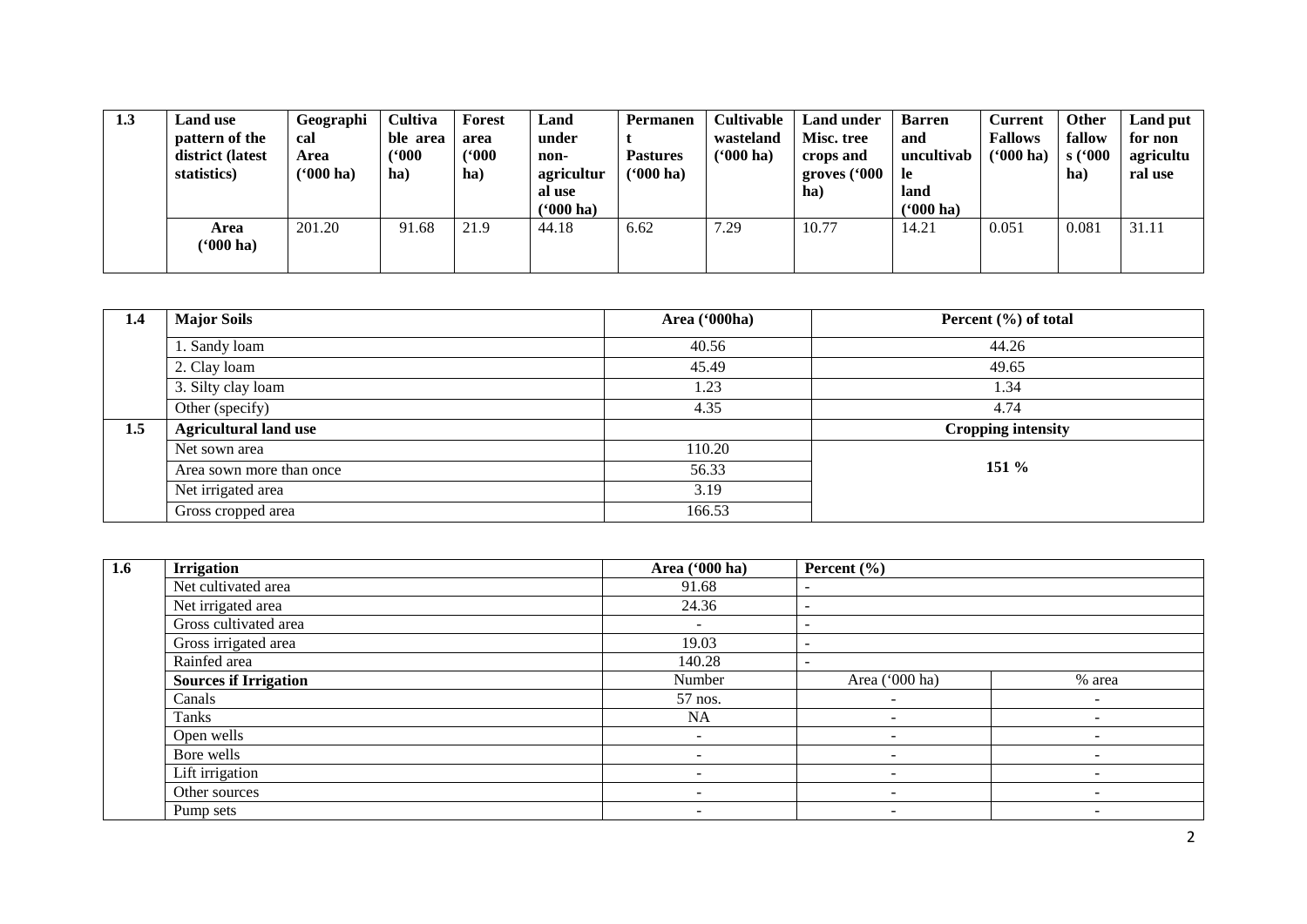| Micro-irrigation                 |   |  |
|----------------------------------|---|--|
| Groundwater availability and use |   |  |
| Over exploited                   |   |  |
| Critical                         |   |  |
| Semi-critical                    |   |  |
| Safe                             |   |  |
| Wastewater availability and use  | - |  |

# **1.7 Area under major field crops & horticulture (as per latest figures) (Specify year 2014-15)**

| 1.7a             | Major field crops cultivated           | Area ('000 ha)           |                      |                          |                          |                          |                          |                          |                        |  |
|------------------|----------------------------------------|--------------------------|----------------------|--------------------------|--------------------------|--------------------------|--------------------------|--------------------------|------------------------|--|
|                  |                                        |                          | <b>Kharif</b>        |                          |                          | Rabi                     |                          |                          |                        |  |
|                  |                                        | <b>Irrigated</b>         | <b>Rainfed</b>       | <b>Total</b>             | <b>Irrigated</b>         | <b>Rainfed</b>           | <b>Total</b>             | <b>Summer</b>            | <b>Grand</b> total     |  |
|                  | Paddy                                  |                          | 25.64                |                          |                          | 63.21                    |                          | 5.80                     | 94.65                  |  |
| $\overline{2}$   | Wheat                                  | $\blacksquare$           | ÷.                   | $\blacksquare$           | $\blacksquare$           | 1.06                     | $\overline{a}$           | $\blacksquare$           | 1.06                   |  |
| 3                | Maize                                  | $\sim$                   | 0.51                 | $\blacksquare$           | $\sim$                   | $\sim$                   | $\sim$                   | $\sim$                   | 0.51                   |  |
| 5                | Linseed                                | $\overline{\phantom{0}}$ | ÷                    | $\blacksquare$           | $\sim$                   | 0.34                     | $\overline{\phantom{a}}$ | $\overline{a}$           | 0.34                   |  |
| 6                | Rapeseed/mustard                       | $\overline{\phantom{a}}$ | ÷                    | $\blacksquare$           | ÷.                       | 7.03                     | $\overline{\phantom{a}}$ | $\overline{\phantom{a}}$ | 7.03                   |  |
| 7.               | Black gram                             | $\overline{\phantom{a}}$ | 1.93                 | $\overline{\phantom{a}}$ | $\blacksquare$           | $\sim$                   | $\overline{\phantom{a}}$ | ٠                        | 1.93                   |  |
| 8.               | Green gram                             | $\blacksquare$           | NA                   | $\blacksquare$           | $\overline{\phantom{0}}$ | $\overline{\phantom{a}}$ | $\overline{\phantom{a}}$ | NA                       | NA                     |  |
| 10.              | Lentil                                 | ÷                        | 0.74                 | $\overline{a}$           | $\overline{a}$           |                          | ÷.                       |                          | 0.74                   |  |
| 1.7 <sub>b</sub> | <b>Horticulture crops - Fruits</b>     |                          | <b>Total</b>         |                          |                          | <b>Irrigated</b>         |                          |                          | Rainfed ('000 ha)      |  |
|                  | <b>Arecanut</b>                        |                          |                      |                          |                          |                          |                          |                          |                        |  |
| $\overline{2}$   | Banana                                 |                          | 0.61                 |                          |                          | $\overline{\phantom{a}}$ |                          |                          | 0.61                   |  |
| 3                | Coconut                                |                          | 0.650                |                          | $\blacksquare$           |                          |                          | 0.650                    |                        |  |
| 4                | Lemon                                  |                          |                      |                          | -                        |                          |                          | $\sim$                   |                        |  |
| 5.               | Pineapple                              |                          | .100                 |                          |                          | $\overline{\phantom{a}}$ |                          | .100                     |                        |  |
| 6.               | Orange                                 |                          | 0.74                 |                          |                          |                          |                          |                          | 0.74                   |  |
| 1.7c             | <b>Horticulture crops - Vegetables</b> |                          | Total area ('000 ha) |                          |                          | Irrigated area ('000 ha) |                          |                          | Rainfed area ('000 ha) |  |
|                  | Kharif vegetables                      |                          | 0.735                |                          |                          |                          |                          |                          | 0.735                  |  |
| $\overline{2}$   | Rabi vegetables                        |                          | 0.937                |                          |                          | $\overline{a}$           |                          |                          | 0.937                  |  |
| $\overline{2}$   | Chilli                                 |                          | 0.452                |                          |                          | $\overline{\phantom{a}}$ |                          |                          | 0.452                  |  |
| 6                | Onion                                  |                          |                      |                          |                          | ۰                        |                          |                          |                        |  |
|                  | Garlic                                 |                          | 0.350                |                          |                          | $\blacksquare$           |                          |                          | 0.350                  |  |
| 1.7d             | <b>Medicinal and Aromatic crops</b>    |                          | Total area ('000 ha) |                          | Irrigated area ('000 ha) |                          |                          | Rainfed area ('000 ha)   |                        |  |
|                  | Medicinal and Aromatic crops           |                          | NA                   |                          | ۰                        |                          |                          |                          |                        |  |
| Others           | $\blacksquare$                         |                          | $\blacksquare$       |                          | ٠                        |                          |                          | $\blacksquare$           |                        |  |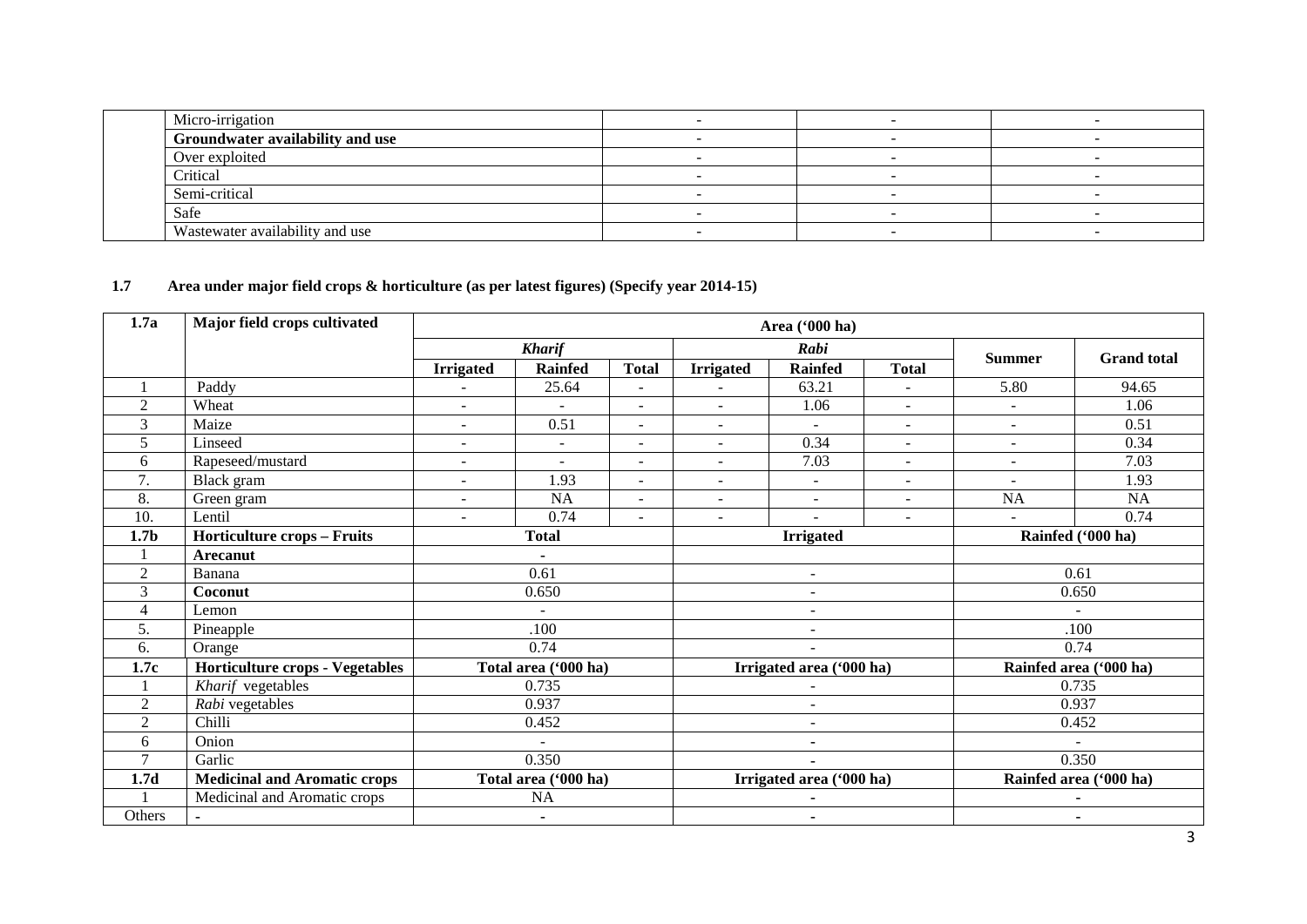| 1.7e             | <b>Plantation crops</b> | Total area ('000 ha) | Irrigated area ('000 ha) | Rainfed area ('000 ha) |  |  |
|------------------|-------------------------|----------------------|--------------------------|------------------------|--|--|
|                  | lurmeric                | 0.601                |                          | 0.601                  |  |  |
|                  | Ginger                  | 0.753                |                          | 0.753                  |  |  |
|                  | Coriander               | 0.210                |                          | 0.210                  |  |  |
| 1.7f             | <b>Fodder crops</b>     | Total area ('000 ha) | Irrigated area ('000 ha) | Rainfed area ('000 ha) |  |  |
| 1.7 <sub>g</sub> | <b>Grazing land</b>     |                      |                          |                        |  |  |
| 1.7 <sub>h</sub> | Sericulture etc         |                      |                          |                        |  |  |
| 1.7i             | Others (specify)        |                      |                          |                        |  |  |

Source: District Statistical Handbook, 2014-15

| 1.8 | Livestock (in number)                          | <b>Male</b> ('000)       | Female ('000)             | Total $(900)$            |  |  |
|-----|------------------------------------------------|--------------------------|---------------------------|--------------------------|--|--|
|     | Non descriptive Cattle (local low yielding)    | 152.811                  | 199.019                   | 351.830                  |  |  |
|     | Crossbred cattle                               | 1.358                    | 4.846                     | 6.204                    |  |  |
|     | Non descriptive Buffaloes (local low yielding) | 0.972                    | 0.752                     | 1.724                    |  |  |
|     | <b>Graded Buffaloes</b>                        | $\sim$                   | $\overline{\phantom{a}}$  | $\overline{\phantom{a}}$ |  |  |
|     | Goat                                           | 72.471                   | 111.893                   | 184.364                  |  |  |
|     | Sheep                                          | 3.007                    | 3.837                     | 6.844                    |  |  |
|     | Others (Camel, Pig, Yak etc.)                  | $\overline{\phantom{a}}$ |                           | $\overline{\phantom{0}}$ |  |  |
|     | $(i)$ Pig                                      | 39.583                   | 28.668                    | 68.251                   |  |  |
|     | (ii) Mithun                                    | $\overline{\phantom{a}}$ |                           | $\overline{\phantom{a}}$ |  |  |
|     | Commercial dairy farms (Number)                |                          |                           | 18                       |  |  |
| 1.9 | <b>Poultry</b>                                 | No. of farms             | Total No. of birds ('000) |                          |  |  |
|     | Commercial + Backyard                          | 30                       | 725.856                   |                          |  |  |
|     | Duck                                           | -                        |                           | 141.590                  |  |  |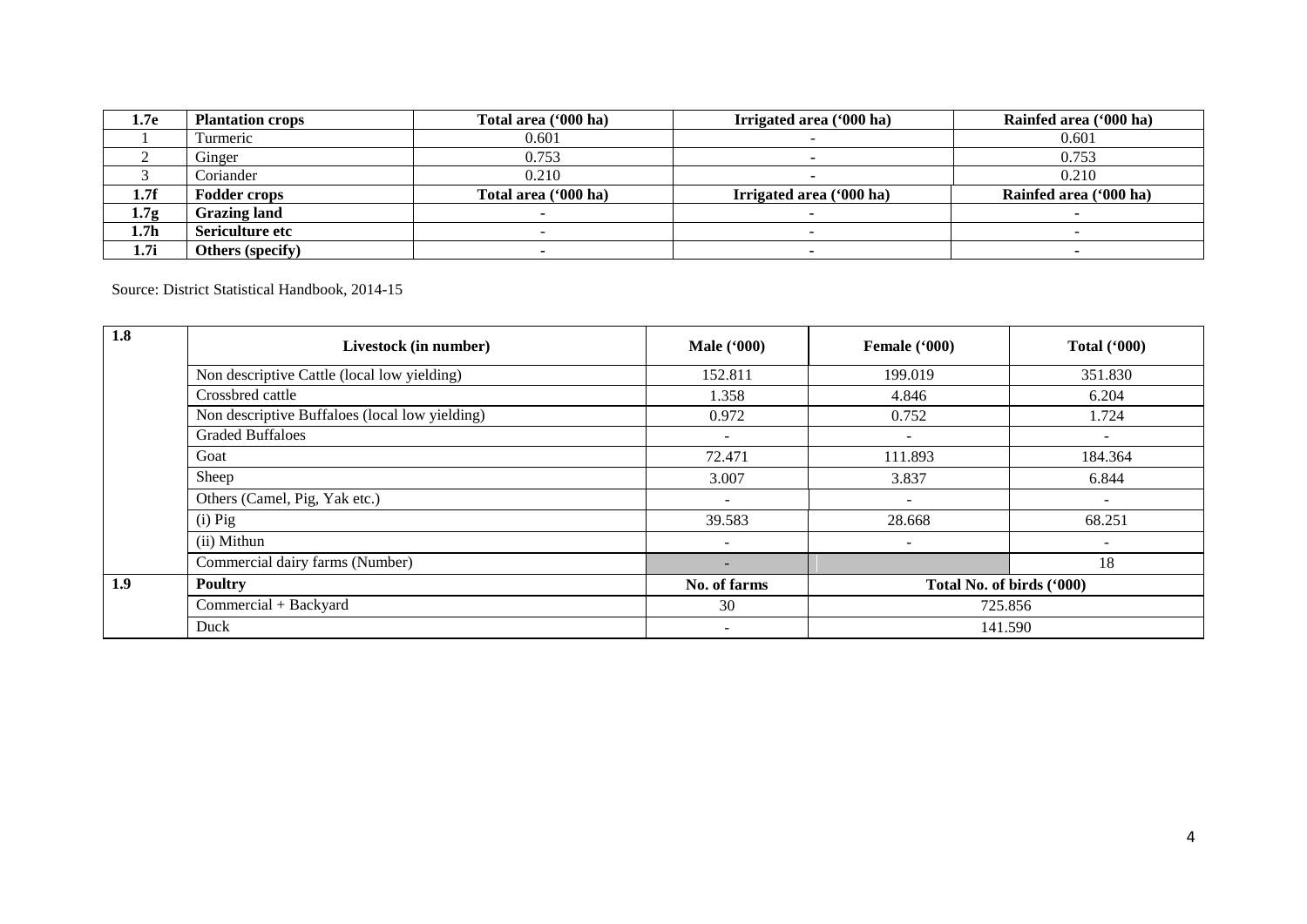| 1.10 | <b>Fisheries (Data source: Chief Planning Officer of district)</b> |                        |            |                          |                    |                                          |                         |                    |  |                                   |  |
|------|--------------------------------------------------------------------|------------------------|------------|--------------------------|--------------------|------------------------------------------|-------------------------|--------------------|--|-----------------------------------|--|
|      | A. Capture                                                         |                        |            |                          |                    |                                          |                         |                    |  |                                   |  |
|      | i) Marine (Data Source: Fisheries Department)                      | No. of fishermen       |            | <b>Boats</b>             |                    |                                          | <b>Nets</b>             |                    |  | <b>Storage</b><br>facilities (Ice |  |
|      |                                                                    |                        | Mechanized |                          | Non-<br>mechanized | Mechanized<br>(Trawl nets,<br>Gill nets) |                         | Non-<br>mechanized |  | plants etc.)                      |  |
|      |                                                                    | Not applicable         |            |                          |                    |                                          |                         |                    |  |                                   |  |
|      | ii) Inland (Data Source: Fisheries Department)                     | No. Farmer owned ponds |            | <b>No. of Reservoirs</b> |                    |                                          | No. of village<br>tanks |                    |  | No of ponds&<br>tanks             |  |
|      |                                                                    | 1800 ha                |            | 8                        |                    |                                          | 110 ha                  |                    |  | 107                               |  |
|      | <b>B.</b> Culture                                                  |                        |            |                          |                    |                                          |                         |                    |  |                                   |  |
|      |                                                                    |                        |            |                          |                    |                                          | Yield (t/ha)            |                    |  | Production ('000 tons)            |  |
|      | i) Brackish water (Data Source: MPEDA/ Fisheries Department)       |                        |            |                          |                    |                                          |                         |                    |  |                                   |  |
|      | ii) Fresh water (Data Source: Fisheries Department)                |                        |            |                          |                    |                                          |                         |                    |  |                                   |  |

# **1.11 Production and Productivity of major crops (Average of last 5 years: 2008 to 2014 – Source DAO office, Udalguri, Assam)**

| 1.11   | Name of        |                          | <b>Kharif</b>                                                             |                          | Rabi                     |                              | <b>Total</b><br><b>Crop</b><br><b>Summer</b> |                          |                         |                                     |
|--------|----------------|--------------------------|---------------------------------------------------------------------------|--------------------------|--------------------------|------------------------------|----------------------------------------------|--------------------------|-------------------------|-------------------------------------|
|        | crop           | Production<br>(000 t)    | Productivity<br>(kg/ha)                                                   | Production<br>(000 t)    | Productivity<br>(kg/ha)  | Production<br>(000 t)        | Productivity<br>(kg/ha)                      | Production<br>(000 t)    | Productivity<br>(kg/ha) | residue as<br>fodder ('000<br>tons) |
|        |                |                          | Major Field crops (Crops to be identified based on total acreage)         |                          |                          |                              |                                              |                          |                         |                                     |
| Crop 1 | Rice           | 3.3                      | 3500                                                                      | 834.40                   | 1324                     | 315.15                       | 3483.86                                      | 1318.14                  | 1377                    |                                     |
| Crop 2 | Toria          | $\overline{\phantom{a}}$ | $\overline{\phantom{a}}$                                                  | 1.6                      |                          | $\qquad \qquad \blacksquare$ | $\overline{\phantom{a}}$                     |                          | 359                     |                                     |
| Crop 3 | Jute           | $\overline{\phantom{a}}$ | $\overline{\phantom{a}}$                                                  | $\overline{\phantom{a}}$ | $\overline{\phantom{a}}$ | 3                            | 3200                                         | 3                        | 3200                    | -                                   |
| Crop 4 | Blackgram      | $\overline{\phantom{a}}$ | $\overline{\phantom{a}}$                                                  | $\overline{\phantom{a}}$ | $\overline{\phantom{a}}$ | 2.5                          | 800                                          | 2.5                      | 800                     |                                     |
| Crop 5 | Wheat          |                          | $\overline{\phantom{a}}$                                                  | 2.6                      | 2400                     | $\overline{\phantom{0}}$     |                                              |                          | 2400                    |                                     |
| Others | Sugarcane      | $\overline{\phantom{a}}$ | $\overline{\phantom{a}}$                                                  | $\overline{\phantom{a}}$ | $\overline{\phantom{a}}$ | 52                           | 52800                                        | $\overline{\phantom{0}}$ | 52800                   |                                     |
|        |                |                          | Major Horticultural crops (Crops to be identified based on total acreage) |                          |                          |                              |                                              |                          |                         |                                     |
| Crop 1 | Banana         | 27                       | 27000                                                                     | $\overline{\phantom{a}}$ | $\overline{\phantom{0}}$ |                              |                                              | 27                       | 27000                   |                                     |
| Crop 2 | Papaya         | 27                       | 30000                                                                     | $\overline{\phantom{a}}$ | $\overline{\phantom{0}}$ | $\overline{\phantom{0}}$     | -                                            | 27                       | 30000                   |                                     |
| Crop 3 | Assam<br>lemon | 5                        | 40000                                                                     | $\overline{\phantom{a}}$ | $\overline{\phantom{0}}$ |                              |                                              | 5                        | 40000                   |                                     |
| Crop 4 | Pineapple      | 18750 nos.               | 18000                                                                     | $\overline{\phantom{a}}$ | $\overline{\phantom{a}}$ | $\overline{\phantom{0}}$     | $\overline{\phantom{a}}$                     | 18750 nos.               | 18000                   |                                     |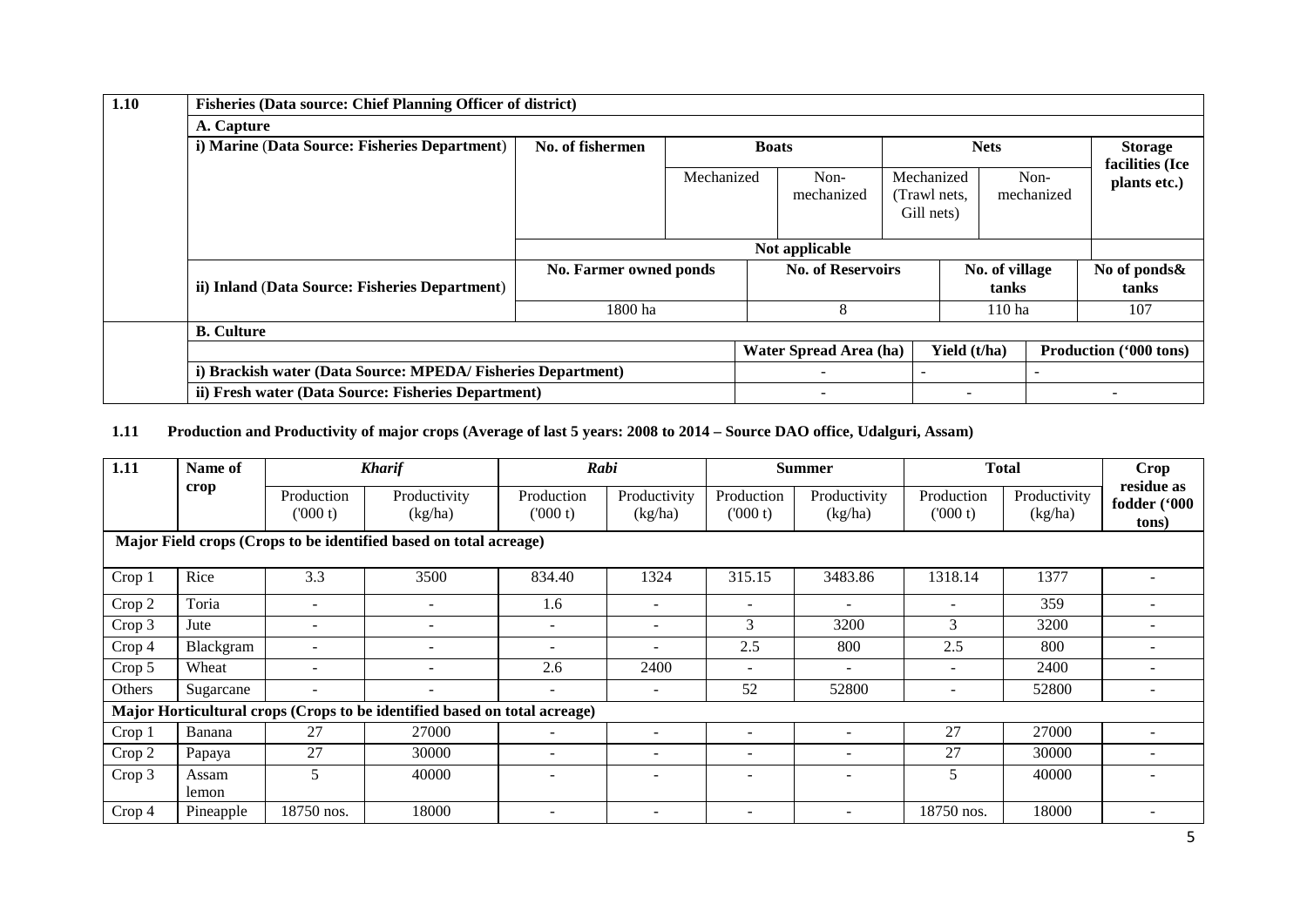| Crop 5            | Coconut              | 18                  | 18750 nos. |     |  | 10              | 18750 nos. |  |
|-------------------|----------------------|---------------------|------------|-----|--|-----------------|------------|--|
| Crop <sub>6</sub> | Arecanut             | 29                  | 29370      | . . |  | 29<br>زركه      | 29370      |  |
| Crop 7            | Kharif<br>vegetables | 30                  | 30000      |     |  | $\bigcap$<br>30 | 30000      |  |
| Crop 8            | Rabi<br>vegetables   | $\sim$ $\sim$<br>JJ | 28000      |     |  | ັບ              | 28000      |  |

| 1.12 | Sowing window for 5 major crops<br>(start and end of sowing period) | 1: Rice   | 2: Toria     | $3:$ Jute | 4: Blackgram     | 5: Wheat                       |
|------|---------------------------------------------------------------------|-----------|--------------|-----------|------------------|--------------------------------|
|      | Kharif-Rainfed                                                      | June-July |              | March-May | Mid Aug-Mid Sept |                                |
|      | Kharif-Irrigated                                                    |           |              |           |                  |                                |
|      | <i>Rabi</i> -Rainfed                                                |           | $Oct - Nov.$ |           |                  | $5th$ Nov-15 <sup>th</sup> Dec |
|      | Rabi-Irrigated                                                      | Nov-Dec   |              |           |                  |                                |

| 1.13 | What is the major contingency the district is prone to? (Tick mark) | Regular | Occasional | <b>None</b> |
|------|---------------------------------------------------------------------|---------|------------|-------------|
|      | Drought                                                             |         |            |             |
|      | Flood                                                               |         |            |             |
|      | Cyclone                                                             |         |            |             |
|      | Hail storm                                                          |         |            |             |
|      | Heat wave                                                           |         |            |             |
|      | Cold wave                                                           |         |            |             |
|      | Frost                                                               |         |            |             |
|      | Sea water intrusion                                                 |         |            |             |
|      | Pests and disease outbreak (specify)                                |         |            |             |
|      | Others (specify)                                                    |         |            |             |

#### **6 out of 10 years = Regular**

| 1.1 <sup>o</sup> | Include Digital<br>ot the<br>district<br>maps | Annexure.<br>$\sim$ cocation map $\sim$<br>` within<br>State<br>-distr<br>$\Omega$<br>' ''<br>ш. | En<br>closed:<br>m |
|------------------|-----------------------------------------------|--------------------------------------------------------------------------------------------------|--------------------|
|                  | for                                           |                                                                                                  |                    |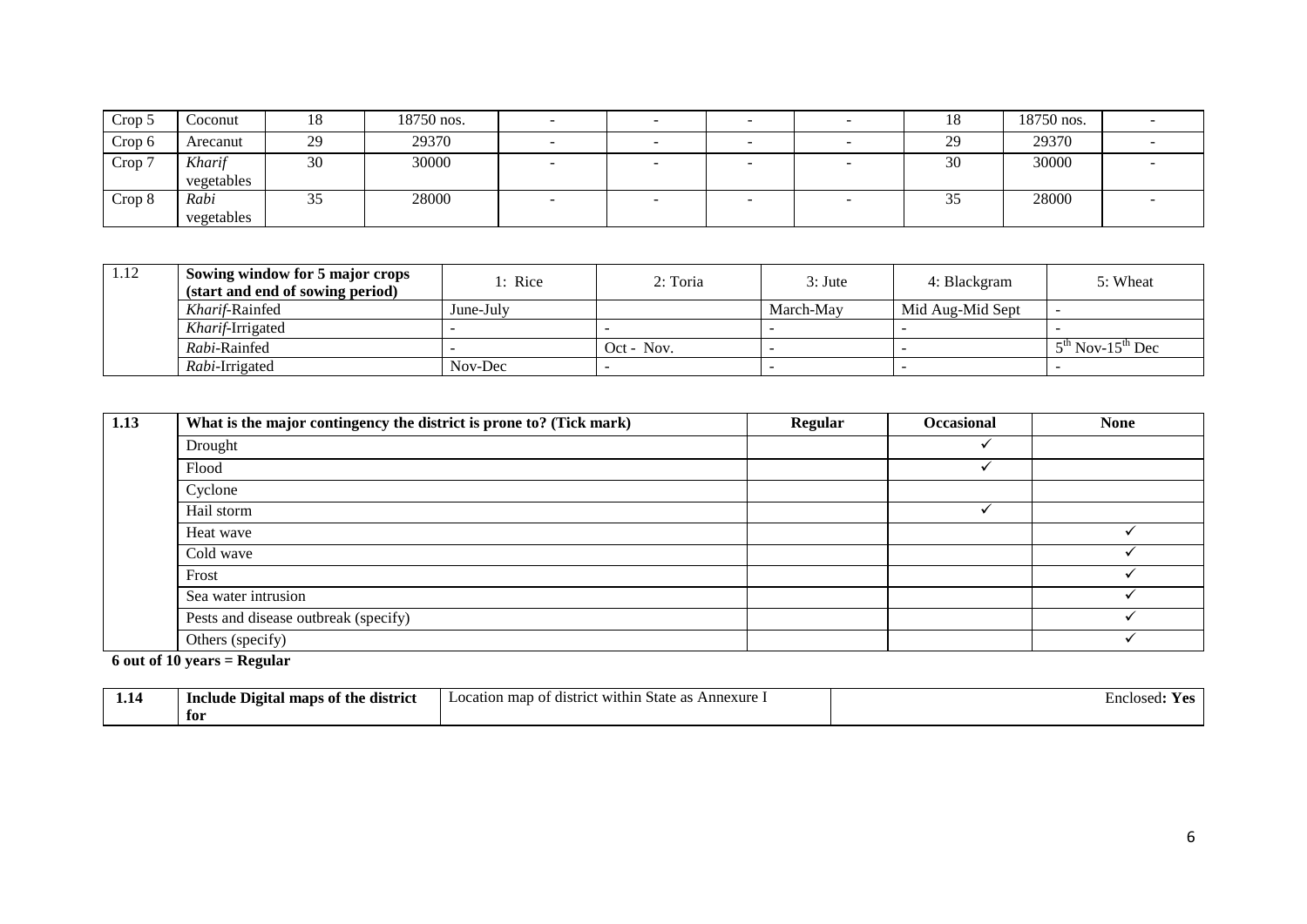#### **Location map of district within State as Annexure I**

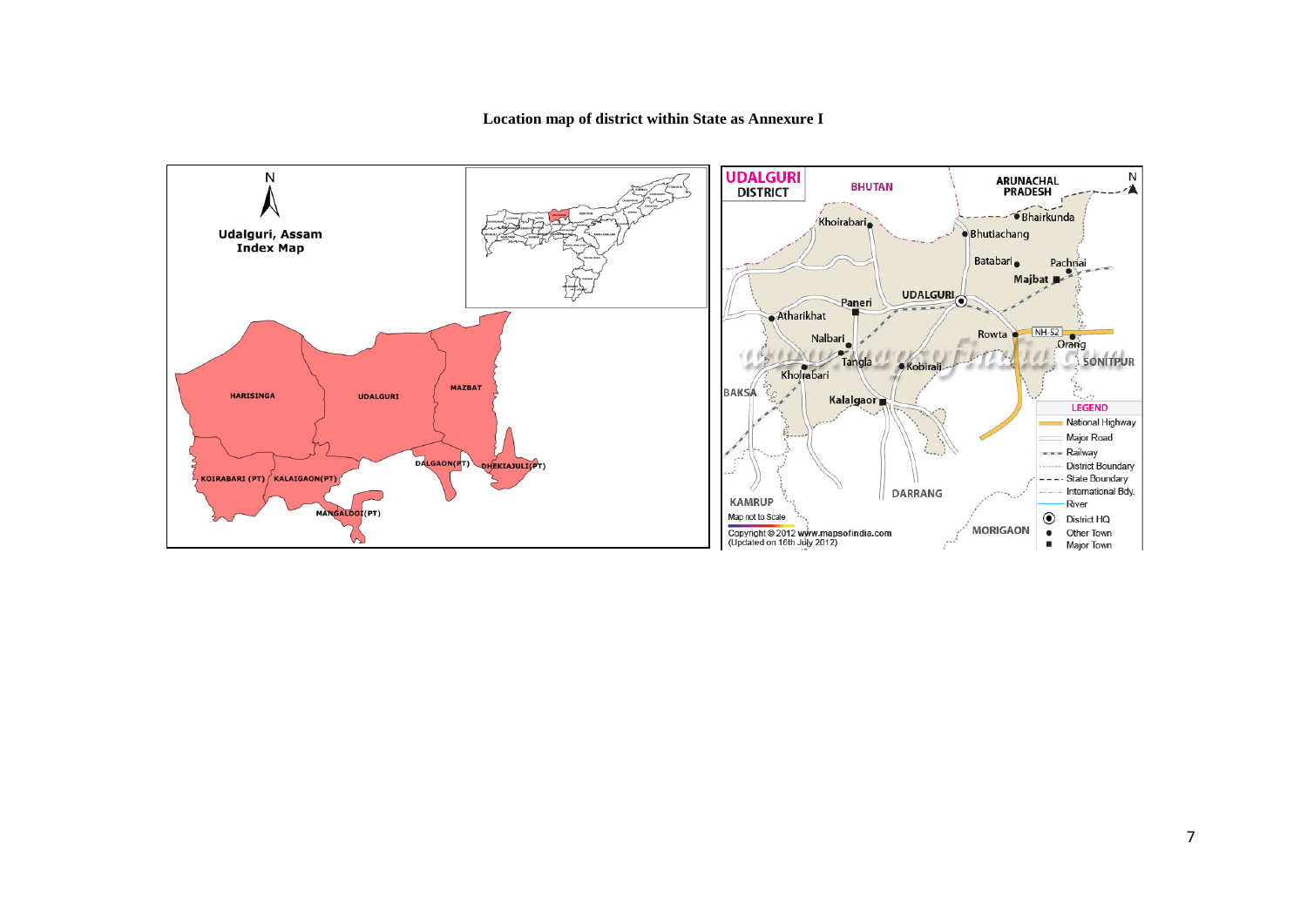### **2.0 Strategies for weather related contingencies**

## **2.1 Drought**

**A. Drought - Pre-Monsoon (Last week of March to First week of April)** 

| <b>Condition</b>                                        |                                         |                                                                                                                                     |                                                                                                                                                                                                                                                                                                    | <b>Suggested Contingency measures</b>                                                                                                                                                                       |                                                                                                                                                                                                                                           |
|---------------------------------------------------------|-----------------------------------------|-------------------------------------------------------------------------------------------------------------------------------------|----------------------------------------------------------------------------------------------------------------------------------------------------------------------------------------------------------------------------------------------------------------------------------------------------|-------------------------------------------------------------------------------------------------------------------------------------------------------------------------------------------------------------|-------------------------------------------------------------------------------------------------------------------------------------------------------------------------------------------------------------------------------------------|
| <b>Early season</b><br>drought (delayed<br>onset)       | <b>Major Farming situation</b>          | <b>Normal Crop / Cropping</b><br>system                                                                                             | Change in crop /cropping<br>system including variety                                                                                                                                                                                                                                               | <b>Agronomic measures</b>                                                                                                                                                                                   | <b>Remarks</b> on<br>Implementation                                                                                                                                                                                                       |
| Delayed by 2 weeks<br>$(2nd$ to $3rd$ week of<br>April) | 1) Farming situation:<br>Rainfed upland | <b>Cropping system 1:</b><br>Summer<br>vegetables<br>/Summer Pulse (Greengram/<br>Blackgram)/Summer, Oilseed<br>(Sesamum),<br>Maize | No Change<br>Growing high yielding<br>varieties<br>Greengram-SGC-16,<br>Sonai (SG 21-5) T 44,K<br>851, Pratap<br><b>Blackgram-Sonkush (SB)</b><br>23-5) Pant U 19, T-9, KU-<br>$301$ etc<br>Sesamum - Kaliabor local,<br>SG 25-1, AST-1<br>Maize- NMH 803, Ganga<br>5, Hi-starch, Diara NLD<br>etc | Allow recommended package of<br>practices for different crops<br>i) Weeding at critical stages of<br>growth.<br>ii) Addition of sufficient organic<br>matter in the soil at the time of land<br>preparation | Use of mulch for<br>moisture<br>conservation.<br>Development<br>of<br>water harvesting<br>for<br>structure<br>irrigation<br>at<br>critical stages of<br>crop growth for<br>higher yield.<br>Use of STWs for<br>irrigation of the<br>crop. |

#### **Normal onset of Pre-monsoon**

| <b>Condition</b>        |                      |        |               | <b>Suggested Contingency measures</b> |                                      |                                     |                  |
|-------------------------|----------------------|--------|---------------|---------------------------------------|--------------------------------------|-------------------------------------|------------------|
| Early season drought    | <b>Major Farming</b> |        | <b>Normal</b> |                                       | Crop management                      | Soil nutrient & moisture            | Remarks on       |
| (Normal onset)          | situation            |        | Crop/cropping |                                       |                                      | conservation measures               | Implementation   |
|                         |                      |        | system        |                                       |                                      |                                     |                  |
| Normal onset followed   | $2)$ Farming         |        | Cropping      |                                       | No Change                            | of<br>1. Weeding at critical stages | Schemes for line |
| by 15-20 days dry spell | situation:           |        | system 1:     |                                       | Use HYV of short duration rice Luit, | growth                              | department/RKVY/ |
| after sowing leading to | Rainfed              | Medium | Rice(         | Early                                 | Kolong, Kapilee, Dishang, Dikhow, IR |                                     | <b>ATMA</b>      |
| poor germination/crop   | land/                | Medium |               |                                       |                                      | 2 Irrigation as per requirement     | Use of weather   |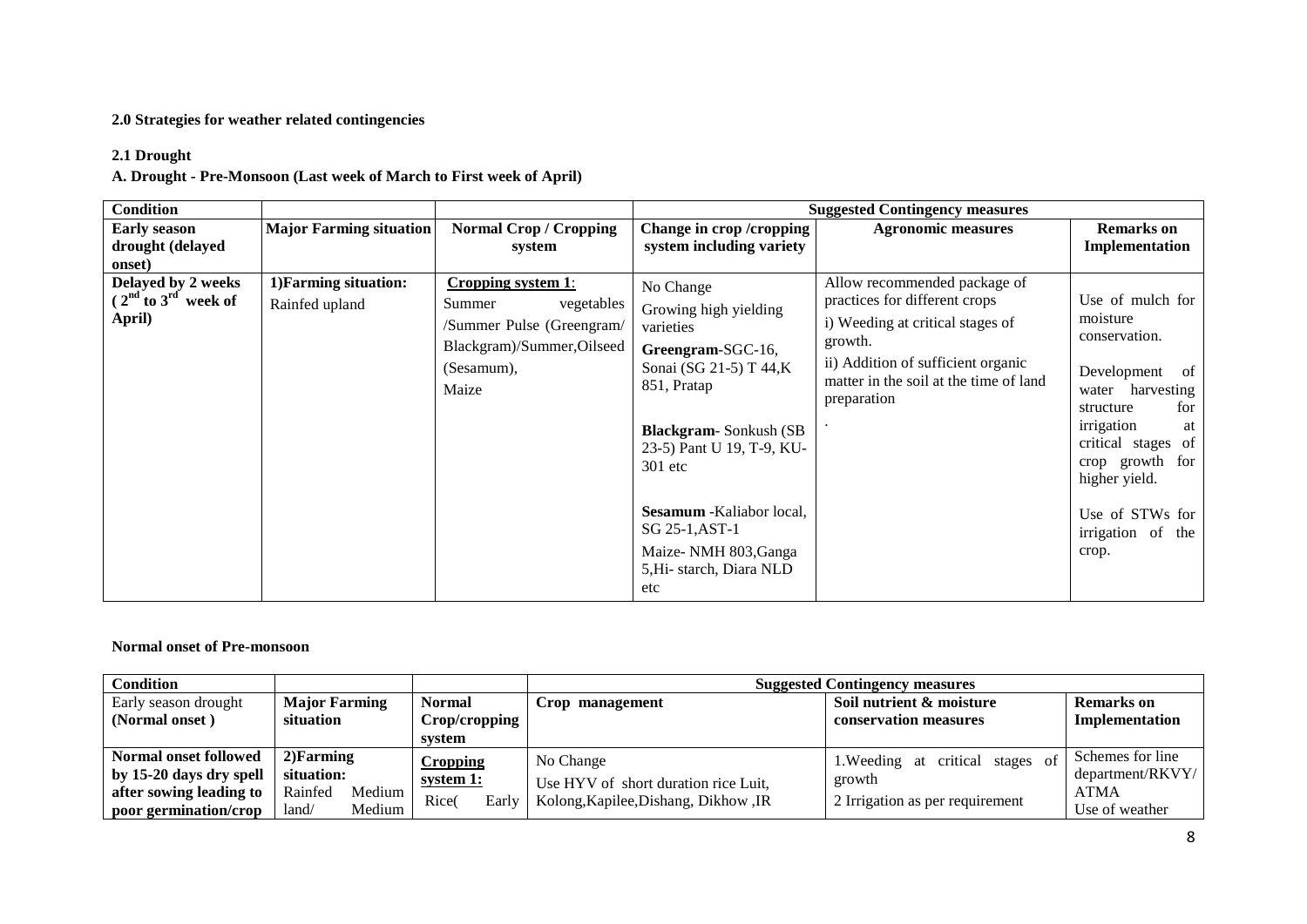| stand etc. | lowland | ahu<br>and 1<br>ahu)<br>normal.<br>monocropping | 36, Culture 1 etc                                                                                   | 3. Proper plant protection measures<br>as and when required<br>6. Foliar application of 1% MOP                                                                                  | advisory service |
|------------|---------|-------------------------------------------------|-----------------------------------------------------------------------------------------------------|---------------------------------------------------------------------------------------------------------------------------------------------------------------------------------|------------------|
|            |         | <b>Cropping</b><br>system $2$ : Boro<br>Rice    | No Change<br>Grow high yielding varieties like -<br>Rice-<br>Joymoti, Swarnabh, Kanaklata, Dinanath | 1. Weeding at critical stages of<br>growth<br>2 Irrigation as per requirement<br>3. Proper plant protection measures<br>as and when required<br>6. Foliar application of 1% MOP |                  |

#### **2.1.1 Rainfed situation**

| <b>Condition</b>                              |           |                                                                                                             |                                                                                                                        | <b>Suggested Contingency measures</b>                                                                                                                                                                 |                                                                 |
|-----------------------------------------------|-----------|-------------------------------------------------------------------------------------------------------------|------------------------------------------------------------------------------------------------------------------------|-------------------------------------------------------------------------------------------------------------------------------------------------------------------------------------------------------|-----------------------------------------------------------------|
| <b>Early season</b>                           | Major     | <b>Normal Crop / Cropping</b>                                                                               | Change in crop / cropping                                                                                              | <b>Agronomic measures</b>                                                                                                                                                                             | <b>Remarks</b> on                                               |
| drought (delayed                              | Farming   | system                                                                                                      | system including variety                                                                                               |                                                                                                                                                                                                       | Implementation                                                  |
| onset of                                      | situation |                                                                                                             |                                                                                                                        |                                                                                                                                                                                                       |                                                                 |
| monsoon)<br>Delay by 2 weeks                  | Rainfed   | <b>Cropping system 1</b>                                                                                    | No Change                                                                                                              | Follow recommended package of                                                                                                                                                                         | Provision for supply of                                         |
| (Specify month)*<br>June $3^{\text{rd}}$ week | upland    | Summer vegetables/Sumer<br>pulse(Blackgram) -Toria/<br>Potato/Rabi vegetables like<br>chilli/pea/cole crops | Grow high yielding varieties like<br>Blackgram-Pant U 19, T-9,<br>$KU-301$ etc.<br>Toria-TS-36, TS-38, TS-67,<br>TS-46 | practices for different crops<br>i) Weeding at critical stages of crop<br>growth.<br>ii) Addition of sufficient organic<br>matter/compost/Vermicompost in the<br>soil at the time of land preparation | seeds/inputs through<br>RKVY and other<br>Central/State schemes |
|                                               |           |                                                                                                             | Potato-Kufri Chandramukhi,<br>Kufri Jyoti, Kufri Megha, Kufri<br>Pukhraj<br>Garden pea - Azad, Arkel                   | iii)<br>including use of<br><b>INM</b><br>biofertilizers like Azotobacter, PSB<br>iv) Seed Treatment of pulses with<br>Rhizobium culture                                                              |                                                                 |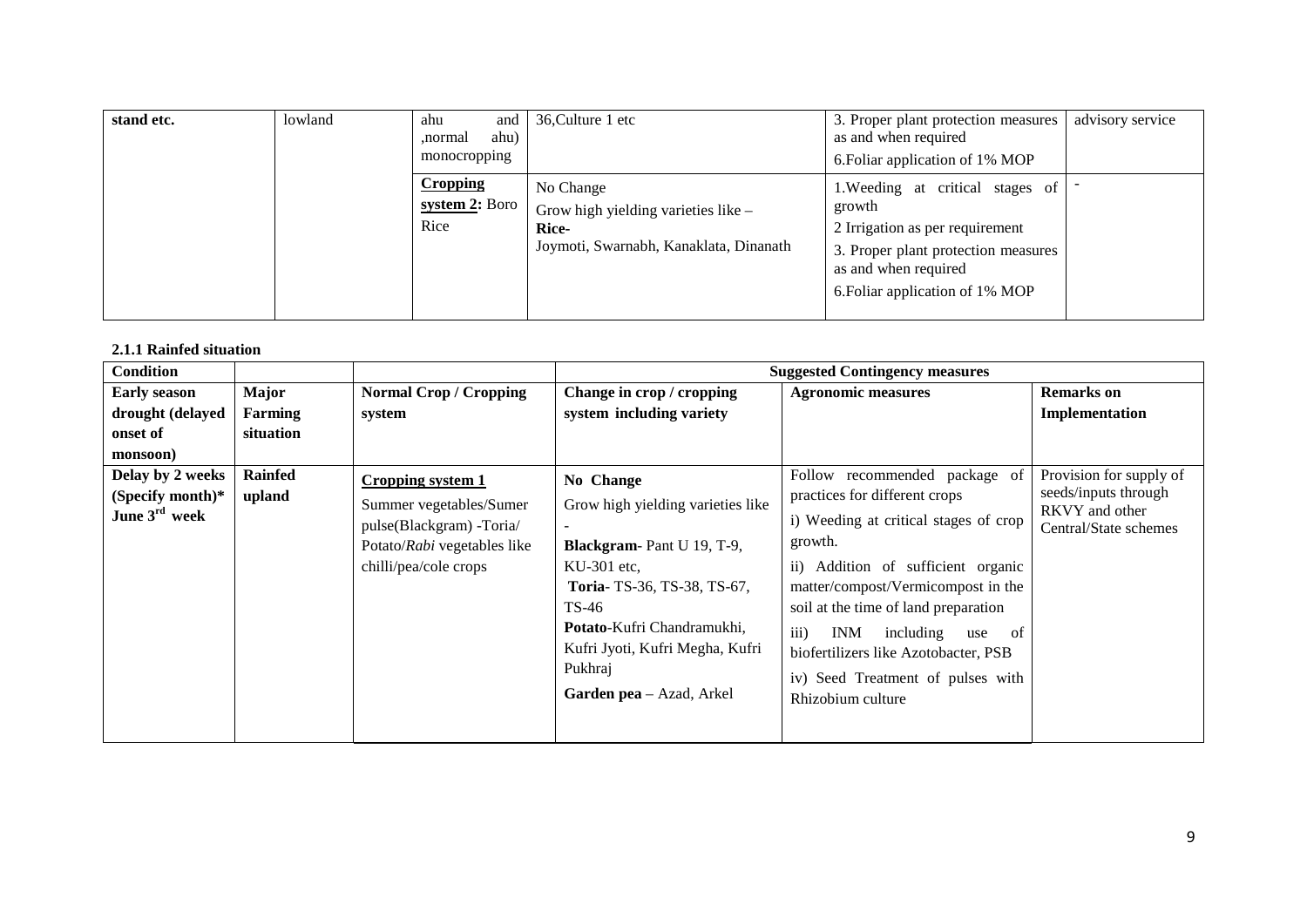|                                                                               | Cropping system 2<br>Rice - Rabi crops like<br>Toria/Potato/rabi vegetables | No change<br>Grow short duration rice varieties<br>like Luit, Kapilee, Dishang,<br>Inglongkiri, selected local<br>cultivars.<br>Toria varieties TS-36, TS-38,<br>TS-67, TS-46 and<br><b>Potato</b> varieties like Kufri<br>Chandramukhi, Kufri Jyoti, Kufri<br>Megha, Kufri Pukhraj                              | Follow recommended package of<br>practices for different crops-<br>i) Weeding at critical stages of<br>growth.<br>ii) Addition of sufficient organic<br>matter/compost/Vermicompost in the<br>soil at the time of land preparation<br>iii) Use INM practices including use<br>of biofertilizers like Azotobacter,<br><b>PSB</b>                                                                  |                                                                                                    |
|-------------------------------------------------------------------------------|-----------------------------------------------------------------------------|------------------------------------------------------------------------------------------------------------------------------------------------------------------------------------------------------------------------------------------------------------------------------------------------------------------|--------------------------------------------------------------------------------------------------------------------------------------------------------------------------------------------------------------------------------------------------------------------------------------------------------------------------------------------------------------------------------------------------|----------------------------------------------------------------------------------------------------|
| $2)$ Farming<br>situation:<br>Rainfed<br>Medium<br>land/<br>Medium<br>lowland | Cropping system 1: Sali<br>Rice (Winter rice)<br>monocropping               | Rice<br>(Winter rice)<br>Sali<br>Toria/Potato/<br>Garden pea<br>Rice- Ranjit, Bahadur, Maniram,<br>Piolee, Kushal etc<br>Blackgram-Pant U 19, T-9,<br>KU-301 etc.<br>Toria-TS-36, TS-38, TS-67,<br>TS-46<br>Potato-Kufri Chandramukhi,<br>Kufri Jyoti, Kufri Megha, Kufri<br>Pukhraj<br>Garden pea - Azad, Arkel | -Recommended package of practices<br>for normal crop -<br>1. Addition of sufficient organic<br>matter/compost/Vermicompost in the<br>soil<br>2. Use INM practices in rice<br>including use of Azospirillum and<br>PSB as seedling treatment or<br>recommended doses of fertilizers.<br>3. Weeding at critical stages of<br>growth<br>4. Proper plant protection measures<br>as and when required | Provision for supply of<br>seeds/inputs through<br>RKVY and various other<br>Central/State schemes |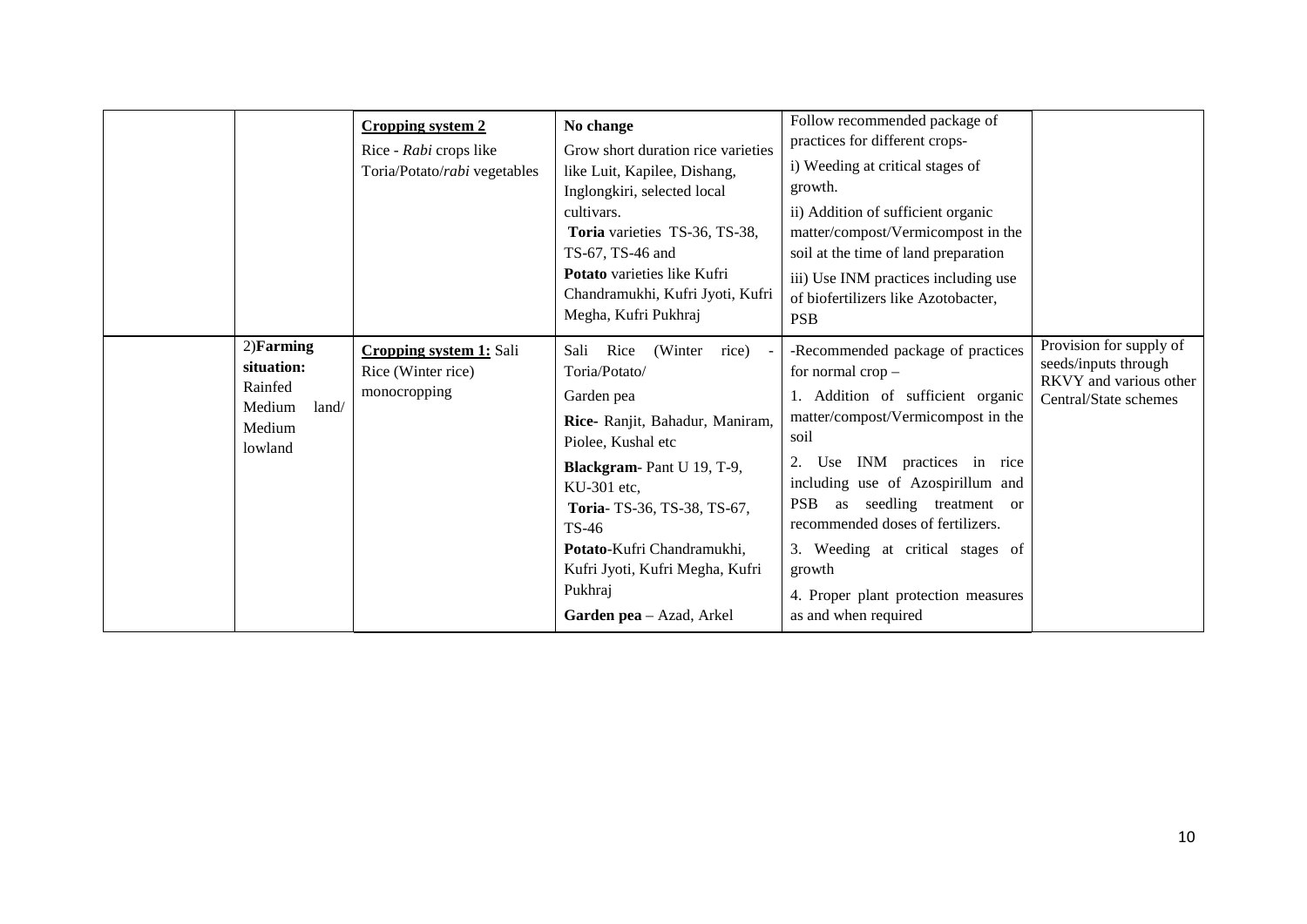| <b>Cropping system 2</b><br>Rice - Rabi crops like<br>Toria/Potato/rabi vegetables | No change<br>Grow HYV of rice varieties like<br>Satya, Basundhara, Ranjit,<br>Bahadur, Swarna, Mahsuri,<br>Maniram<br>Toria varieties TS-36, TS-38,<br>TS-67, TS-46 and<br><b>Potato</b> varieties like Kufri<br>Chandramukhi, Kufri Jyoti, Kufri<br>Megha, Kufri Pukhraj<br>Garden pea - Azad, Arkel | Follow recommended package of<br>practices for different crops-<br>i) Weeding at critical stages of<br>growth.<br>ii) Addition of sufficient organic<br>matter/compost/Vermicompost in the<br>soil at the time of land preparation<br>iii) Use INM practices including use<br>of biofertilizers like Azotobacter,<br><b>PSB</b><br>or recommended doses of<br>fertilizers. |                                                                                                     |
|------------------------------------------------------------------------------------|-------------------------------------------------------------------------------------------------------------------------------------------------------------------------------------------------------------------------------------------------------------------------------------------------------|----------------------------------------------------------------------------------------------------------------------------------------------------------------------------------------------------------------------------------------------------------------------------------------------------------------------------------------------------------------------------|-----------------------------------------------------------------------------------------------------|
| Cropping system 3 Jute -<br>Toria / Rabi vegetables                                | No Change<br>Grow high yielding varieties like<br>Jute - Sonali, Reshma,<br>Shyamali, Navin, Bahagi etc<br>Toria varieties TS-36, TS-38,<br>TS-67, TS-46.                                                                                                                                             | Follow recommended package of<br>practices for different crops-<br>i) Weeding at critical stages of<br>growth.<br>Addition of sufficient organic<br>matter/compost/Vermicompost in the<br>soil at the time of land preparation<br>iii) Use INM practices including use<br>of biofertilizers like Azotobacter,<br><b>PSB</b>                                                | Provision for supply of<br>seeds/inputs through<br><b>RKVY</b> and various<br>Central/State schemes |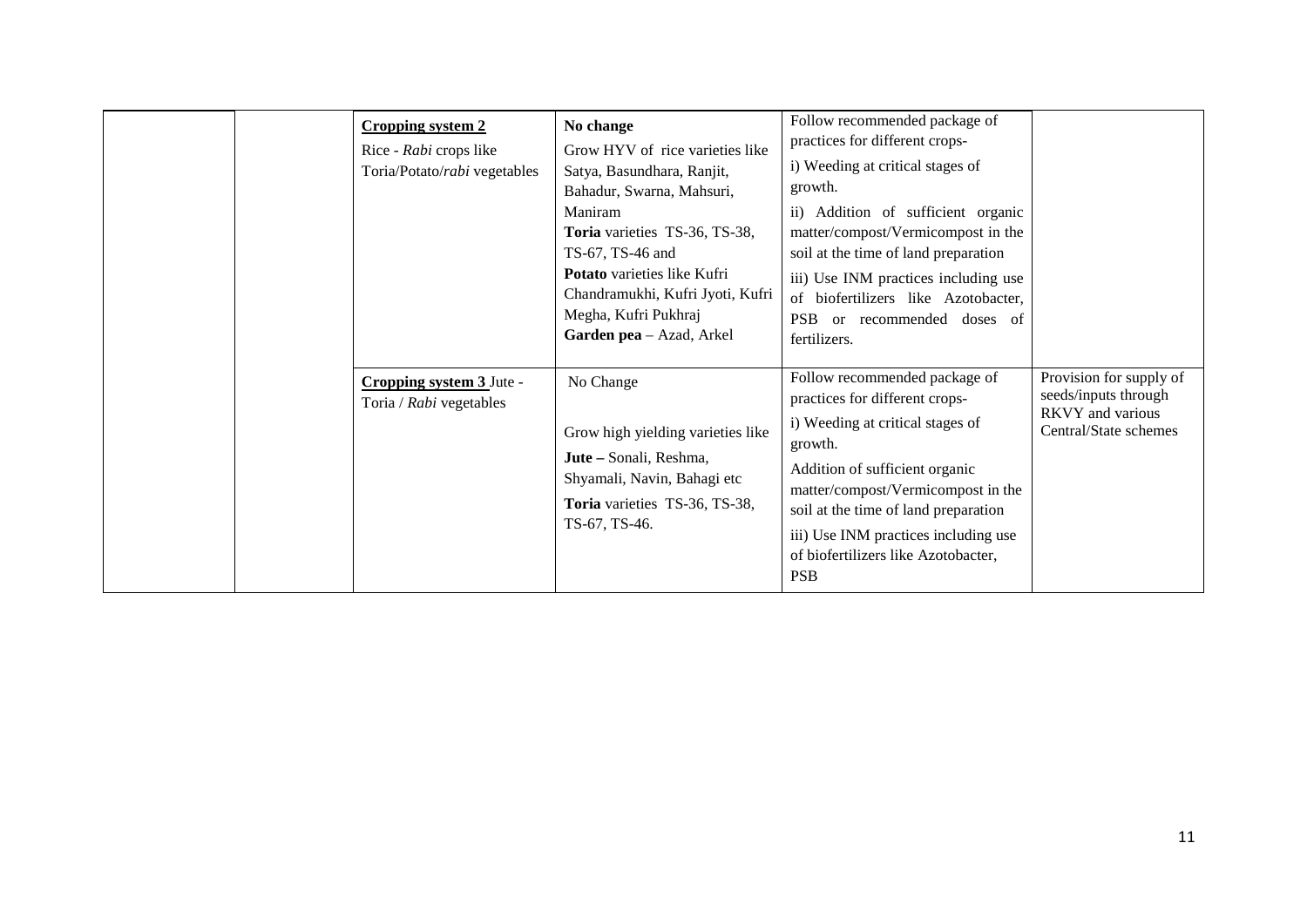| <b>Condition</b>                                               |                               |                                                                                                                                                                                                                               |                                                                                                                                                                                                                                                                                                                                                                                                                                                                                                                     | <b>Suggested Contingency measures</b>                                                                                                                                                                                                                                                                                                                                                                                                                                                                                                                                                                                              |                                                                                                                    |
|----------------------------------------------------------------|-------------------------------|-------------------------------------------------------------------------------------------------------------------------------------------------------------------------------------------------------------------------------|---------------------------------------------------------------------------------------------------------------------------------------------------------------------------------------------------------------------------------------------------------------------------------------------------------------------------------------------------------------------------------------------------------------------------------------------------------------------------------------------------------------------|------------------------------------------------------------------------------------------------------------------------------------------------------------------------------------------------------------------------------------------------------------------------------------------------------------------------------------------------------------------------------------------------------------------------------------------------------------------------------------------------------------------------------------------------------------------------------------------------------------------------------------|--------------------------------------------------------------------------------------------------------------------|
| <b>Early season</b><br>drought<br>(delayed onset)              | Major<br>Farming<br>situation | <b>Normal Crop/cropping</b><br>system                                                                                                                                                                                         | Change in crop/cropping system                                                                                                                                                                                                                                                                                                                                                                                                                                                                                      | <b>Agronomic measures</b>                                                                                                                                                                                                                                                                                                                                                                                                                                                                                                                                                                                                          | <b>Remarks</b> on<br>Implementation                                                                                |
| Delay by 4<br>weeks (Specify<br>month)<br><b>July 1st week</b> | <b>Rainfed</b><br>upland      | <b>Cropping system 1</b><br>Summer vegetables/Sumer<br>pulse(Blackgram) -Toria/<br>Potato/Rabi vegetables like<br>chilli/pea/Cole crops<br><b>Cropping system 2</b><br>Rice - Rabi crops like<br>Toria/Potato/rabi vegetables | No Change<br>Grow high yielding varieties like<br>Blackgram-Pant U 19, T-9, KU-301<br>etc.<br>Toria-TS-36, TS-38, TS-67, TS-46<br>Potato-Kufri Chandramukhi, Kufri<br>Jyoti, Kufri Megha, Kufri Pukhraj<br>Vegetable pea - Azad, Arkel<br>No change<br>Grow short duration rice varieties like<br>Luit, Kapilee, Dishang, Inglongkiri,<br>selected local cultivars.<br>Toria varieties TS-36, TS-38, TS-67,<br>TS-46 and<br>Potato varieties like Kufri<br>Chandramukhi, Kufri Jyoti, Kufri<br>Megha, Kufri Pukhraj | i) Life saving supplemental<br>irrigation<br>ii) Thinning in Toria to<br>maintain optimum plant<br>population<br>ii) Weeding at critical stages<br>of growth.<br>iii) Supplemental irrigation<br>in the nursery bed of Rabi<br>vegetables<br>iv) Addition of sufficient<br>organic matter/compost<br>/Vermicompost in the soil at<br>the time of land preparation<br>v) Use of mulching in<br>Potato.<br>$Vi$ )<br>Soil<br>moisture<br>conservation<br>practices<br>followed<br>should<br>be<br>including water<br>harvesting<br>in farm ponds<br>vii) Use of<br>Agro-<br>Meteorological<br>advisories/weather<br>forecast<br>data | Crop insurance through<br>Fasal bhima yojana<br>Provision for water<br>harvesting structures under<br><b>PMKSY</b> |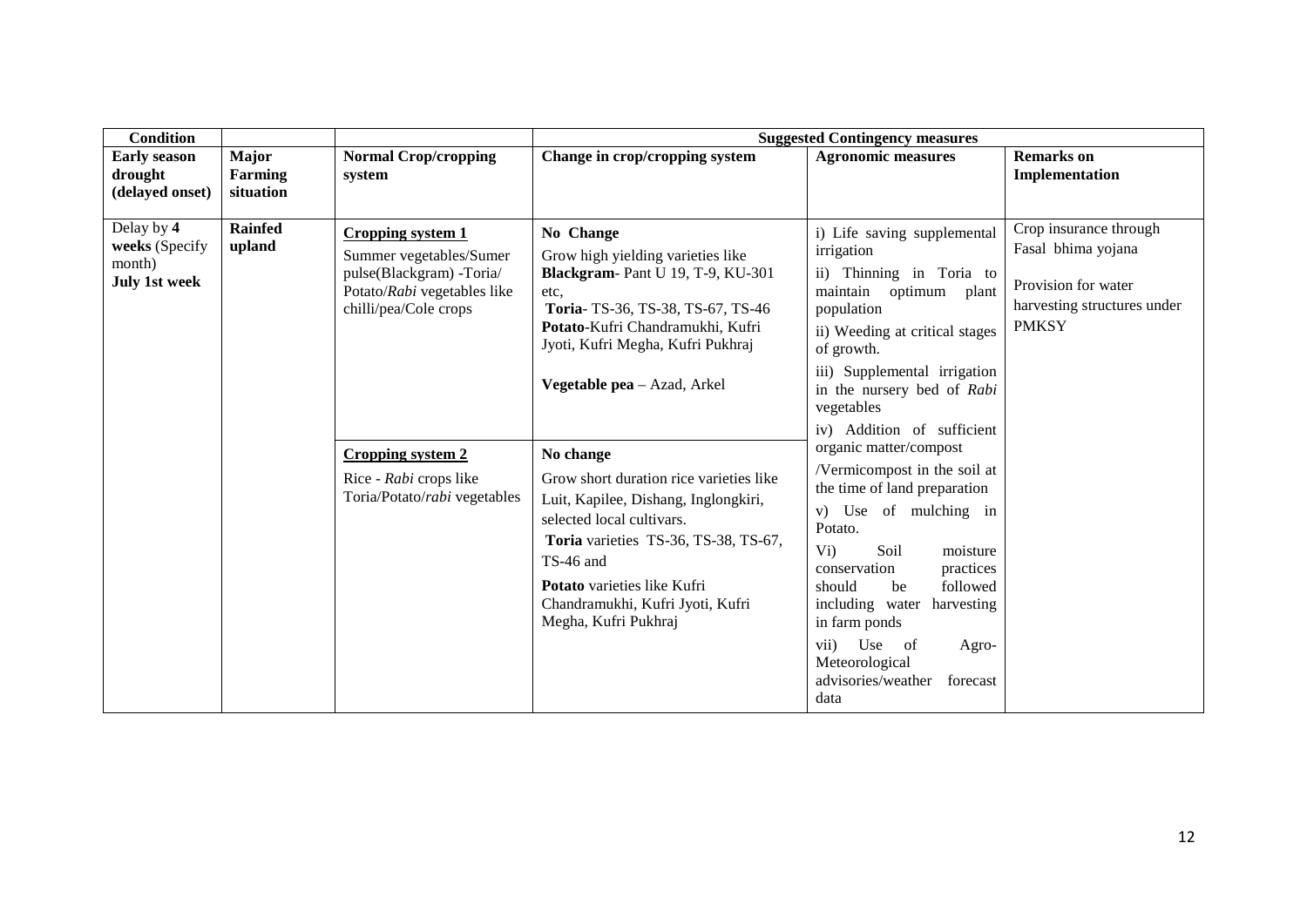| <b>Rainfed</b><br>medium<br>land/medium<br>low land | Cropping system 1:<br>Sali Rice (Winter<br>monocropping | rice) | Sali Rice (Winter rice) - Toria/Potato<br>Rice- Ranjit, Bahadur, Maniram, Piolee,<br>Kushal etc<br>Blackgram-Pant U 19, T-9, KU-301<br>etc,<br>Toria-TS-36, TS-38, TS-67, TS-46<br>Potato-Kufri Chandramukhi, Kufri<br>Jyoti, Kufri Megha, Kufri Pukhraj | of<br>Growing<br>medium<br>duration rice varieties such<br>as Satyaranjan, Basundhara,<br>TTB 404 (Shraboni), Swarna<br>etc (transplanting up to $1st$<br>week August).<br>Short duration<br>rice<br>$\blacksquare$<br>varieties such as<br>Luit,<br>Kolong, Dishang etc. can<br>also<br>be<br>selected<br>(transplanting up to last part<br>of August). 20-25 days old<br>seedling<br>should<br>be<br>transplanted at 15x15 cm<br>$4 - 6$<br>spacing<br>with<br>seedlings/hill.<br>-Rice varieties that can be<br>grown as late Sali up to last<br>part of August are Manohar<br>Sali, Andrew Sali, Salpona,<br>Prafulla and Gitesh up to 60<br>days old selling with Closer<br>spacing of (15 cm x 15 cm)<br>and 6-8 seedlings/hill is<br>recommended<br>Tender seedlings should be<br>transplanted<br>iii) Community nursery for<br>traditional as well as HYV<br>of late planted varieties of<br>paddy | Crop insurance through<br>Fasal bhima yojana<br>Provision for water<br>harvesting structures under<br><b>PMKSY</b> |
|-----------------------------------------------------|---------------------------------------------------------|-------|----------------------------------------------------------------------------------------------------------------------------------------------------------------------------------------------------------------------------------------------------------|------------------------------------------------------------------------------------------------------------------------------------------------------------------------------------------------------------------------------------------------------------------------------------------------------------------------------------------------------------------------------------------------------------------------------------------------------------------------------------------------------------------------------------------------------------------------------------------------------------------------------------------------------------------------------------------------------------------------------------------------------------------------------------------------------------------------------------------------------------------------------------------------------------|--------------------------------------------------------------------------------------------------------------------|
|                                                     |                                                         |       |                                                                                                                                                                                                                                                          | iv) Identification and<br>evaluation of suitable<br>varieties specific to<br>prevailing situation                                                                                                                                                                                                                                                                                                                                                                                                                                                                                                                                                                                                                                                                                                                                                                                                          |                                                                                                                    |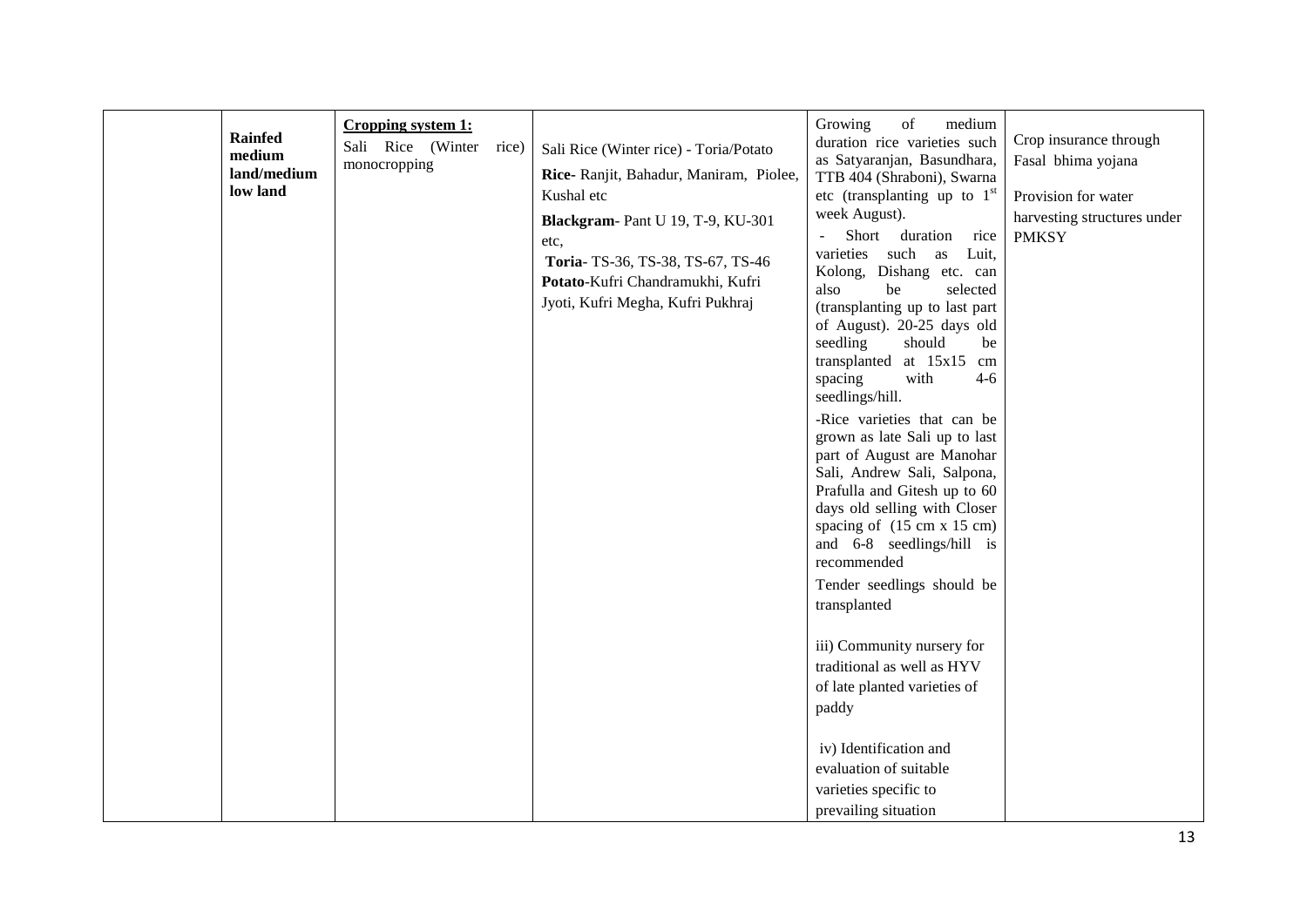|  |                                                                                    |           | v) Demonstration<br>programme in real field<br>situation for farmers'<br>motivation<br>vi) Use of<br>Agro-<br>Meteorological<br>advisories/weather forecast<br>data                                                                                                                                                                                                                                                                                                                                                                                                                                         |                                                                                                                    |
|--|------------------------------------------------------------------------------------|-----------|-------------------------------------------------------------------------------------------------------------------------------------------------------------------------------------------------------------------------------------------------------------------------------------------------------------------------------------------------------------------------------------------------------------------------------------------------------------------------------------------------------------------------------------------------------------------------------------------------------------|--------------------------------------------------------------------------------------------------------------------|
|  | <b>Cropping system 2</b><br>Rice - Rabi crops like<br>Toria/Potato/rabi vegetables | No change | medium<br>-Growing<br>of<br>duration rice varieties like<br>Basundhara,<br>Satyaranjan,<br><b>TTB</b><br>404,<br>Jaya<br>etc<br>(transplanting up to $1st$ week<br>of August).<br>Short duration rice<br>$\omega$<br>varieties such as Luit,<br>Kapilee, Dishang etc. can<br>also<br>be<br>selected<br>(transplanting up to last part<br>of August). 20-25 days old<br>seedling<br>should<br>be<br>transplanted at 15x15 cm<br>--Grow<br>late Sali rice<br>varieties up to last part of<br>August like Manohar Sali,<br>Salpona, Prafulla, Gitesh up<br>to 60 days old seedlings.<br>About 60 kg seed/ha is | Crop insurance through<br>Fasal bhima yojana<br>Provision for water<br>harvesting structures under<br><b>PMKSY</b> |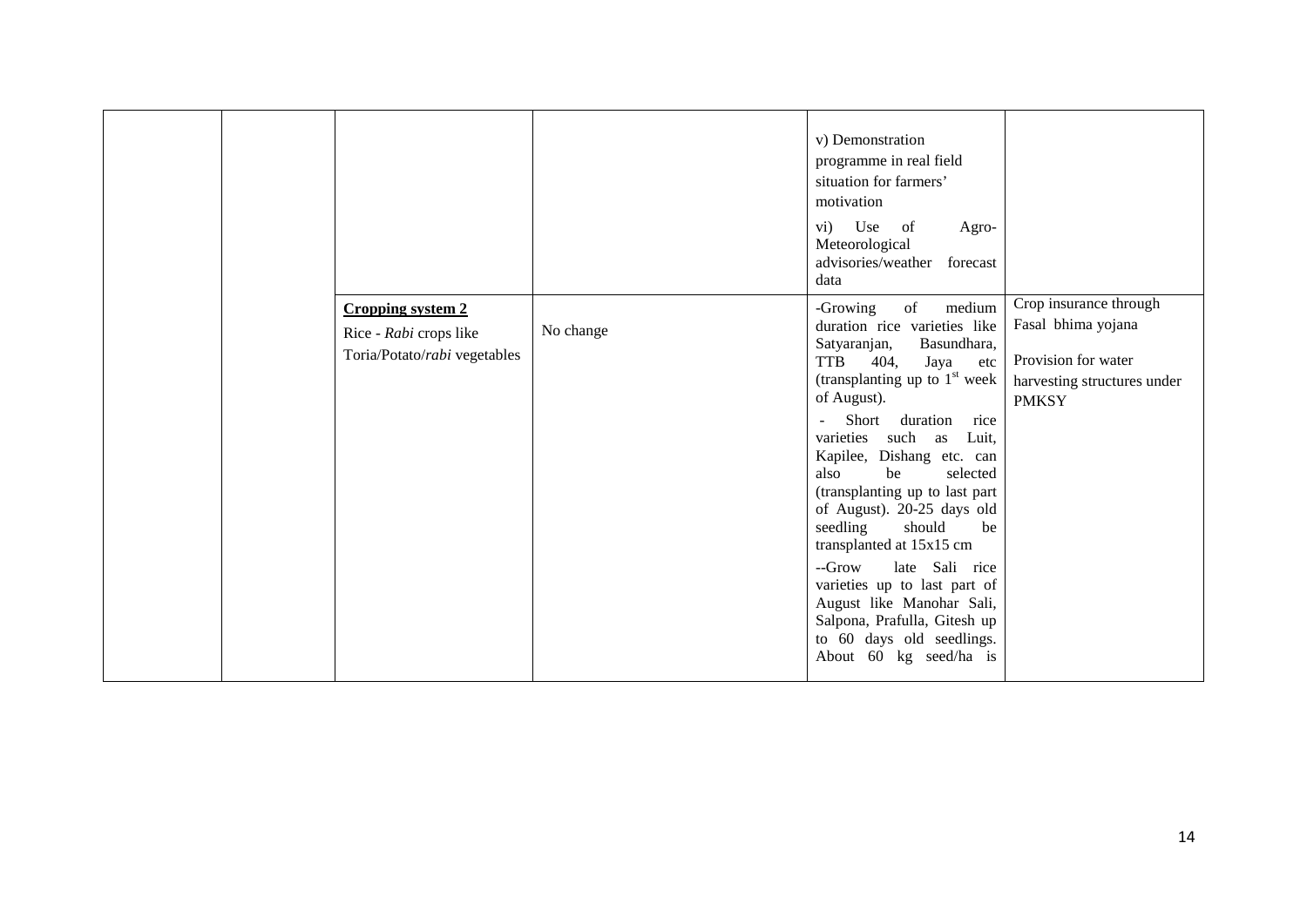| Cropping system 3 Jute -<br>Toria / Rabi vegetables | required with closer spacing<br>of (15 cm x 15 cm) and 6-8<br>seedlings/hill.  |
|-----------------------------------------------------|--------------------------------------------------------------------------------|
|                                                     | Grow Short duration rabi<br>vegetables -beans, garden<br>pea, leafy vegetables |
|                                                     | Tender seedlings should be<br>transplanted<br>iii) Community nursery for       |
|                                                     | traditional as well as HYV<br>of late planted varieties of                     |
|                                                     | paddy<br>iv) Identification and                                                |
|                                                     | evaluation of suitable<br>varieties specific to                                |
|                                                     | prevailing situation<br>v) Demonstration<br>programme in real field            |
|                                                     | situation for farmers'<br>motivation                                           |
|                                                     |                                                                                |

| <b>Condition</b>                                                    |                                   |                                                                                                                                |                                                                                                              | <b>Suggested Contingency measures</b>                                                                                  |                                                                        |
|---------------------------------------------------------------------|-----------------------------------|--------------------------------------------------------------------------------------------------------------------------------|--------------------------------------------------------------------------------------------------------------|------------------------------------------------------------------------------------------------------------------------|------------------------------------------------------------------------|
| <b>Early season</b><br>drought<br>(delayed<br>onset)                | <b>Major Farming</b><br>situation | <b>Normal Crop/cropping system</b>                                                                                             | Change in crop/cropping<br>system                                                                            | <b>Agronomic measures</b>                                                                                              | <b>Remarks</b> on<br>Implementation                                    |
| Delay by 6<br>weeks<br>(Specify<br>month)<br>July $3^{\rm rd}$ week | Rainfed upland                    | Cropping system 1<br>Summer vegetables/Sumer pulse (Blackgram)<br>-Toria/ Potato/Rabi vegetables like<br>chilli/pea/cole crops | Summer vegetables/ Sumer<br>pulse(Blackgram) -Toria/<br>Potato/Rabi vegetables like<br>chilli/pea/cole crops | i) Life saving<br>supplemental irrigation<br>ii) Weeding at critical<br>stages of growth.<br>iii) Thinning in Toria to | Crop insurance<br>through Fasal bhima<br>yojana<br>Seeds/inputs supply |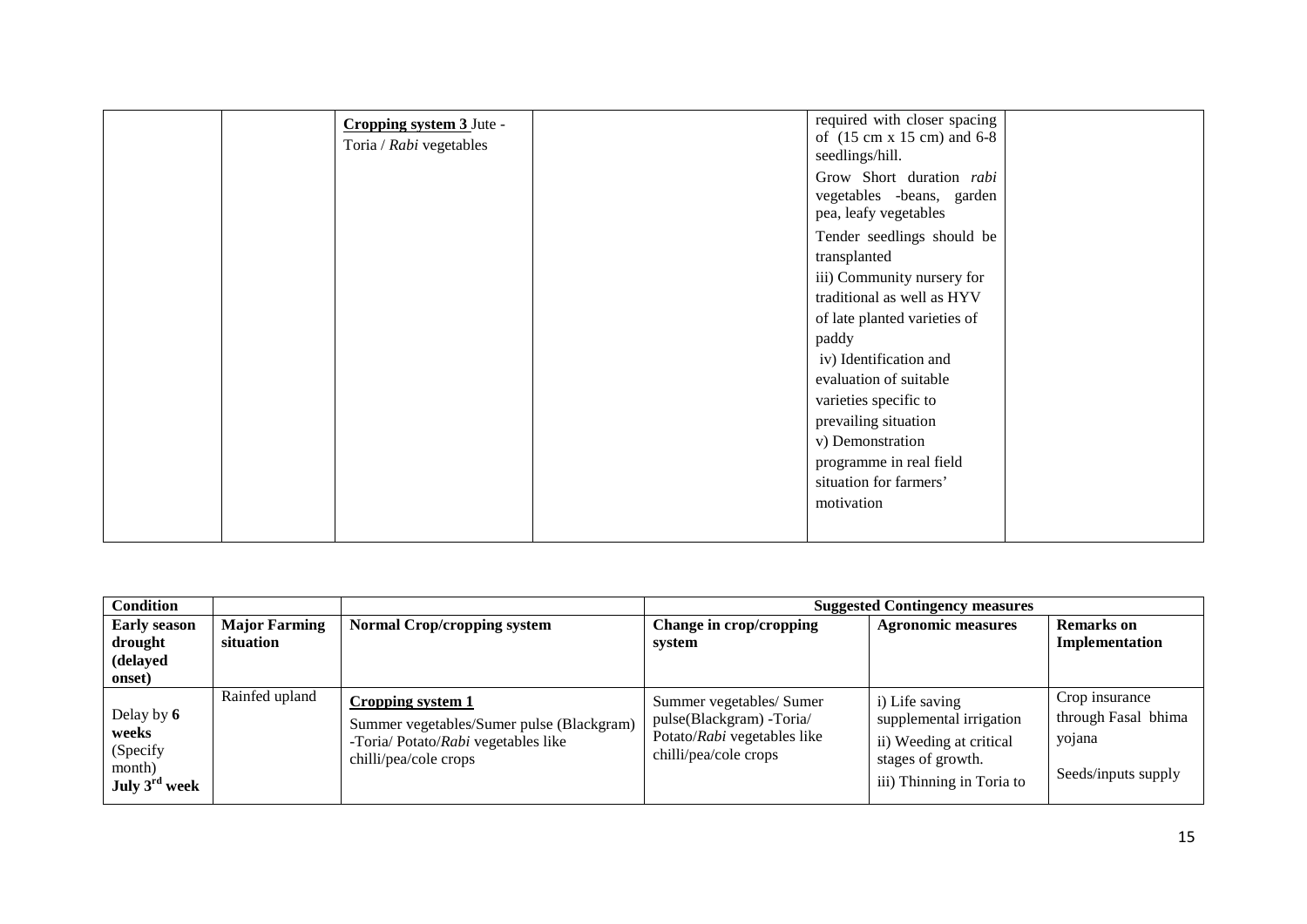|                             | <b>Cropping system 2</b><br>Rice - Rabi crops like Toria/Potato/rabi<br>vegetables | Rice - Rabi crops like<br>Toria/Potato/rabi vegetables                                                                                                                                                                                                                       | maintain optimum<br>population<br>iii) Supplemental<br>irrigation in the nursery<br>bed of Rabi vegetables<br>. Soil moisture<br>conservation practices are<br>to be followed.<br>3. Use of Agro-<br>Meteorological<br>advisories/weather<br>forecast data                                         | through RKVY<br>Provision for water<br>harvesting structures<br>under PMKSY                                                                           |
|-----------------------------|------------------------------------------------------------------------------------|------------------------------------------------------------------------------------------------------------------------------------------------------------------------------------------------------------------------------------------------------------------------------|----------------------------------------------------------------------------------------------------------------------------------------------------------------------------------------------------------------------------------------------------------------------------------------------------|-------------------------------------------------------------------------------------------------------------------------------------------------------|
| Rainfed medium<br>/low land | Cropping system 1: Sali Rice (Winter rice)<br>monocropping                         | Rice<br>Sali<br>(Winter rice)<br>Toria/Potato<br>Rice- Ranjit, Bahadur, Maniram,<br>Piolee, Kushal etc<br>Blackgram-Pant U 19, T-9,<br>KU-301 etc.<br>Toria-TS-36, TS-38, TS-67,<br><b>TS-46</b><br>Potato-Kufri Chandramukhi,<br>Kufri Jyoti, Kufri Megha, Kufri<br>Pukhraj | Short<br>rice<br>duration<br>varieties such as Luit,<br>Kolong, Dishang etc. can<br>also<br>be<br>selected<br>(transplanting up to last<br>part of August). 20-25<br>days old seedling should<br>be transplanted at 15 x15<br>cm spacing.<br>--Rice varieties that can<br>be grown as late Sali up | Crop insurance<br>through Fasal bhima<br>yojana<br>Seeds/inputs supply<br>through RKVY<br>Provision for water<br>harvesting structures<br>under PMKSY |
|                             | <b>Cropping system 2</b><br>Rice - Rabi crops like Toria/Potato/rabi<br>vegetables | Relay cropping of rice with<br>lathyrus, field pea, lentil, linseed<br>and niger                                                                                                                                                                                             | to last part of August are<br>Manohar Sali, Andrew<br>Sali, Salpona, Prafulla<br>Gitesh<br>etc. and<br>and<br>traditional<br>photo-period<br>sensitive<br>coarse grain                                                                                                                             |                                                                                                                                                       |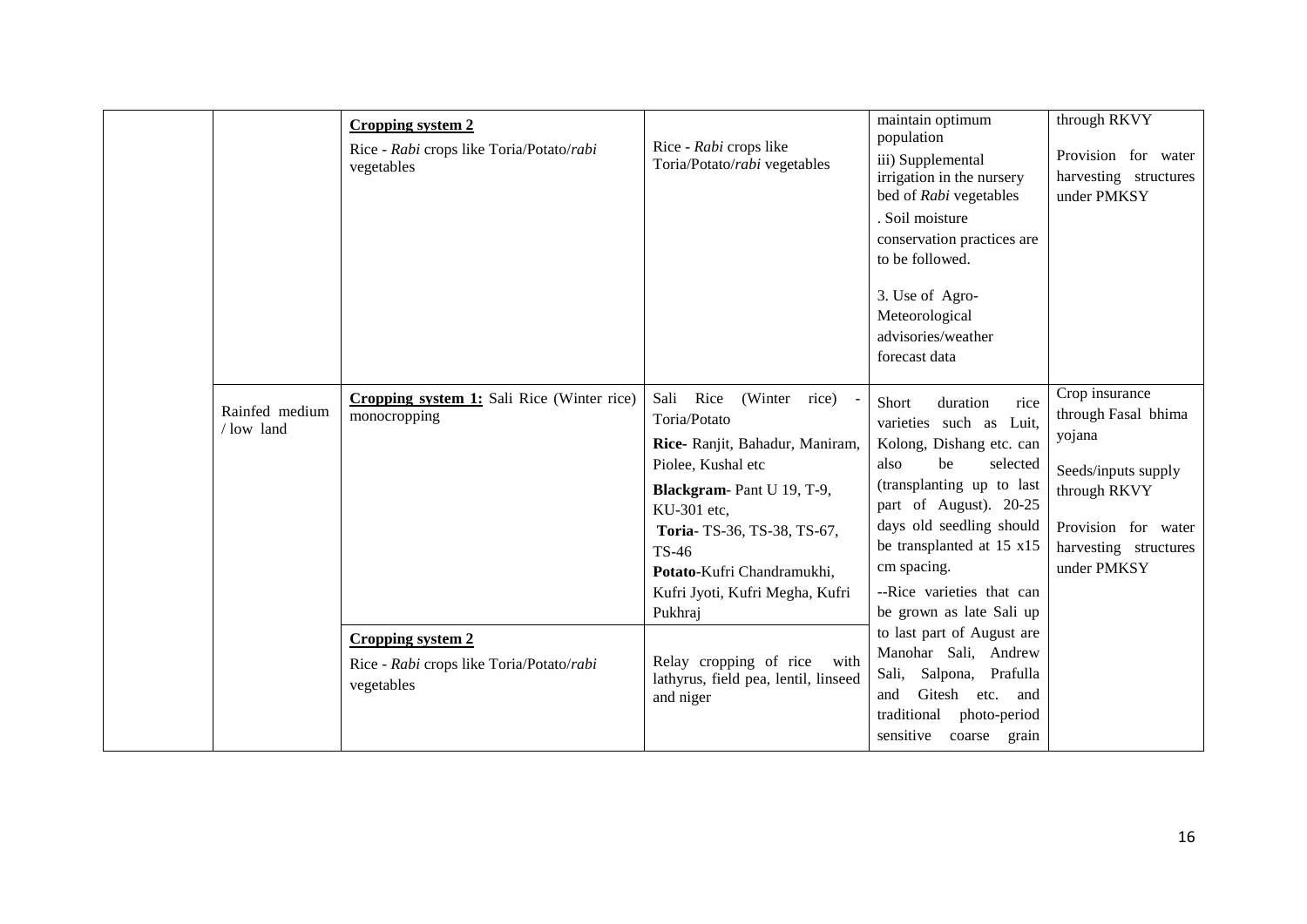| vegetables | Cropping system $3$ Jute - Toria / Rabi | Jute - Toria / Rabi pulses | varieties with up to $60$<br>days old seedlings. About<br>62 kg seed/ha is required<br>with closer spacing (15<br>cm $x$ 15 cm) and 6-8<br>seedlings/hill.<br>In potato - use<br>varieties like Kufri Jyoti<br>and Kufri Megha.<br>Soil<br>moisture<br>conservation practices are<br>to be followed. |  |
|------------|-----------------------------------------|----------------------------|------------------------------------------------------------------------------------------------------------------------------------------------------------------------------------------------------------------------------------------------------------------------------------------------------|--|
|            |                                         |                            | Tender seedlings should<br>be transplanted<br>Use of<br>Agro-<br>Meteorological<br>advisories/weather<br>forecast data<br>Use of mulches                                                                                                                                                             |  |

| <b>Condition</b>                                 |                                         |                                             |                                   | <b>Suggested Contingency measures</b> |                                  |  |  |
|--------------------------------------------------|-----------------------------------------|---------------------------------------------|-----------------------------------|---------------------------------------|----------------------------------|--|--|
| <b>Early season</b><br>drought(delayed<br>onset) | Major Farming<br>situation <sup>a</sup> | Normal Crop/cropping<br>system <sup>b</sup> | Change in crop/cropping<br>system | <b>Agronomic measures</b>             | <b>Remarks on Implementation</b> |  |  |
| Delay by 8 weeks<br>(Specify month)              |                                         |                                             |                                   |                                       |                                  |  |  |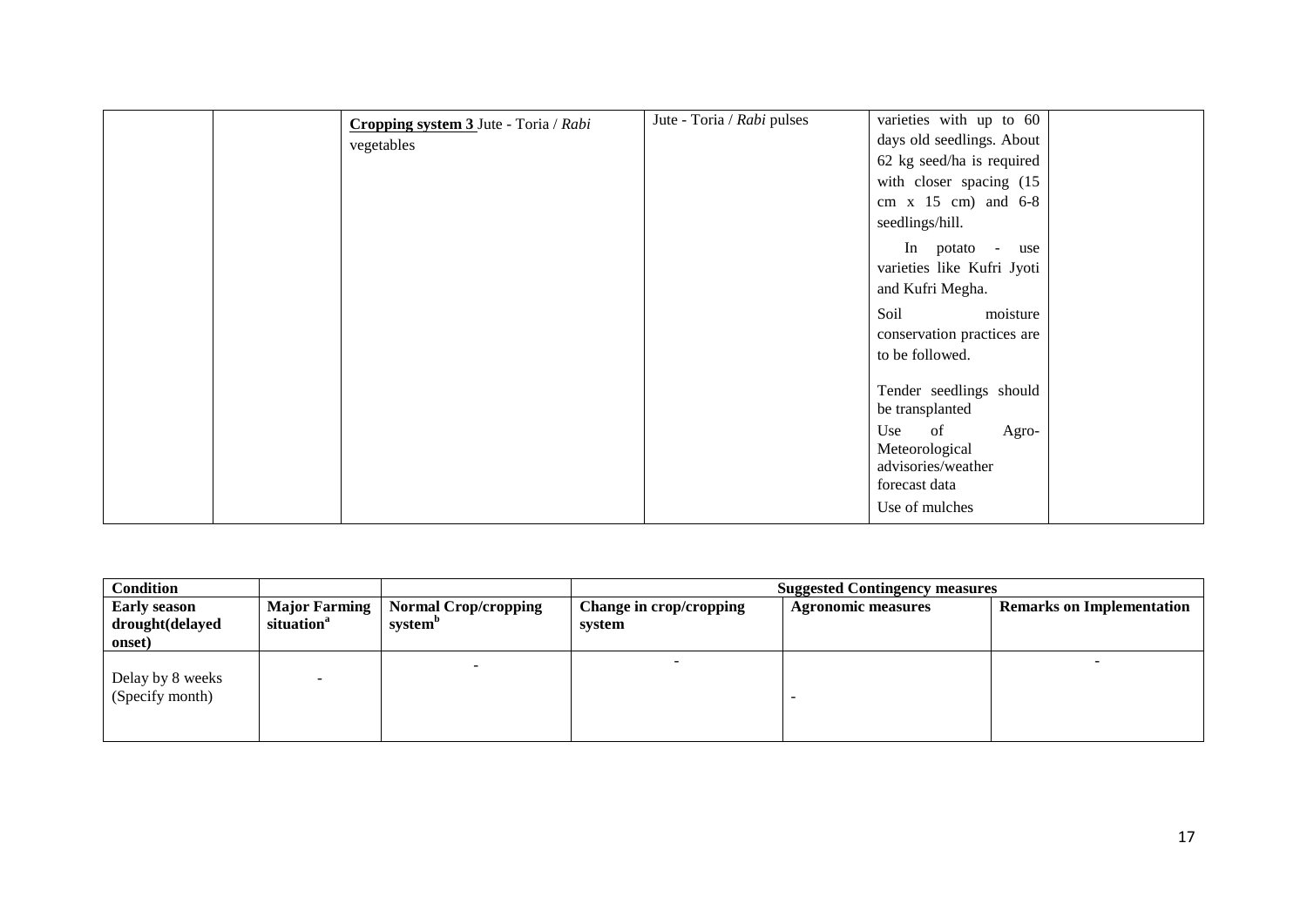| <b>Condition</b>                                                                   |                                              |                                                                                                                                                                                                                               | <b>Suggested Contingency measures</b>                                                                                                                                                                                                                                   |                                                                                                                                                                                                                                                                                                        |                                                                                                                                                          |
|------------------------------------------------------------------------------------|----------------------------------------------|-------------------------------------------------------------------------------------------------------------------------------------------------------------------------------------------------------------------------------|-------------------------------------------------------------------------------------------------------------------------------------------------------------------------------------------------------------------------------------------------------------------------|--------------------------------------------------------------------------------------------------------------------------------------------------------------------------------------------------------------------------------------------------------------------------------------------------------|----------------------------------------------------------------------------------------------------------------------------------------------------------|
| Early season drought<br>(Normal onset)                                             | <b>Major</b><br>Farming<br>situation         | <b>Normal Crop/cropping system</b>                                                                                                                                                                                            | Crop management                                                                                                                                                                                                                                                         | Soil nutrient & moisture<br>conservation measues <sup>d</sup>                                                                                                                                                                                                                                          | <b>Remarks</b><br>on<br>Implementation                                                                                                                   |
| <b>Normal</b><br>onset<br>followed by 15-20<br>days dry spell on<br>standing crop. | Farming<br>1)<br>situation: upland           | <b>Cropping system 1</b><br>Summer vegetables/Sumer<br>pulse(Blackgram) -Toria/<br>Potato/Rabi vegetables like<br>chilli/pea/cole crops<br><b>Cropping system 2</b><br>Rice - Rabi crops like<br>Toria/Potato/rabi vegetables | No Change                                                                                                                                                                                                                                                               | -Life saving supplemental<br>irrigation<br>-Weeding<br>at<br>critical<br>stages of growth.<br>-Mulching<br>-2% urea spray<br>at<br>branching in pulses<br><b>Use Mulches</b><br>of<br>Use<br>Agro-<br>Meteorological<br>advisories/weather<br>forecast data                                            | Crop insurance<br>through Fasal bhima<br>yojana<br>Seeds/inputs supply<br>through RKVY<br>Provision for water<br>harvesting<br>structures<br>under PMKSY |
|                                                                                    | $2)$ Farming<br>situation:<br>Medium<br>land | Cropping system 1: Sali Rice<br>(Winter rice) monocropping                                                                                                                                                                    | Sali Rice<br>(Winter rice) -<br>Toria/Potato<br>Rice- Ranjit, Bahadur, Maniram,<br>Piolee, Kushal etc<br>Blackgram-Pant U 19, T-9,<br>KU-301 etc,<br>Toria-TS-36, TS-38, TS-67,<br>TS-46<br>Potato-Kufri<br>Chandramukhi,<br>Kufri Jyoti, Kufri Megha, Kufri<br>Pukhraj | -Life saving supplemental<br>irrigation if possible<br>-Weeding at<br>critical<br>stages of growth.<br><b>Use Mulches</b><br>Use<br>of<br>Agro-<br>Meteorological<br>advisories/weather<br>forecast data<br>Use Mulches<br>Use<br>of<br>Agro-<br>Meteorological<br>advisories/weather<br>forecast data |                                                                                                                                                          |
|                                                                                    |                                              | <b>Cropping system 2</b><br>Rice - Rabi crops like<br>Toria/Potato/rabi vegetables                                                                                                                                            | No change                                                                                                                                                                                                                                                               | -Supplemental irrigation<br>through STW /farm pond<br>in the nursery bed of rice.<br>-The gap of 30 cm<br>between two beds may be                                                                                                                                                                      |                                                                                                                                                          |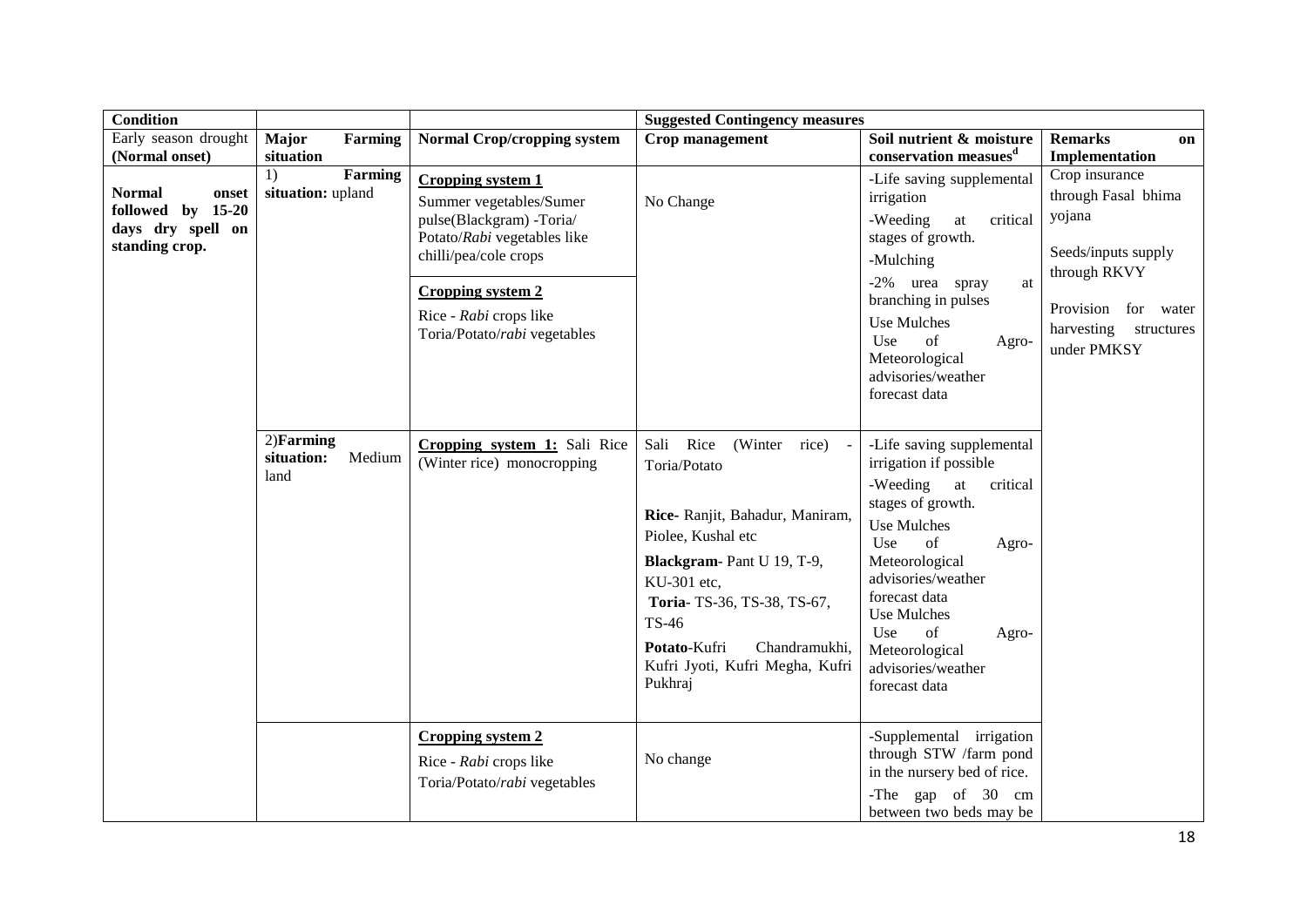| converted into channel to<br>supply water to keep the<br>raised beds moist in the<br>event of drought.<br>-Application of sufficient<br>quantity of FYM or<br>compost in the nursery<br>bed and main field.<br>-Where germination is<br>severely affected, re-<br>sowing of rice seed may<br>also be recommended.<br>Varieties suitable<br>for<br>normal sowing should be<br>selected.<br>-Spraying of Mancozeb<br>@ 2.5g/l or Edifenphos<br>2.0 ml/l or Carbendazim<br>@ 1g/l against brown spot<br>disease in rice.<br>Use Mulches<br>Use<br>of<br>Agro-<br>Meteorological<br>advisories/weather<br>forecast data<br>No change<br>PSB as soil application.<br>Cropping system 3<br>Application of sufficient<br>Jute - Toria / Rabi vegetables<br>quantity of FYM or<br>compost in the nursery<br>bed and main field.<br>Use Mulches<br>of<br>Use<br>Agro-<br>Meteorological<br>advisories/weather<br>forecast data |  |  |  |
|-----------------------------------------------------------------------------------------------------------------------------------------------------------------------------------------------------------------------------------------------------------------------------------------------------------------------------------------------------------------------------------------------------------------------------------------------------------------------------------------------------------------------------------------------------------------------------------------------------------------------------------------------------------------------------------------------------------------------------------------------------------------------------------------------------------------------------------------------------------------------------------------------------------------------|--|--|--|
|                                                                                                                                                                                                                                                                                                                                                                                                                                                                                                                                                                                                                                                                                                                                                                                                                                                                                                                       |  |  |  |
|                                                                                                                                                                                                                                                                                                                                                                                                                                                                                                                                                                                                                                                                                                                                                                                                                                                                                                                       |  |  |  |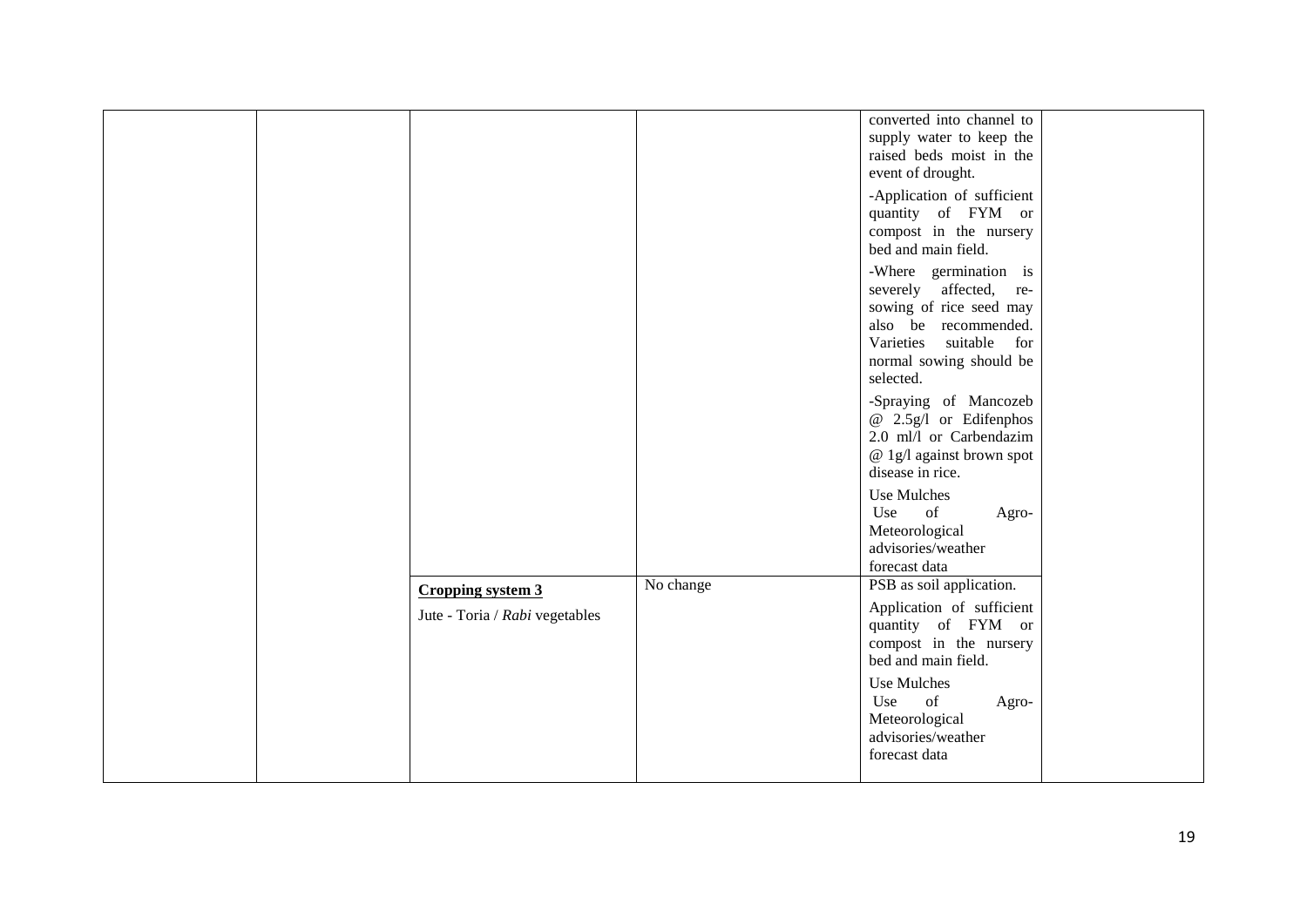| <b>Condition</b>                        |                                                                                               |                                                                                                                                                                                                                                                                                                                                                                                   | <b>Suggested Contingency measures</b>                                                                                                                                                                                                                                                                              |                                                                                                                                                                                                                                                                                                                                                                                                                                                                                                                                                                                                                                                                                                                                                                                                                                                                         |                                                                                                                                                                                 |
|-----------------------------------------|-----------------------------------------------------------------------------------------------|-----------------------------------------------------------------------------------------------------------------------------------------------------------------------------------------------------------------------------------------------------------------------------------------------------------------------------------------------------------------------------------|--------------------------------------------------------------------------------------------------------------------------------------------------------------------------------------------------------------------------------------------------------------------------------------------------------------------|-------------------------------------------------------------------------------------------------------------------------------------------------------------------------------------------------------------------------------------------------------------------------------------------------------------------------------------------------------------------------------------------------------------------------------------------------------------------------------------------------------------------------------------------------------------------------------------------------------------------------------------------------------------------------------------------------------------------------------------------------------------------------------------------------------------------------------------------------------------------------|---------------------------------------------------------------------------------------------------------------------------------------------------------------------------------|
| Mid season drought                      | Major Farming                                                                                 | Normal Crop/                                                                                                                                                                                                                                                                                                                                                                      | Crop management                                                                                                                                                                                                                                                                                                    | Soil nutrient &<br>moisture conservation                                                                                                                                                                                                                                                                                                                                                                                                                                                                                                                                                                                                                                                                                                                                                                                                                                | <b>Remarks</b><br><b>on</b>                                                                                                                                                     |
| (long dry spell,<br>consecutive 2 weeks | situation                                                                                     | cropping system                                                                                                                                                                                                                                                                                                                                                                   |                                                                                                                                                                                                                                                                                                                    | measures                                                                                                                                                                                                                                                                                                                                                                                                                                                                                                                                                                                                                                                                                                                                                                                                                                                                | Implementation                                                                                                                                                                  |
| rainless $(< 2.5$ mm)                   |                                                                                               |                                                                                                                                                                                                                                                                                                                                                                                   |                                                                                                                                                                                                                                                                                                                    |                                                                                                                                                                                                                                                                                                                                                                                                                                                                                                                                                                                                                                                                                                                                                                                                                                                                         |                                                                                                                                                                                 |
| At vegetative stage                     | 1)Farming<br>situation:. upland<br>2)Farming<br>situation:<br>Medium land/<br>medium low land | <b>Cropping system 1</b><br>Summer vegetables/Sumer<br>pulse(Blackgram) -Toria/<br>Potato/Rabi vegetables like<br>chilli/pea/cole crops<br><b>Cropping system 2</b><br>Rice - Rabi crops like<br>Toria/Potato/rabi vegetables<br>Cropping system 1: Sali Rice<br>(Winter rice) monocropping<br><b>Cropping system 2</b><br>Rice - Rabi crops like<br>Toria/Potato/rabi vegetables | No Change<br>Sali<br>Rice (Winter<br>rice) - Toria/Potato<br>Rice-<br>Ranjit,<br>Maniram,<br>Bahadur,<br>Piolee, Kushal etc<br><b>Blackgram-Pant U</b><br>19, T-9, KU-301 etc,<br>Toria-TS-36, TS-<br>38, TS-67, TS-46<br>Potato-Kufri<br>Chandramukhi, Kufri<br>Jyoti, Kufri Megha,<br>Kufri Pukhraj<br>No Change | -Life saving supplemental irrigation<br>-Weeding at critical stages of growth.<br>Application of post emergence herbicides<br>(Imazethapyr, quazalofop-p-ethyl (60 g/ha)<br>Thinning to maintain optimum plant<br>population.<br>-Mulching in horticultural crops<br>- Life saving supplemental irrigation at<br>critical stages of crop growth<br>-Top dressing of additional quantities of<br>MOP $@$ 37.5 kg/ha and incorporation is<br>recommended in rice<br>-Spraying of 2% KCl solution on leaves of<br>rice if and when drought appears during<br>afternoon (After 3 PM).<br>-Top dressing of urea may be delayed upto<br>heading stage of rice if drought prevails at<br>tillering stage.<br>-Spraying of Mancozeb $@$ 2.5g/l or<br>Edifenphos 2 ml/l or Carbendazim $@$ 1g/l<br>against brown spot disease in rice.<br>-Weeding at critical stages of growth. | Crop insurance<br>through Fasal<br>bhima yojana<br>Seeds/inputs<br>supply through<br><b>RKVY</b><br>Provision<br>for<br>water harvesting<br>structures<br>under<br><b>PMKSY</b> |
|                                         |                                                                                               | Cropping system 3 Jute - Toria /<br>Rabi vegetables                                                                                                                                                                                                                                                                                                                               | No Change                                                                                                                                                                                                                                                                                                          |                                                                                                                                                                                                                                                                                                                                                                                                                                                                                                                                                                                                                                                                                                                                                                                                                                                                         |                                                                                                                                                                                 |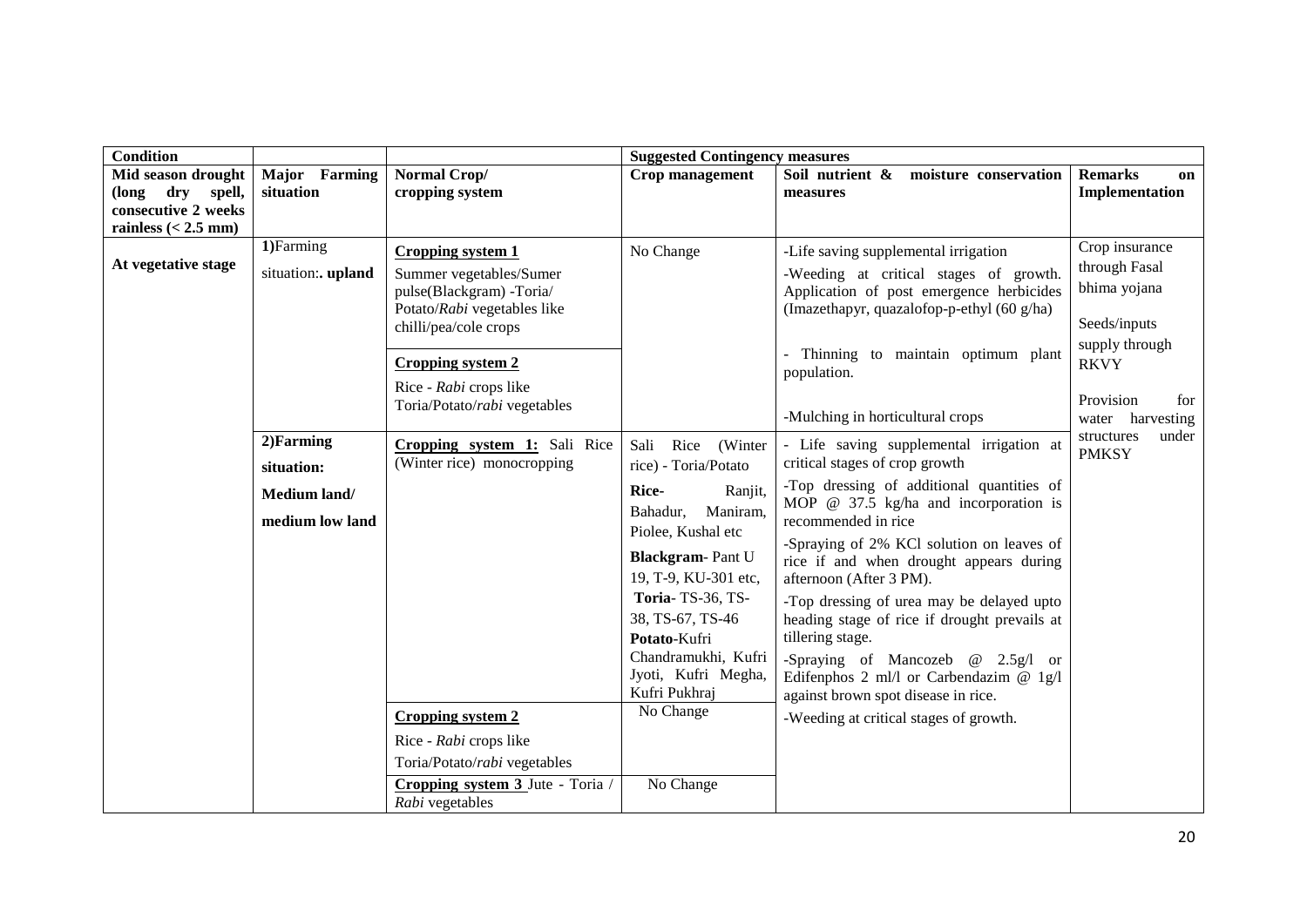| <b>Condition</b>                                               |                                      |                                                                                                                                                                                                                               | <b>Suggested Contingency measures</b>                                                                                                                                                                                                                                   |                                                                                                                                                                                                                                                                                                                                     |                                                                                                                                                             |
|----------------------------------------------------------------|--------------------------------------|-------------------------------------------------------------------------------------------------------------------------------------------------------------------------------------------------------------------------------|-------------------------------------------------------------------------------------------------------------------------------------------------------------------------------------------------------------------------------------------------------------------------|-------------------------------------------------------------------------------------------------------------------------------------------------------------------------------------------------------------------------------------------------------------------------------------------------------------------------------------|-------------------------------------------------------------------------------------------------------------------------------------------------------------|
| Mid<br>season                                                  | Farming<br><b>Major</b>              | <b>Normal Crop/cropping system</b>                                                                                                                                                                                            | Crop management                                                                                                                                                                                                                                                         | nutrient<br>Soil<br>&                                                                                                                                                                                                                                                                                                               | <b>Remarks</b><br>on                                                                                                                                        |
| drought (long dry<br>spell)                                    | situation                            |                                                                                                                                                                                                                               |                                                                                                                                                                                                                                                                         | moisture<br>conservation<br>measues <sup>d</sup>                                                                                                                                                                                                                                                                                    | Implementation                                                                                                                                              |
| At<br>flowering/<br>fruiting stage                             | 1. Upland                            | <b>Cropping system 1</b><br>Summer vegetables/Sumer<br>pulse(Blackgram) -Toria/<br>Potato/Rabi vegetables like<br>chilli/pea/cole crops<br><b>Cropping system 2</b><br>Rice - Rabi crops like<br>Toria/Potato/rabi vegetables | No change                                                                                                                                                                                                                                                               | -Life<br>saving<br>supplemental irrigation<br>- Spraying of 1% KCl<br>solution at flowering<br>stage and 2% urea spray<br>at pod initiation stage of<br>pulses                                                                                                                                                                      | Crop insurance through<br>Fasal bhima yojana<br>Seeds/inputs supply<br>through RKVY<br>Provision<br>for<br>water<br>harvesting<br>structures<br>under PMKSY |
|                                                                | 2 Medium land/low<br>land            | Cropping system 1: Sali Rice<br>(Winter rice) monocropping                                                                                                                                                                    | Sali<br>Rice<br>(Winter<br>rice)<br>Toria/Potato<br>Rice- Ranjit, Bahadur, Maniram,<br>Piolee, Kushal<br>Blackgram-Pant U 19, T-9,<br>KU-301 etc,<br>Toria-TS-36, TS-38, TS-67,<br>TS-46<br>Potato-Kufri<br>Chandramukhi,<br>Kufri Jyoti, Kufri Megha, Kufri<br>Pukhraj | Top<br>dressing<br>of<br>additional quantities of<br>MOP @ $37.5$ kg/ha and<br>incorporation<br>is<br>recommended in rice<br>before flowering.<br>-Spraying of 2% KCL<br>solution on leaves of rice<br>if and when drought<br>appear before flowering.<br>-Top dressing of urea<br>may be delayed up to<br>heading stage of rice if |                                                                                                                                                             |
|                                                                |                                      | <b>Cropping system 2</b><br>Rice - Rabi crops like<br>Toria/Potato/rabi vegetables<br>Cropping system 3 Jute - Toria<br>Rabi vegetables                                                                                       | No change<br>No change                                                                                                                                                                                                                                                  | drought prevails at the<br>stages of top dressing<br>-Life<br>saving<br>supplemental irrigation<br>at critical stages of crop<br>growth.                                                                                                                                                                                            |                                                                                                                                                             |
| <b>Condition</b>                                               |                                      |                                                                                                                                                                                                                               | <b>Suggested Contingency measures</b>                                                                                                                                                                                                                                   |                                                                                                                                                                                                                                                                                                                                     |                                                                                                                                                             |
| <b>Terminal drought</b><br>(Early<br>withdrawal<br>of monsoon) | <b>Major</b><br>Farming<br>situation | <b>Normal Crop/cropping system</b>                                                                                                                                                                                            | Crop management                                                                                                                                                                                                                                                         | Rabi Crop planning                                                                                                                                                                                                                                                                                                                  | <b>Remarks</b><br>on<br>Implementation                                                                                                                      |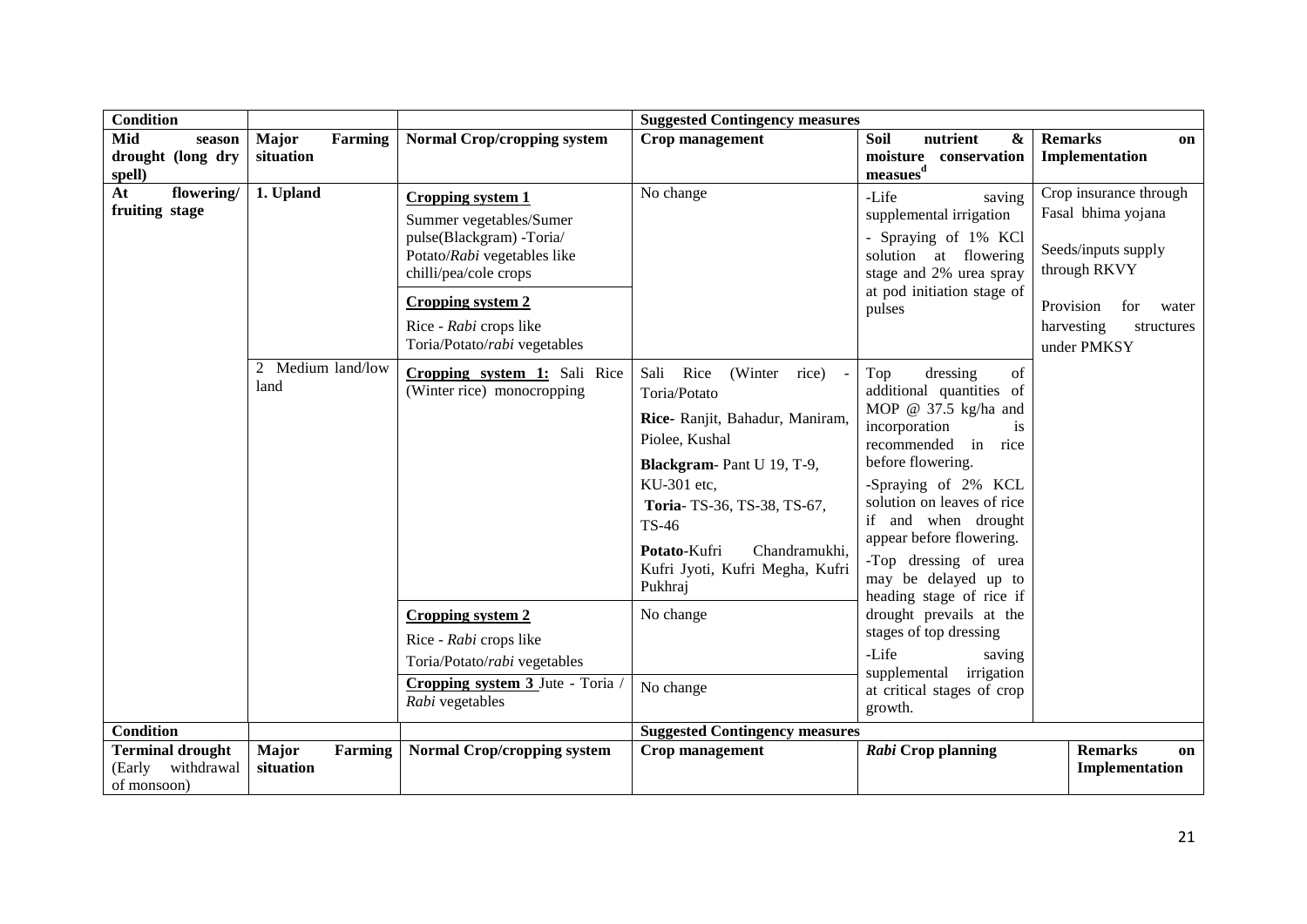| September-<br>October | 1)Farming<br>situation: Upland       | <b>Cropping system 1</b><br>Summer vegetables/Sumer<br>pulse(Blackgram) -Toria/<br>Potato/Rabi vegetables like<br>chilli/pea/cole crops                                                                 | -Life<br>saving<br>supplemental<br>irrigation<br>-Harvesting of kharif crops at<br>physiological maturity stage.<br>-Spraying of 1% KCl solution at<br>flowering stage and 2% urea<br>spray at pod initiation stage of<br>pulses | - Rabi cropping with Cole<br>crops such as Cauliflower (mid<br>season varieties). Growing of<br>Tomato, Brinjal, pea, potato<br>and Leafy vegetables like<br>Spinach, Radish etc.<br>with<br>recommended varieties<br>and<br>package of practices.<br>--Growing of <i>rabi</i> field crops                                                                                                                                                                      | Seeds/inputs<br>supply through<br><b>RKVY</b><br>Provision<br>for<br>harvesting<br>water<br>under<br>structures<br><b>PMKSY</b> |
|-----------------------|--------------------------------------|---------------------------------------------------------------------------------------------------------------------------------------------------------------------------------------------------------|----------------------------------------------------------------------------------------------------------------------------------------------------------------------------------------------------------------------------------|-----------------------------------------------------------------------------------------------------------------------------------------------------------------------------------------------------------------------------------------------------------------------------------------------------------------------------------------------------------------------------------------------------------------------------------------------------------------|---------------------------------------------------------------------------------------------------------------------------------|
|                       |                                      | <b>Cropping system 2</b><br>Rice - Rabi crops like<br>Toria/Potato/rabi vegetables                                                                                                                      |                                                                                                                                                                                                                                  | like Toria, Lentil in time with<br>irrigation<br>if<br>pre-sowing<br>required with recommended<br>varieties<br>package of<br>and<br>practices.<br>- Zero tillage                                                                                                                                                                                                                                                                                                |                                                                                                                                 |
|                       | 2) Farming situation:<br>Medium land | Cropping system 1: Sali Rice<br>(Winter rice) monocropping<br><b>Cropping system 2</b><br>Rice - Rabi crops like<br>Toria/Potato/rabi vegetables<br>Cropping system 3 Jute - Toria /<br>Rabi vegetables | -Life saving supplemental<br>irrigation<br>- Harvesting of kharif crops at<br>physiological maturity stage.                                                                                                                      | - Rabi cropping with Cole<br>crops such as Cauliflower (mid<br>season varieties).<br>-Growing of Tomato, Brinjal,<br>and<br>Leafy<br>pea, potato<br>vegetables<br>like<br>Spinach,<br>Radish etc. with recommended<br>varieties<br>and package of<br>practices.<br>--Growing of <i>rabi</i> field crops<br>like toria, lentil, wheat etc. in<br>time with pre-sowing irrigation<br>if required with recommended<br>varieties<br>and<br>package of<br>practices. | Seeds/inputs<br>supply through<br><b>RKVY</b><br>Provision<br>for<br>harvesting<br>water<br>structures<br>under<br><b>PMKSY</b> |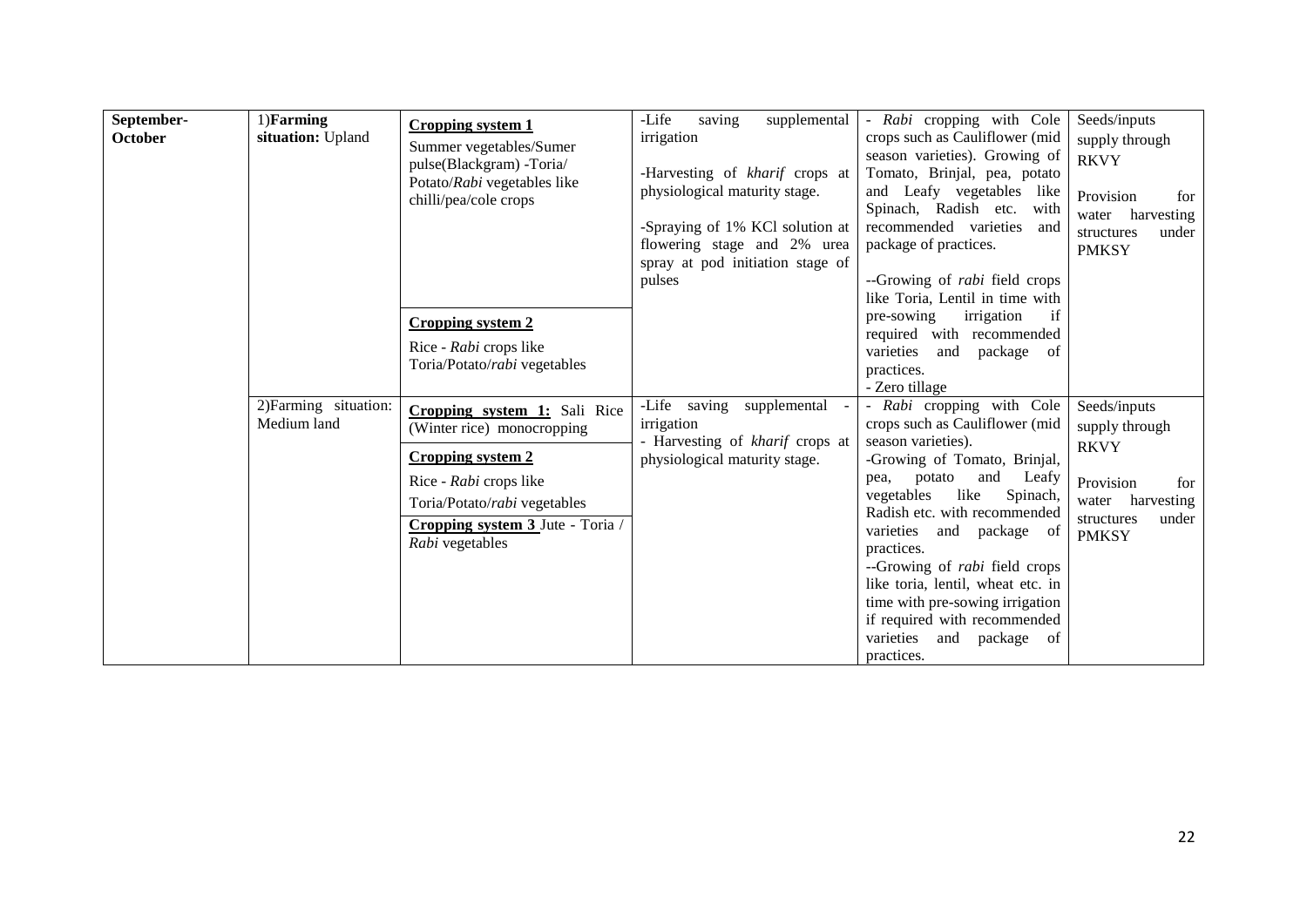| <b>Condition</b>                                                                 |                      |                                    |                      | <b>Suggested Contingency measures</b> |                   |
|----------------------------------------------------------------------------------|----------------------|------------------------------------|----------------------|---------------------------------------|-------------------|
|                                                                                  | <b>Major Farming</b> | <b>Normal Crop/cropping system</b> | Change in            | <b>Agronomic</b>                      | <b>Remarks</b> on |
|                                                                                  | situation            |                                    | crop/cropping system | measures                              | Implementation    |
| Delayed release of water in                                                      | 1) Farming Situation | Cropping System:1                  | Not applicable       |                                       |                   |
| canals due to low rainfall                                                       | 2) Farming Situation | Cropping System:1                  | Not applicable       |                                       |                   |
| Limited release of water in<br>canals due to low rainfall                        | 1) Farming Situation | Cropping System:1                  | Not applicable       |                                       |                   |
| Non release of water in<br>canals under delayed onset<br>of monsoon in catchment | 1) Farming Situation | Cropping System:1                  | Not applicable       |                                       |                   |
| Lack of inflows into tanks<br>due to insufficient /delayed<br>onset of monsoon   | Upland / medium land |                                    | Not applicable       |                                       |                   |
| <b>Insufficient groundwater</b><br>recharge due to low                           | Upland / medium land |                                    | Not applicable       |                                       |                   |
| rainfall                                                                         | Medium / low land    |                                    | Not applicable       |                                       |                   |

**2.1.2 . Drought - Irrigated situation-- Not applicable** 

# **2.2 Unusual rains (untimely, unseasonal etc)** (for both rainfed and irrigated situations)

| <b>Condition</b>                                                     | <b>Suggested Contingency Measures</b>                                                                                                                                                                                                                                         |                                                                                               |                                                                                                                                                     |                                                                                                                                                                                                                        |  |
|----------------------------------------------------------------------|-------------------------------------------------------------------------------------------------------------------------------------------------------------------------------------------------------------------------------------------------------------------------------|-----------------------------------------------------------------------------------------------|-----------------------------------------------------------------------------------------------------------------------------------------------------|------------------------------------------------------------------------------------------------------------------------------------------------------------------------------------------------------------------------|--|
| Continuous high rainfall in a short span<br>leading to water logging | Vegetative stage                                                                                                                                                                                                                                                              | Flowering stage                                                                               | Crop maturity stage                                                                                                                                 | Post harvest                                                                                                                                                                                                           |  |
| Crop1 - Rice                                                         | -Sow rice seed in raised nursery bed with<br>30cm gap between two beds which can be<br>utilized to drain out excess water.<br>Excess rain water to be drained out<br>through surface drainage channel to avoid<br>submergence in the main field.<br>-Light hoeing and weeding | Excess rain water to be<br>drained out<br>through<br>drainage<br>surface<br>wherever possible | - Excess rain water to be<br>drained out through surface<br>drainage wherever possible<br>-Crop to be harvested at<br>physiological maturity stage. | drying of<br>-Proper<br>grains<br>maintain<br>to<br>optimum<br>moisture<br>$(12-14%)$<br>percentage<br>under<br>for<br>storage<br>shade,<br>bamboo<br>in<br>fitted<br>poles or<br>on<br>mechanical<br>using<br>driers. |  |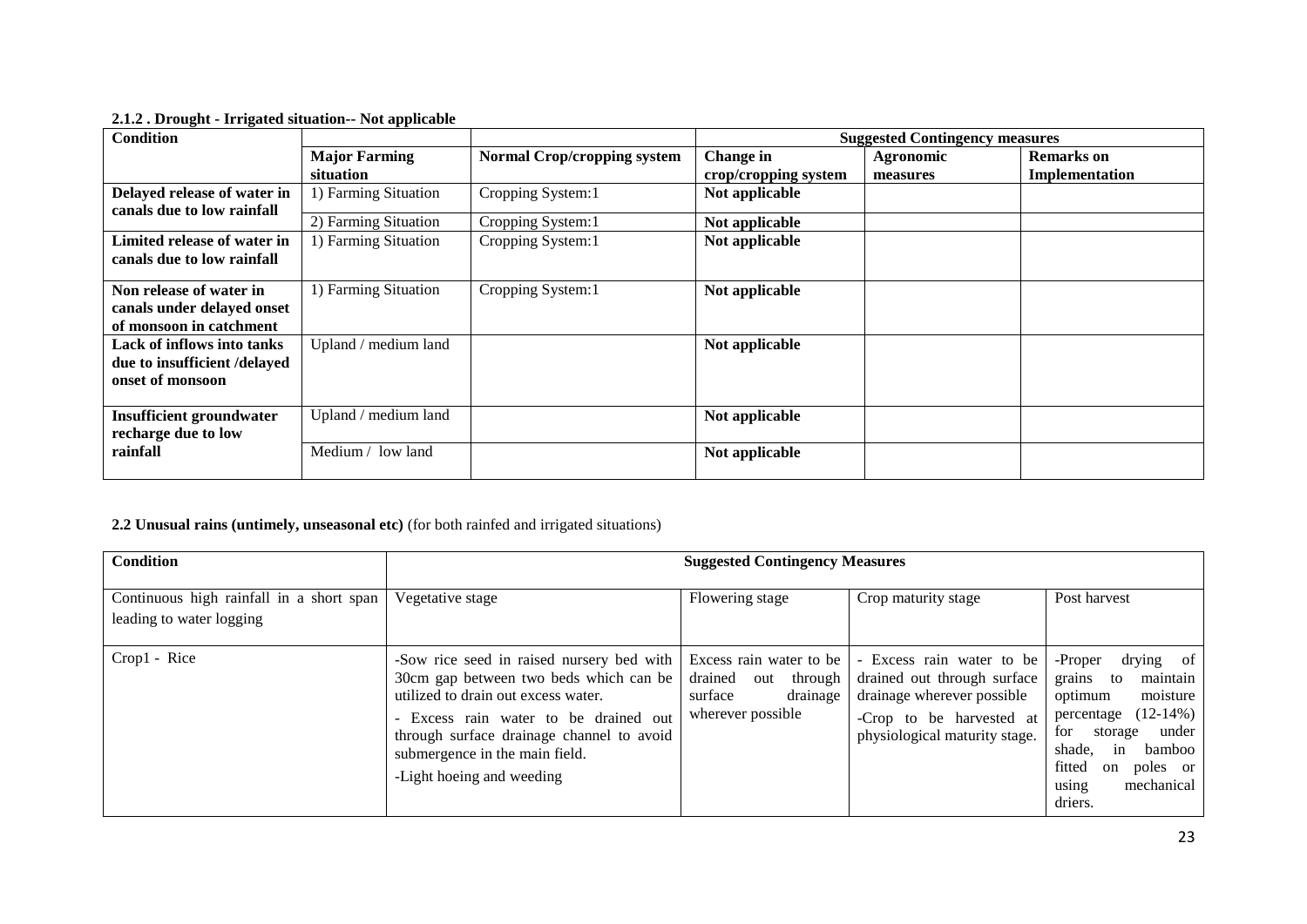| Crop2 - Toria      | Excess rain water to be drained out through<br>drainage<br>to<br>surface<br>channel<br>avoid<br>submergence in the main field.                                                        |                                                                                                                                                                   | Excess rain water to be<br>drained out through surface<br>drainage                                                                                                                    | drying<br>Proper<br>of<br>grains to<br>maintain<br>moisture<br>optimum<br>percentage $(12-14%)$<br>storage<br>under<br>for<br>shade,<br>using<br>mechanical driers.                                                 |
|--------------------|---------------------------------------------------------------------------------------------------------------------------------------------------------------------------------------|-------------------------------------------------------------------------------------------------------------------------------------------------------------------|---------------------------------------------------------------------------------------------------------------------------------------------------------------------------------------|---------------------------------------------------------------------------------------------------------------------------------------------------------------------------------------------------------------------|
| Crop4 - Jute       | - Drainage<br>-If top dressing of N fertilizer is not<br>possible, foliar spray of 3% urea (11.5)<br>kgN/ha i.e. 30 g urea/l of water) at 40-45<br>days and 55-60 days after sowing., |                                                                                                                                                                   | Excess rain water to be<br>drained out through surface<br>drainage                                                                                                                    | Proper drying of fibre<br>under shade, bamboo<br>poles<br><b>or</b><br>using<br>mechanical driers                                                                                                                   |
| Crop5 - Black Gram | Excess rain water to be drained out through<br>surface drainage channel to avoid water<br>stagnation in the main field.                                                               | Excess rain water to be<br>drained out through<br>surface drainage                                                                                                | Excess rain water to be<br>drained out through surface<br>drainage                                                                                                                    | drying<br>of<br>Proper<br>grains to maintain<br>moisture<br>optimum<br>percentage $(12-14%)$<br>storage<br>for<br>under<br>shade,<br>using<br>mechanical driers.<br>Treat<br>seeds<br>with<br>fungicide for storage |
| Horticulture       |                                                                                                                                                                                       |                                                                                                                                                                   |                                                                                                                                                                                       |                                                                                                                                                                                                                     |
| Crop1 - Chilli     | -Drainage<br>- Plant protection to be taken                                                                                                                                           | - Excess rain water to<br>be drained out through<br>surface<br>drainage<br>of<br>Application<br>nutrient,<br>hormones,<br>to<br>sprays<br>prevent<br>flower drop. | - Excess rain water to be<br>drained out through surface<br>drainage<br>-Plant protection measures<br>against fruit rot<br>--Crop to be harvested at<br>physiological maturity stage. | - sell the produce<br>immediately.<br>Proper<br>drying<br>of<br>grains to<br>maintain<br>optimum<br>moisture<br>percentage<br>under<br>shade,<br>using<br>mechanical driers.                                        |
| Crop2 - Potato     | - Excess rain water to be drained out through                                                                                                                                         | -Proper<br>plant<br>protection<br>measure                                                                                                                         | - Excess rain water to be<br>drained out through surface                                                                                                                              | -proper drying of the                                                                                                                                                                                               |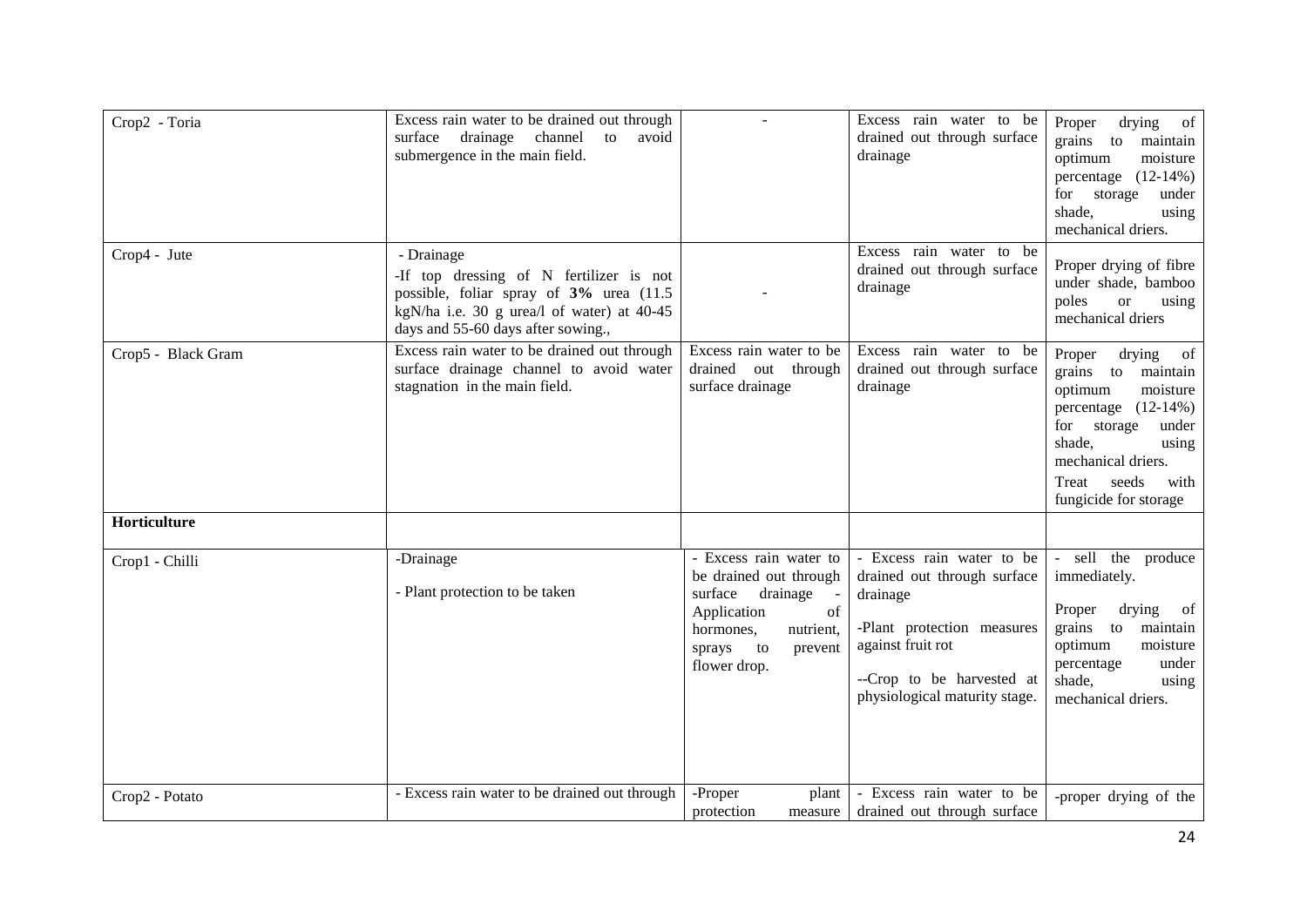| Crop-3 - Tomato                                                      | surface drainage<br>-Proper plant protection measure<br>- Excess rain water to be drained out through<br>surface drainage<br>-Proper plant protection measure against late<br>blight<br>-Earthing up at 25 and 60 days after<br>planting. | against late blight<br>- Excess rain water to<br>be drained out through<br>surface drainage<br>-Proper<br>plant<br>protection<br>measure<br>against late blight                                                                                                                                                                                                      | drainage<br>-Harvesting of tuber<br>- Excess rain water to be<br>drained out through surface<br>drainage<br>-Harvesting of tuber | produce.<br>-Dry under shade.<br>- Sell mature tomatoes<br>immediately<br>- dry under shade<br>- grow under low cost<br>plastic houses |
|----------------------------------------------------------------------|-------------------------------------------------------------------------------------------------------------------------------------------------------------------------------------------------------------------------------------------|----------------------------------------------------------------------------------------------------------------------------------------------------------------------------------------------------------------------------------------------------------------------------------------------------------------------------------------------------------------------|----------------------------------------------------------------------------------------------------------------------------------|----------------------------------------------------------------------------------------------------------------------------------------|
| Crop4 - Vegetables                                                   | - Excess rain water to be drained out through surface drainage                                                                                                                                                                            |                                                                                                                                                                                                                                                                                                                                                                      |                                                                                                                                  | Shifting<br>of<br>the<br>produce to dry place,<br>cold storage                                                                         |
| Heavy rainfall with high speed winds in<br>a short span <sup>2</sup> | <b>Not Applicable</b>                                                                                                                                                                                                                     |                                                                                                                                                                                                                                                                                                                                                                      |                                                                                                                                  |                                                                                                                                        |
| Outbreak of pests and diseases due to<br>unseasonal rains            |                                                                                                                                                                                                                                           |                                                                                                                                                                                                                                                                                                                                                                      |                                                                                                                                  |                                                                                                                                        |
| Crop1 - Rice                                                         | -Application of pesticides like chlorpyriphos<br>50 EC or Dimethoate @ 2 ml/lit against<br>stem borer, leaf folder, case worm.<br>-Adoption IPM module.<br>-Alternate flooding and drying against case<br>worm.                           | Adoption IPM module -<br>Rouging of infected<br>plant,<br>Application<br>of<br>pesticides<br>like<br>Chlorpyriphos<br>or<br>$^\text{\textregistered}$<br>Monocrotophos<br>2<br>ml/lit against stem borer<br>-Spraying of pesticide<br>should not coincide<br>pollination time.<br>-Application<br>of<br>carbendazim @<br>1g/l<br>against blast and sheath<br>blight. |                                                                                                                                  | -Insect<br>pest<br>and<br>infested<br>disease<br>seed/grains should be<br>discarded                                                    |
| Crop3 Jute                                                           | - Jute hairy caterpillar, semi looper etc. are<br>to be hand picked and destroyed by putting<br>in kerosinazed water.                                                                                                                     |                                                                                                                                                                                                                                                                                                                                                                      |                                                                                                                                  | -Discard insect pest<br>and disease infested                                                                                           |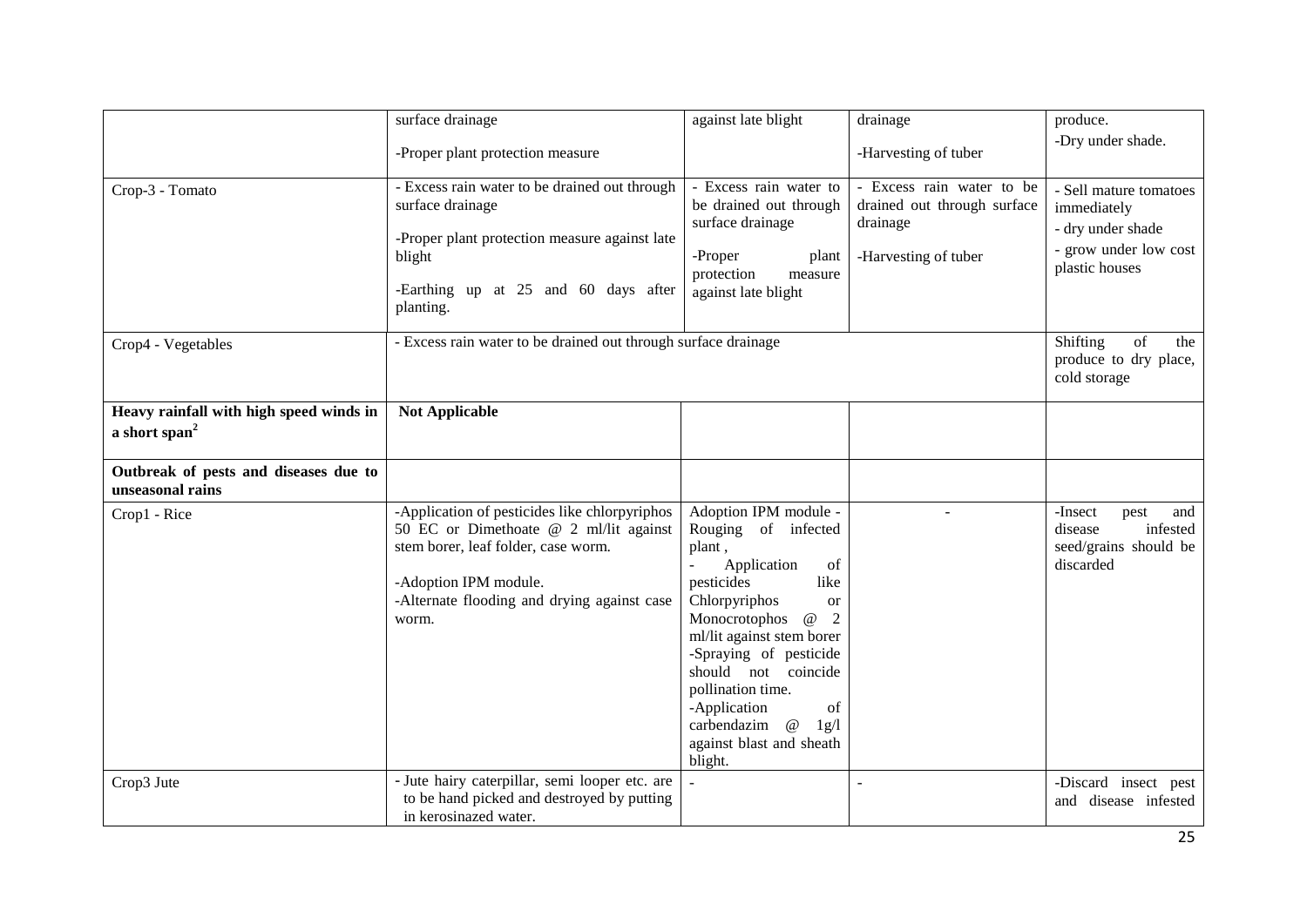|                  | - Alternatively, apply Fenitrothion 50 EC @<br>$1ml/(3$ sprayings)<br>- In case of root rot, stem rot, seedling<br>blight, apply carbendazim @ 1g/l of water.<br>Application of potash should be increased<br>up to 50 kg/ha                                                                                                                                                   |                                                                                           | plants to maintain the<br>quality.                                                 |
|------------------|--------------------------------------------------------------------------------------------------------------------------------------------------------------------------------------------------------------------------------------------------------------------------------------------------------------------------------------------------------------------------------|-------------------------------------------------------------------------------------------|------------------------------------------------------------------------------------|
| Crop4 Black gram | - Against the vector of YMV (white fly) spray Dimethoate @ 2ml/l (2 -<br>3 spraying) to kill the vector<br>- Against jassids, aphids, flee beetle, leaf folder, spray Malathion 50<br>EC $@$ 2 ml/l of water.<br>- Against damping off, root rot and seedling blight, apply carbendazim<br>$@$ 1g/l of water.                                                                  | Against pod borer<br>pod<br>bug,<br>and<br>spray<br>Malathion 50 EC @ 2 ml/l<br>of water. | Insect<br>pest<br>and<br>infested<br>disease<br>seed/grains should be<br>discarded |
| Horticulture     |                                                                                                                                                                                                                                                                                                                                                                                |                                                                                           |                                                                                    |
| Crop1 Potato     | -Depending on the weather condition, Mancozeb $\omega$ 2.5 g/l should be sprayed as prophylactic measures<br>against late blight.<br>-Use of sticker is essential in the spray solution for spraying during rainy weather.<br>-Drainage of excess water through surface channels                                                                                               |                                                                                           | -Discard disease and<br>insect infested tubers.                                    |
| Crop2 Tomato     | -Depending on the weather condition, Mancozeb $\omega$ 2.5 g/l should be sprayed as prophylactic measures<br>against late blight.<br>-Against late blight, 6 spraying with Mancozeb 2.5g/l of water at an interval of 12 days.<br>-Use of sticker is essential in the spray solution for spraying during rainy weather.<br>- Drainage of excess water through surface channels |                                                                                           | -Discard disease and<br>insect infested fruits.                                    |

#### **2.3 Floods**

| <b>Condition</b>               |       |                 | <b>Suggested Contingency Measures0</b>                                                            |                         |                           |                                                                             |
|--------------------------------|-------|-----------------|---------------------------------------------------------------------------------------------------|-------------------------|---------------------------|-----------------------------------------------------------------------------|
| <b>Transient</b><br>inundation | water | logging/partial | Seeding/nursery stage                                                                             | <b>Vegetative stage</b> | <b>Reproductive stage</b> | At harvest                                                                  |
| $Crop1 - Rice$                 |       |                 | -Raised nursery bed with 30 cm gap<br>in between two beds so that excess<br>water can be removed. |                         |                           | Harvesting<br>at<br>physiological<br>maturity<br>under<br>stage,<br>storage |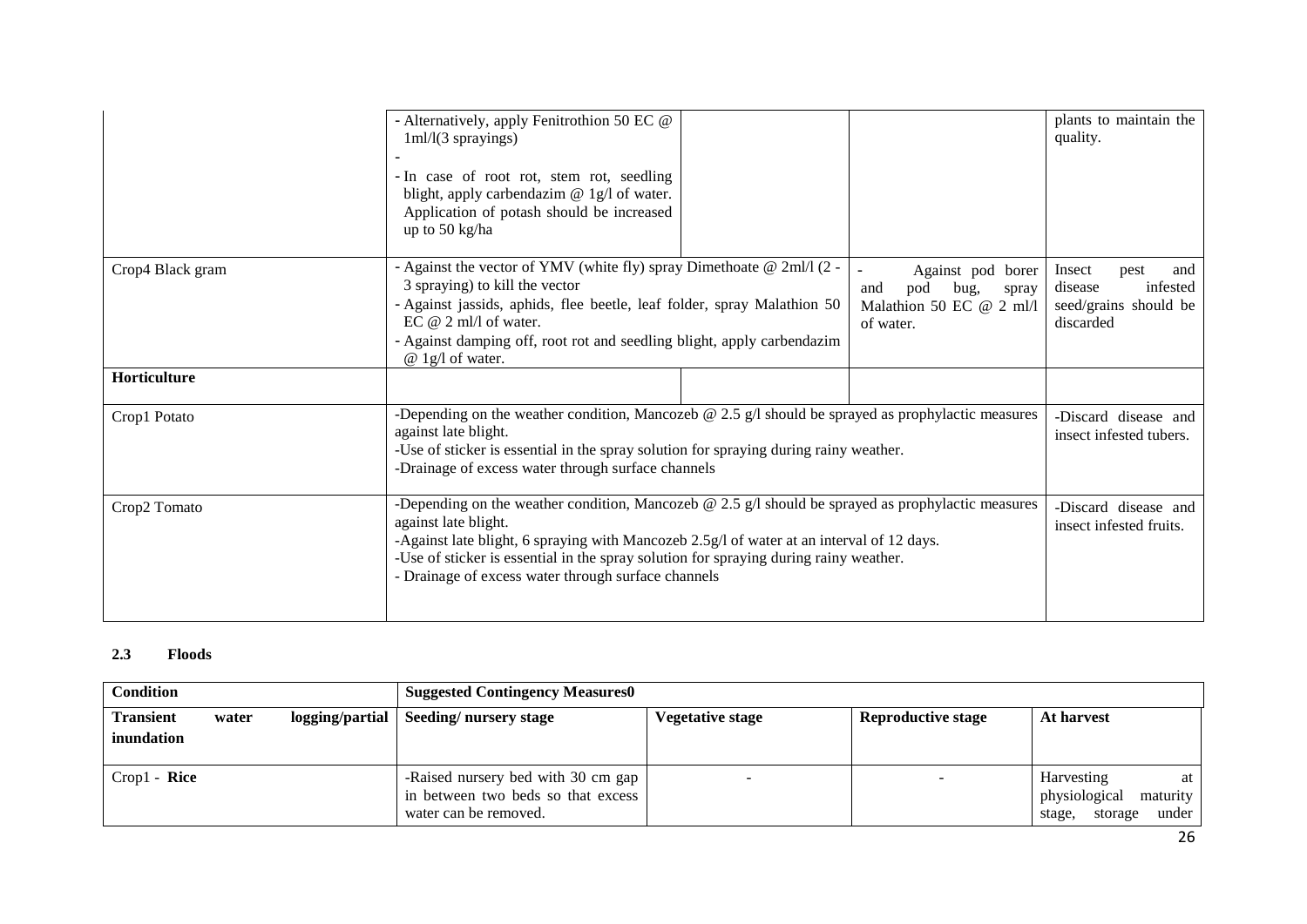|                                                          |                                                                              |                             |                              | shade, in bamboo fitted                 |
|----------------------------------------------------------|------------------------------------------------------------------------------|-----------------------------|------------------------------|-----------------------------------------|
|                                                          |                                                                              |                             |                              | on poles or using<br>mechanical driers. |
| Crop2- Jute                                              | -Drainage of flood water by surface                                          | -Drainage of flood water    | $\sim$                       | -Harvested<br>plants                    |
|                                                          | channels                                                                     | -Foliar application of urea |                              | should be made in                       |
|                                                          |                                                                              | instead of top dressing is  |                              | bundles and to be kept                  |
|                                                          |                                                                              | advocated                   |                              | in standing position for                |
|                                                          |                                                                              |                             |                              | 2-4 days.                               |
| Crop3 - Black gram                                       | Re-sowing if required                                                        |                             |                              | -Harvesting<br>at                       |
|                                                          |                                                                              |                             |                              | physiological maturity                  |
|                                                          |                                                                              |                             |                              | stage.<br>-Proper<br>drying<br>of       |
|                                                          |                                                                              |                             |                              | produce under shade, or                 |
|                                                          |                                                                              |                             |                              | using mechanical driers.                |
| Crop 4. Toria                                            |                                                                              | Not applicable              | Not applicable               | Not applicable                          |
|                                                          |                                                                              |                             |                              |                                         |
| Horticulture                                             |                                                                              |                             |                              |                                         |
| Crop1 Banana                                             | -Drainage,                                                                   | -Drainage,                  | -Drainage,                   | -Drainage,                              |
|                                                          | -Make trenches/furrows in between                                            | -Make trenches/furrows in   | -Make trenches/furrows       | -Make trenches/furrows                  |
|                                                          | rows to facilitate drainage of excess                                        | between rows to facilitate  | in between rows to           | in between rows to                      |
|                                                          | water, propping.                                                             | drainage of excess water,   | facilitate<br>drainage<br>of | facilitate drainage of                  |
|                                                          |                                                                              | propping.                   | excess water, propping.      | excess water, propping.                 |
| Crop2 Kharif Vegetable                                   | -Drainage of flood water                                                     |                             |                              | -Harvesting of produce                  |
|                                                          | -Hoeing in between lines for aeration in root zone after flood               |                             |                              | as early as possible                    |
| Crop3 Arecanut                                           | Make trenches/furrows in between rows to facilitate drainage of excess water |                             |                              |                                         |
| Crop 4. Assam lemon                                      | Making trenches in between ridges to drain out the excess water.             |                             |                              | Shifting of the produce                 |
|                                                          |                                                                              |                             |                              | to dry place                            |
|                                                          |                                                                              |                             |                              |                                         |
| Crop 5. Pineapple                                        | Making trenches in between ridges to drain out the excess water.             |                             |                              | Shifting of the produce                 |
|                                                          |                                                                              |                             |                              | to dry place                            |
| Continuous submergence for more than 2 days <sup>2</sup> |                                                                              |                             |                              |                                         |
| Crop1 Summer rice                                        | -Not Applicable                                                              | -Not Applicable             | Harvesting at physiological  | - storage under shade, in               |
|                                                          |                                                                              |                             |                              |                                         |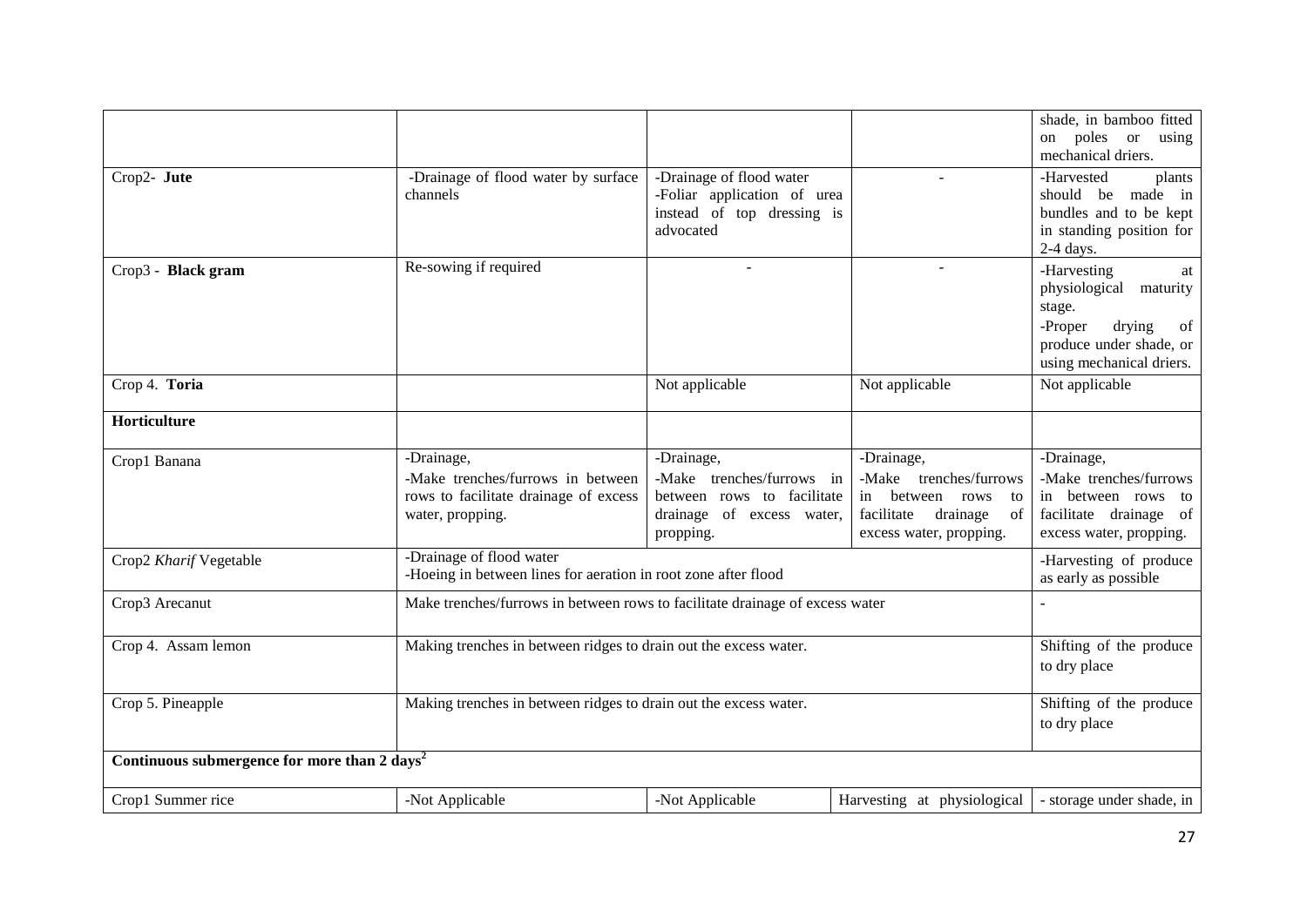|                      |                                                                                                                                                                                                                                                                                                                                                                                                                                                                                                                                                                                           | maturity stage, storage under<br>shade, in bamboo fitted on<br>poles or using mechanical<br>driers.                                | bamboo fitted on poles<br>or using mechanical<br>driers.<br>- crop insurance                                                                                      |
|----------------------|-------------------------------------------------------------------------------------------------------------------------------------------------------------------------------------------------------------------------------------------------------------------------------------------------------------------------------------------------------------------------------------------------------------------------------------------------------------------------------------------------------------------------------------------------------------------------------------------|------------------------------------------------------------------------------------------------------------------------------------|-------------------------------------------------------------------------------------------------------------------------------------------------------------------|
| Crop2 Winter rice    | -If seedlings are damaged by flood water, re-sowing may be done<br>with the following varieties-<br>-If transplanting can be done by mid August, select varieties like<br>Satyaranjan, Basundhara, IR -36, Jaya etc. Seedlings should be<br>raised in non flood prone or high land area.<br>- If transplanting is possible during last part of August, short<br>duration varieties such as Luit, Kolong, Dishang etc. can also be<br>selected (transplanting up to last part of August). 20-25 days old<br>seedling should be transplanted at 15x15 cm spacing with 4-5<br>seedlings/hill | Harvesting at physiological<br>maturity stage, storage under<br>shade, in bamboo fitted on<br>poles or using mechanical<br>driers. | Harvesting<br>at<br>physiological<br>maturity<br>under<br>stage, storage<br>shade, in bamboo fitted<br>on poles or using<br>mechanical driers<br>- crop insurance |
| Sea water inundation | Not applicable                                                                                                                                                                                                                                                                                                                                                                                                                                                                                                                                                                            |                                                                                                                                    |                                                                                                                                                                   |

# **2.4 Extreme events: Heat wave / Cold wave/Frost/ Hailstorm /Cyclone: - Not encountered**

| <b>Extreme event type</b> | Suggested contingency measure <sup>r</sup> |                         |                           |            |  |
|---------------------------|--------------------------------------------|-------------------------|---------------------------|------------|--|
|                           | <b>Seedling / nursery stage</b>            | <b>Vegetative stage</b> | <b>Reproductive stage</b> | At harvest |  |
| Heat Wave <sup>p</sup>    | <b>NA</b>                                  |                         |                           |            |  |
| Crop1                     |                                            |                         |                           |            |  |
| Horticulture              |                                            |                         |                           |            |  |
| Crop1 (specify)           |                                            |                         |                           |            |  |
| Cold wave <sup>q</sup>    |                                            |                         |                           |            |  |
| Crop1                     |                                            |                         |                           |            |  |
| Horticulture              |                                            |                         |                           |            |  |
| Crop1 (specify)           |                                            |                         |                           |            |  |
| Frost                     |                                            |                         |                           |            |  |
| Crop1                     |                                            |                         |                           |            |  |
| Horticulture              |                                            |                         |                           |            |  |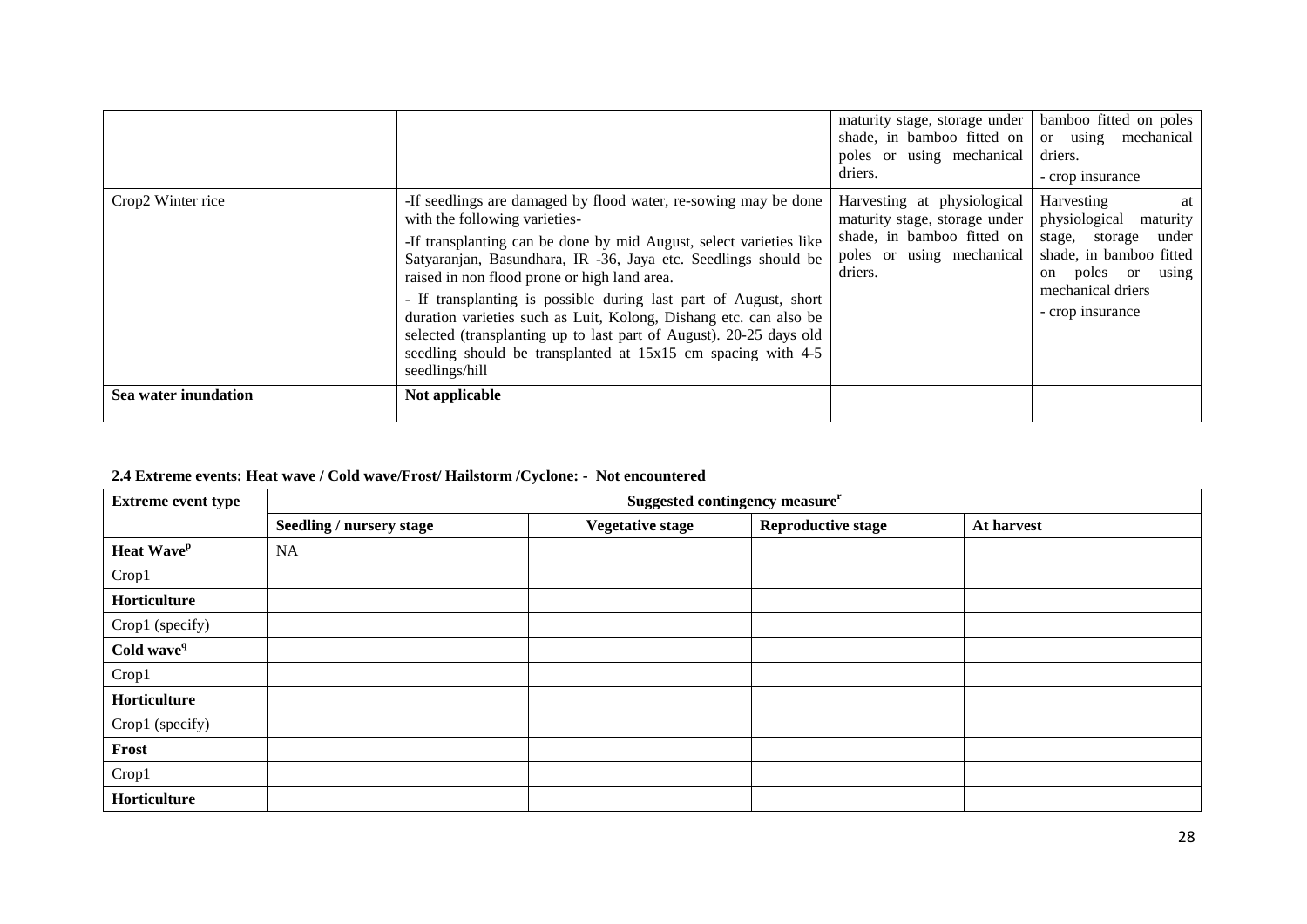| Crop1 (specify) |  |  |
|-----------------|--|--|
| Hailstorm       |  |  |
| Crop1           |  |  |
| Horticulture    |  |  |
| Crop1 (specify) |  |  |
| Cyclone         |  |  |

# **2.5. Contingent strategies for Livestock, Poultry & Fisheries**

### **2.5.1. Livestock**

|                                       | <b>Suggested contingency measures</b>                                                                                                                                                                                                                                                                                                                                                                                                                                                                                                                                                                                                                                                                                                                                                                                                                     |                                                                                                                                                                                                                                                                                                                                                                                                                                                                                                      |                                                                                                                                           |  |
|---------------------------------------|-----------------------------------------------------------------------------------------------------------------------------------------------------------------------------------------------------------------------------------------------------------------------------------------------------------------------------------------------------------------------------------------------------------------------------------------------------------------------------------------------------------------------------------------------------------------------------------------------------------------------------------------------------------------------------------------------------------------------------------------------------------------------------------------------------------------------------------------------------------|------------------------------------------------------------------------------------------------------------------------------------------------------------------------------------------------------------------------------------------------------------------------------------------------------------------------------------------------------------------------------------------------------------------------------------------------------------------------------------------------------|-------------------------------------------------------------------------------------------------------------------------------------------|--|
|                                       | Before the event <sup>s</sup>                                                                                                                                                                                                                                                                                                                                                                                                                                                                                                                                                                                                                                                                                                                                                                                                                             | During the event                                                                                                                                                                                                                                                                                                                                                                                                                                                                                     | After the event                                                                                                                           |  |
| <b>Drought</b>                        |                                                                                                                                                                                                                                                                                                                                                                                                                                                                                                                                                                                                                                                                                                                                                                                                                                                           |                                                                                                                                                                                                                                                                                                                                                                                                                                                                                                      |                                                                                                                                           |  |
| fodder<br>Feed<br>and<br>availability | Increasing cultivation of perennial fodder and<br>$\bullet$<br>feed reserves in district<br>Establishment of fodder banks with inclusion of<br>$\bullet$<br>drought tolerant fodders<br>Training and preparation of hay and silage<br>$\bullet$<br>Making facility for block feed and UMMB licks<br>$\bullet$<br>Raising drought tolerant perennial grasses, trees,<br>$\bullet$<br>shrubs & bushes in field boundaries<br>Quality up-gradation of inferior quality $\bullet$<br>$\bullet$<br>roughages like paddy straw, wheat straw etc.<br>with urea treatment.<br>Preventing the practice of burning paddy straw,<br>$\bullet$<br>maize stover and sugarcane tress.<br>Encouraging production of Azolla for animal<br>$\bullet$<br>feed.<br>Mass awareness on feeding the livestock with<br>$\bullet$<br>unconventional feeds and various byproducts. | Feeding fodders from perennial trees.<br>Feeding already prepared silage, hay,<br>$\bullet$<br><b>UMMB</b> lick<br>Providing feed blocks, unconventional<br>$\bullet$<br>feeds and various byproducts.<br>Providing urea treated straw.<br>$\bullet$<br>Use of harvested tree/top of fodder as<br>$\bullet$<br>feed for livestock animals.<br>Feeding of grains damaged during<br>processing, milling by products $\&$ use<br>of all failed field crops during the<br>drought period as animal feed. | Culling of affected and unproductive<br>animals.<br>Fodder rejuvenation and cultivation<br>$\bullet$<br>of fodder crops (Oat, Maize etc.) |  |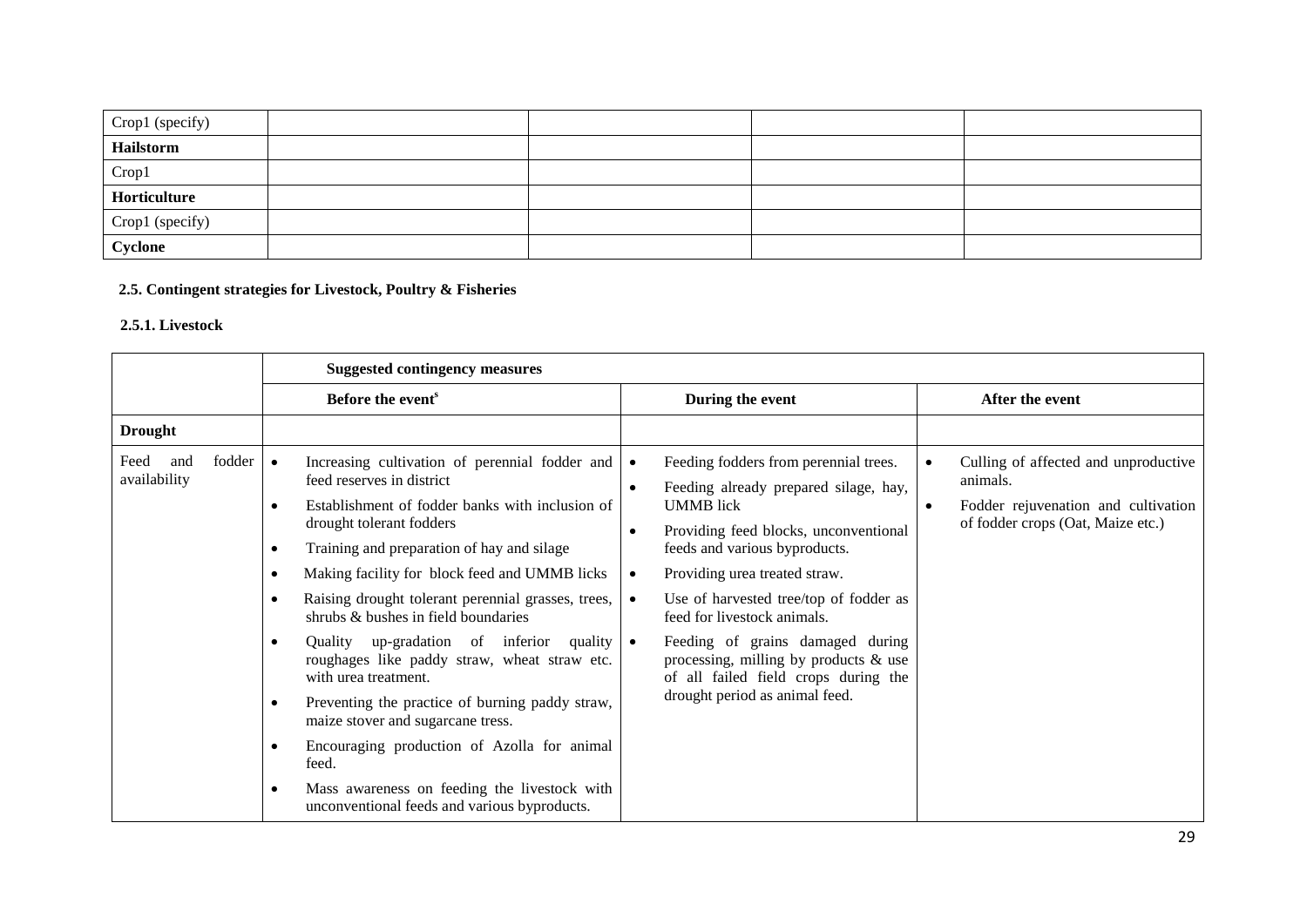|                                                    | utilization<br>of<br>awareness<br>Mass<br>on<br>crop<br>$\bullet$<br>byproducts like sugarcane tops and bagasse for<br>animal feeding with method demonstration on<br>urea treatment of straw.                                                                                                                                                                                                                                                                                                                                                                                                                                                                                                                                                                                                                                                                                                                                |                                                                                                                                                                                                                                                                                                                                                                                                                                                                                                           |                                                                                                                                                                                                                                                                                                                                                                                                                            |
|----------------------------------------------------|-------------------------------------------------------------------------------------------------------------------------------------------------------------------------------------------------------------------------------------------------------------------------------------------------------------------------------------------------------------------------------------------------------------------------------------------------------------------------------------------------------------------------------------------------------------------------------------------------------------------------------------------------------------------------------------------------------------------------------------------------------------------------------------------------------------------------------------------------------------------------------------------------------------------------------|-----------------------------------------------------------------------------------------------------------------------------------------------------------------------------------------------------------------------------------------------------------------------------------------------------------------------------------------------------------------------------------------------------------------------------------------------------------------------------------------------------------|----------------------------------------------------------------------------------------------------------------------------------------------------------------------------------------------------------------------------------------------------------------------------------------------------------------------------------------------------------------------------------------------------------------------------|
| Drinking water<br>Health and disease<br>management | Storing water in tanks for the hard period<br>$\bullet$<br>On farm /Roof top water harvesting/<br>$\bullet$<br>Identification of natural water resources and<br>$\bullet$<br>their use in a planned way.<br>Popularizing the concept of animal insurance<br>$\bullet$<br>and its implementation.<br>Creation of repositories to store a sizeable stock<br>$\bullet$<br>of veterinary medicines for emergencies<br>Prompt recognition of endemic animal diseases<br>$\bullet$<br>and timely vaccination against them.<br>Mass awareness programme on management of<br>$\bullet$<br>livestock during drought.<br>Regular de-worming of animals to minimize the<br>$\bullet$<br>parasitic burden and improve the productivity of<br>farm livestock.<br>Constituting efficient team of workers to act as a<br>$\bullet$<br>Rapid Action Force during emergencies<br>Collaboration with local and district veterinary<br>$\bullet$ | Offering stored water to the livestock.<br>$\bullet$<br>Preventing wastage of water<br>$\bullet$<br>Animals not to be exposed outside<br>$\bullet$<br>Immediate<br>$\bullet$<br>treatment of the sick<br>animals.<br>Organizing mass animal health check<br>$\bullet$<br>up camps wherever necessary.<br>Providing anthelmentics and mineral<br>$\bullet$<br>mixtures to productive animals.<br>Segregation of suspicious and disease<br>$\bullet$<br>animals from the herd and their early<br>treatment. | Culling of affected and unproductive<br>$\bullet$<br>animals.<br>Availing insurance<br>$\bullet$<br>Culling of unproductive livestock to<br>$\bullet$<br>improve economic status of livestock<br>owners.<br>Organizing need based animal health<br>$\bullet$<br>check up camps<br>Minimizing cases of anestrous and<br>$\bullet$<br>repeat breeding in productive animals<br>by organizing mass animal fertility<br>camps. |
|                                                    | officials to handle endemic animal diseases.                                                                                                                                                                                                                                                                                                                                                                                                                                                                                                                                                                                                                                                                                                                                                                                                                                                                                  |                                                                                                                                                                                                                                                                                                                                                                                                                                                                                                           |                                                                                                                                                                                                                                                                                                                                                                                                                            |
| <b>Floods</b>                                      |                                                                                                                                                                                                                                                                                                                                                                                                                                                                                                                                                                                                                                                                                                                                                                                                                                                                                                                               |                                                                                                                                                                                                                                                                                                                                                                                                                                                                                                           |                                                                                                                                                                                                                                                                                                                                                                                                                            |
| fodder<br>Feed<br>and<br>availability              | Increasing cultivation of perennial fodder and<br>feed reserves in district<br>Establishment of community fodder banks<br>with inclusion of flood tolerant fodder<br>variety.<br>Encouraging preparation of hay making and<br>silage preparation<br>Making facility for block feed and UMMB                                                                                                                                                                                                                                                                                                                                                                                                                                                                                                                                                                                                                                   | fodders<br>available<br>from<br>Making<br>$\bullet$<br>community fodder banks<br>$\bullet$<br>Feeding already prepared silage, hay,<br><b>UMMB</b><br>lick<br>feed<br>blocks,<br>unconventional feeds and<br>various<br>byproducts.<br>Providing urea treated straw.<br>$\bullet$<br>Use of harvested tree/top of fodder as                                                                                                                                                                               | Availing insurance<br>$\bullet$<br>Culling of affected and unproductive<br>$\bullet$<br>animals.<br>Fodder rejuvenation<br>$\bullet$                                                                                                                                                                                                                                                                                       |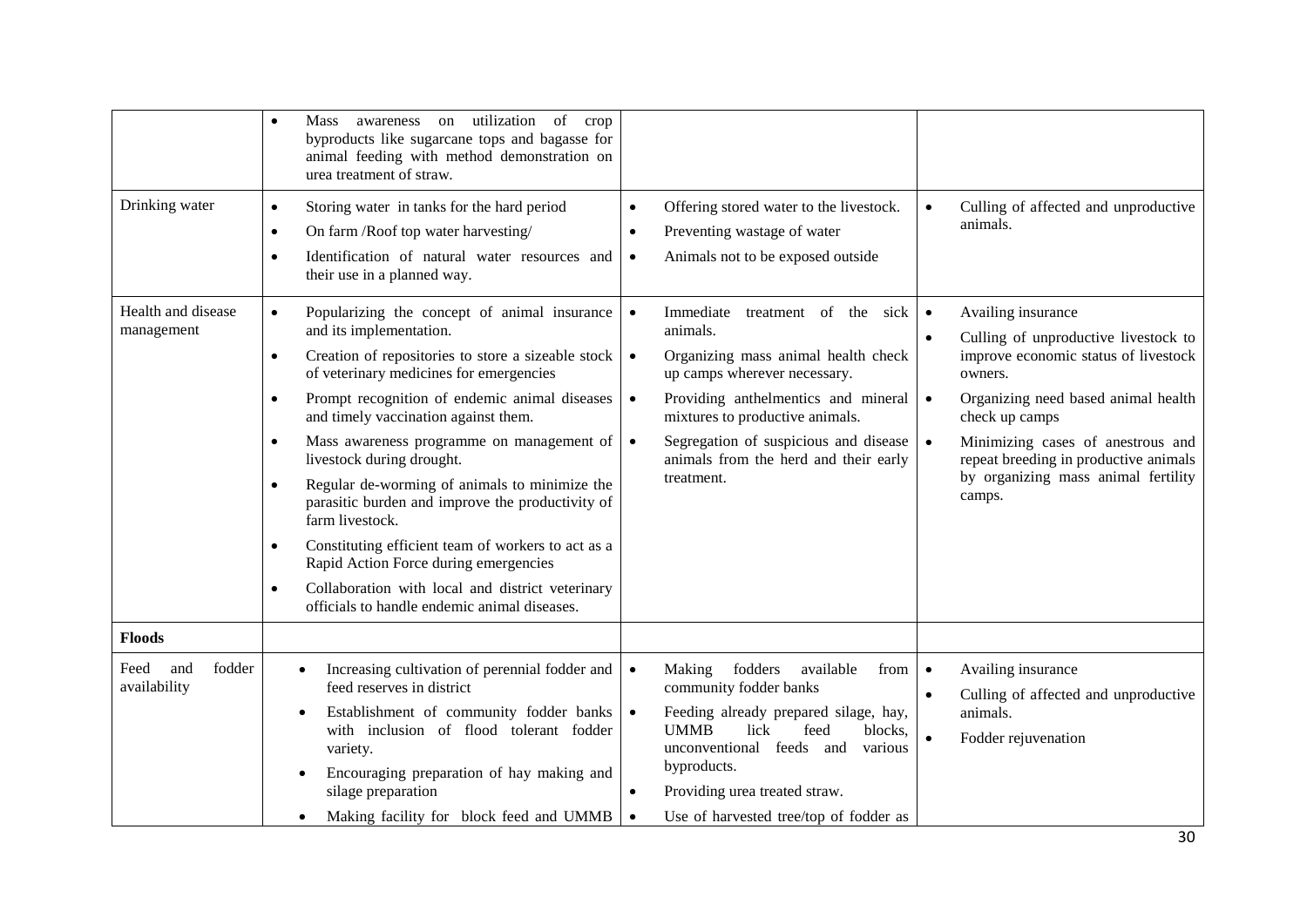|                                  | licks                                                                                                                                                                                                                                                                                                                                                                                                                                                                                                                                                                                                                                    | feed for livestock animals.                                                                               |                                                                                                                                                                                                                                                                                                                                                              |
|----------------------------------|------------------------------------------------------------------------------------------------------------------------------------------------------------------------------------------------------------------------------------------------------------------------------------------------------------------------------------------------------------------------------------------------------------------------------------------------------------------------------------------------------------------------------------------------------------------------------------------------------------------------------------------|-----------------------------------------------------------------------------------------------------------|--------------------------------------------------------------------------------------------------------------------------------------------------------------------------------------------------------------------------------------------------------------------------------------------------------------------------------------------------------------|
|                                  | Preventing the practice of burning paddy<br>straw, maize stover and sugarcane tress and<br>quality up gradation of inferior quality<br>roughages like paddy straw, wheat straw etc.<br>with urea treatment.                                                                                                                                                                                                                                                                                                                                                                                                                              | Keep animals in safe place like raised<br>$\bullet$<br>plate form/upland                                  |                                                                                                                                                                                                                                                                                                                                                              |
|                                  | Encouraging production of Azolla for animal<br>feed.                                                                                                                                                                                                                                                                                                                                                                                                                                                                                                                                                                                     |                                                                                                           |                                                                                                                                                                                                                                                                                                                                                              |
|                                  | Mass awareness on feeding the livestock with<br>$\bullet$<br>unconventional feeds and various byproducts.                                                                                                                                                                                                                                                                                                                                                                                                                                                                                                                                |                                                                                                           |                                                                                                                                                                                                                                                                                                                                                              |
|                                  | Mass awareness on utilization of crop<br>byproducts like sugarcane tops and bagasse<br>animal<br>feeding<br>with<br>for<br>method<br>demonstration of urea treatment of straw.                                                                                                                                                                                                                                                                                                                                                                                                                                                           |                                                                                                           |                                                                                                                                                                                                                                                                                                                                                              |
|                                  | Erection of raised platform for feed storage<br>and animals                                                                                                                                                                                                                                                                                                                                                                                                                                                                                                                                                                              |                                                                                                           |                                                                                                                                                                                                                                                                                                                                                              |
| Drinking water                   | Storing water in tanks                                                                                                                                                                                                                                                                                                                                                                                                                                                                                                                                                                                                                   | • Offering stored water to the livestock.                                                                 | Treating of drinking water.<br>$\bullet$                                                                                                                                                                                                                                                                                                                     |
| Health and disease<br>management | Popularizing the concept of animal insurance<br>and its implementation<br>Prompt recognition of endemic animal<br>$\bullet$<br>diseases and timely vaccination against them.<br>Creation of repositories to store a sizeable<br>stock of<br>veterinary<br>medicines<br>for<br>emergencies<br>Mass awareness programme on management<br>of livestock during floods.<br>Regular de-worming of animals to minimize<br>the parasitic burden and improve the<br>productivity of farm livestock.<br>Constituting trained team of workers to act as<br>a Rapid Action Force during emergencies<br>Involvement of the local veterinary officials | Immediate<br>treatment of the sick<br>animals.<br>Conducting<br>animal health camps<br>during the period. | Availing insurance<br>$\bullet$<br>Organizing need based animal health<br>$\bullet$<br>check up camps and vaccination<br>Culling of unproductive livestock to<br>$\bullet$<br>improve economic status of livestock<br>owners.<br>Minimizing cases of anestrous and<br>repeat breeding in productive animals<br>by organizing mass animal fertility<br>camps. |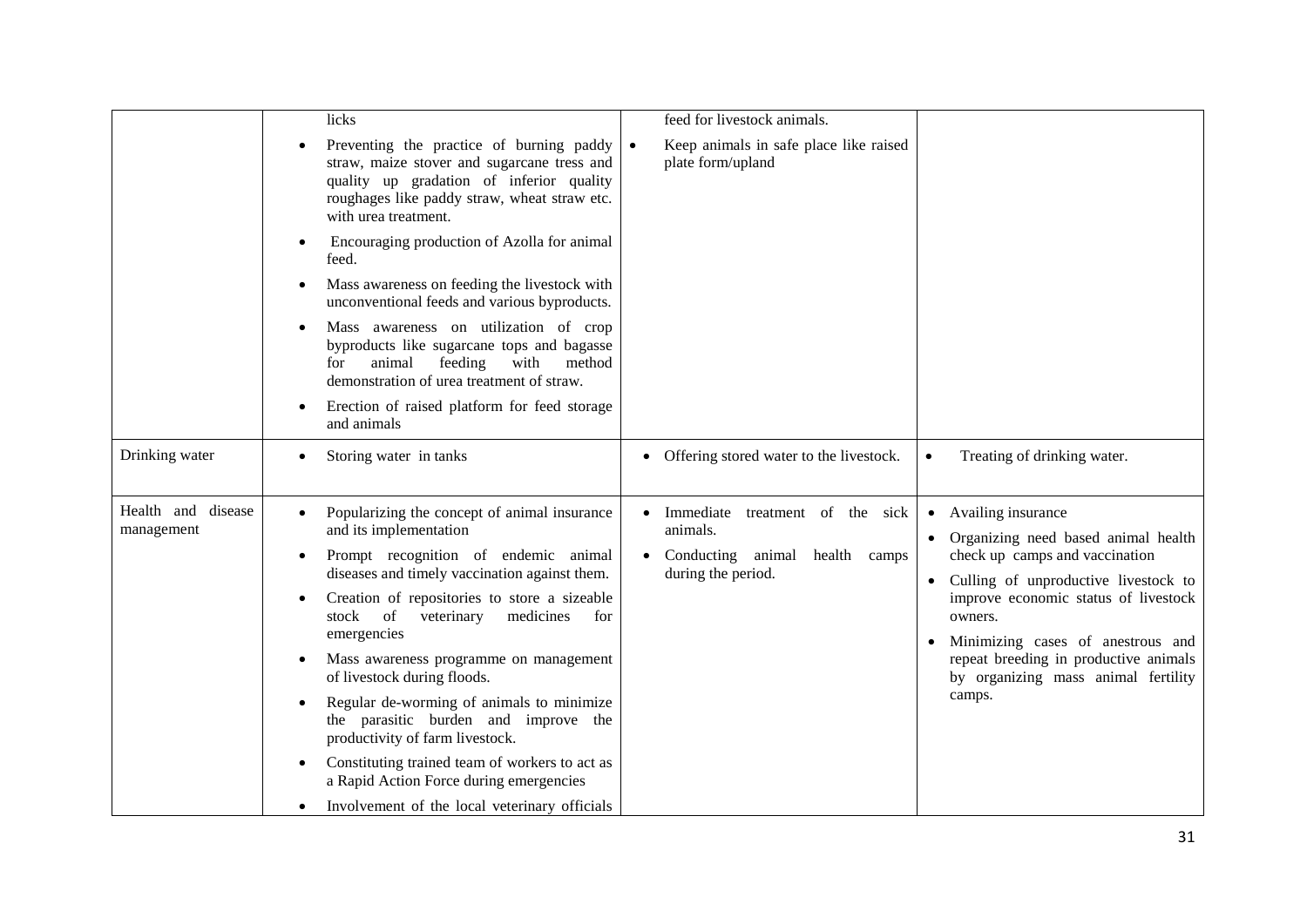|                                       | to handle endemic animal diseases. |    |           |
|---------------------------------------|------------------------------------|----|-----------|
| Cyclone                               | <b>NA</b>                          | NA | NA        |
| fodder<br>Feed<br>and<br>availability | <b>NA</b>                          | NA | NA        |
| Drinking water                        | NA                                 | NA | <b>NA</b> |
| Health and disease<br>management      | NA                                 | NA | NA        |
| Heat wave and cold<br>wave            | NA                                 | NA | NA        |
| Shelter/environment<br>management     | NA                                 | NA | NA        |
| Health and disease<br>management      | NA                                 | NA | NA        |
|                                       | NA                                 | NA | NA        |

s based on forewarning wherever available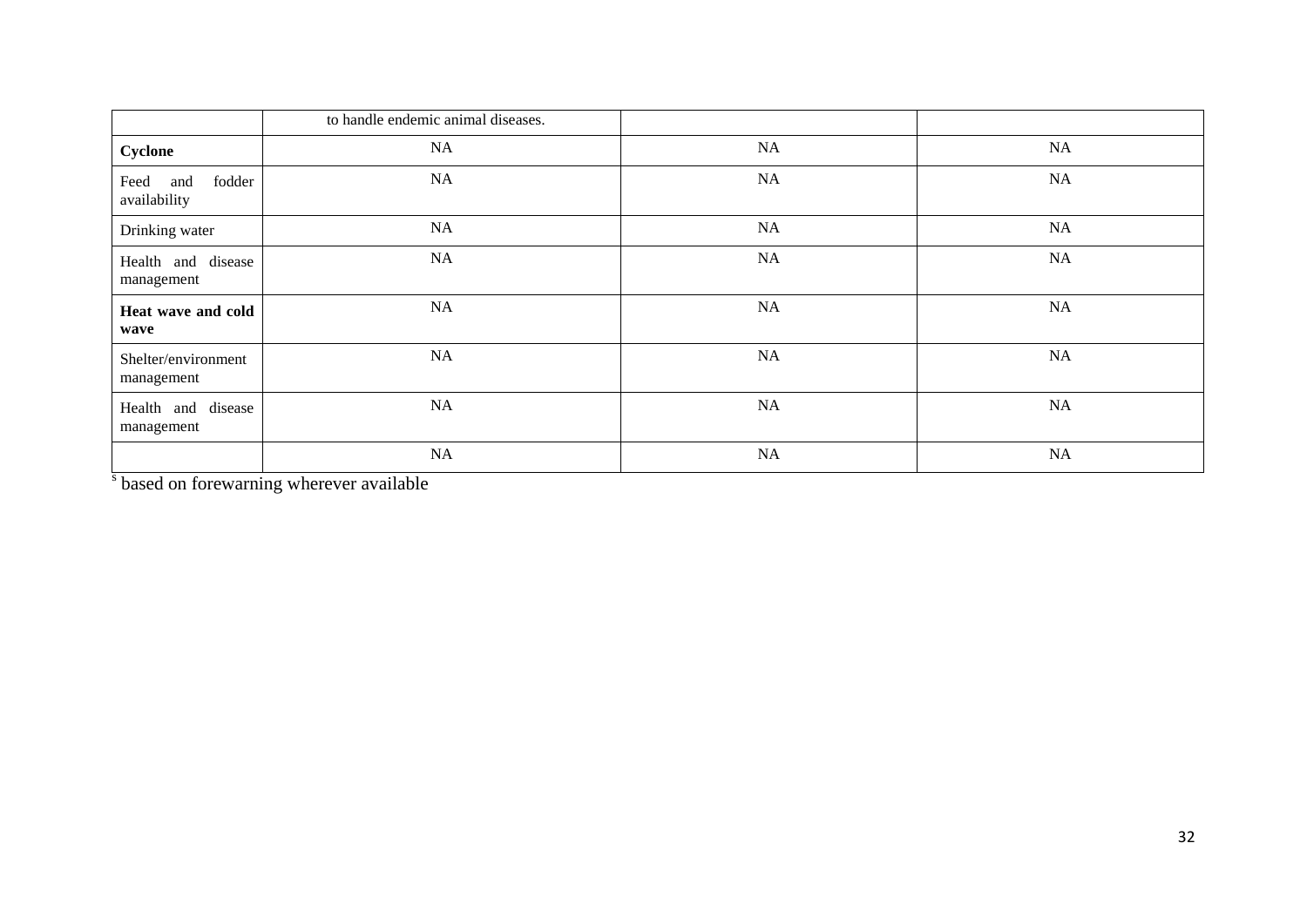# **2.5.2 Poultry**

|                                          |                                                                                                                                                                                                                                                                                                                                                                                                                                                                                                                                         | Convergence/linka<br>ges with ongoing<br>programs, if any                                                                                                                                                                                                                                                                                                                                                                                                                                                                                                                                                                                   |                                                                                                                                                                                                                                                                                                                                                                                                                                                                      |             |
|------------------------------------------|-----------------------------------------------------------------------------------------------------------------------------------------------------------------------------------------------------------------------------------------------------------------------------------------------------------------------------------------------------------------------------------------------------------------------------------------------------------------------------------------------------------------------------------------|---------------------------------------------------------------------------------------------------------------------------------------------------------------------------------------------------------------------------------------------------------------------------------------------------------------------------------------------------------------------------------------------------------------------------------------------------------------------------------------------------------------------------------------------------------------------------------------------------------------------------------------------|----------------------------------------------------------------------------------------------------------------------------------------------------------------------------------------------------------------------------------------------------------------------------------------------------------------------------------------------------------------------------------------------------------------------------------------------------------------------|-------------|
|                                          | Before the event <sup>a</sup>                                                                                                                                                                                                                                                                                                                                                                                                                                                                                                           | During the event                                                                                                                                                                                                                                                                                                                                                                                                                                                                                                                                                                                                                            | After the event                                                                                                                                                                                                                                                                                                                                                                                                                                                      |             |
| <b>Drought</b><br>of<br>feed<br>Shortage | Culling of unproductive<br>$\bullet$                                                                                                                                                                                                                                                                                                                                                                                                                                                                                                    | Offering stored feed and use of non<br>$\bullet$                                                                                                                                                                                                                                                                                                                                                                                                                                                                                                                                                                                            | Culling unproductive<br>$\bullet$                                                                                                                                                                                                                                                                                                                                                                                                                                    | <b>RKVY</b> |
| ingredients                              | poultry for efficient utilization<br>of poultry feed.<br>Storage of household grains like<br>$\bullet$<br>broken rice, maize, pulses,<br>oilseeds etc.                                                                                                                                                                                                                                                                                                                                                                                  | conventional source of feed like<br>broken grains, brewery wastes, etc.<br>Supplementation of shell grit/<br>$\bullet$<br>calcium to the laying birds<br>Immediate marketing of the meat<br>$\bullet$<br>type birds<br>Arrangement of good quality<br>$\bullet$<br>poultry feed                                                                                                                                                                                                                                                                                                                                                             | birds.<br>Providing of good<br>$\bullet$<br>quality poultry feed to<br>obtain optimum<br>growth                                                                                                                                                                                                                                                                                                                                                                      |             |
| Drinking water                           | Preserving water in tank<br>$\bullet$                                                                                                                                                                                                                                                                                                                                                                                                                                                                                                   | Judicious use of stored water<br>$\bullet$                                                                                                                                                                                                                                                                                                                                                                                                                                                                                                                                                                                                  | Developing drinking<br>$\bullet$<br>water storage facilities.                                                                                                                                                                                                                                                                                                                                                                                                        |             |
| disease<br>Health<br>and<br>management   | Culling of weak and diseased<br>$\bullet$<br>birds.<br>Timely de-worming.<br>٠<br>Vaccination against endemic<br>٠<br>diseases especially Ranikhet<br>disease.<br>Arrangement of brooding<br>$\bullet$<br>facilities for young chicks<br>Construction of good quality<br>$\bullet$<br>poultry houses or farms to<br>minimize disease incidences<br>and to avoid predation by<br>carnivores.<br>Proper waste disposal system<br>$\bullet$<br>in poultry farms possessing<br>large flocks.<br>Provision for balanced feeding<br>$\bullet$ | Immediate segregation of disease<br>$\bullet$<br>affected and suspicious birds from<br>the flock.<br>Immediate treatment of the sick<br>$\bullet$<br>animals.<br>Conducting animal health camps<br>$\bullet$<br>during the period.<br>Maintenance of proper hygiene and<br>$\bullet$<br>sanitation in the commercial<br>poultry farms.<br>Regular cleaning of poultry houses<br>$\bullet$<br>to minimize disease incidence.<br>Restricting trade of poultry, poultry<br>$\bullet$<br>meat and eggs during outbreak of a<br>disease having potential to take an<br>epidemic form.e.g. Bird flu.<br>Restriction against needless<br>$\bullet$ | Culling of<br>$\bullet$<br>unproductive birds<br>Availing insurance<br>wherever required<br>Maintenance of proper<br>$\bullet$<br>hygiene and sanitation<br>in the poultry sheds.<br>Disposal of dead birds<br>$\bullet$<br>by burning or by deep<br>burial with lime in pits<br>of optimum sizes.<br>Timely vaccination of<br>$\bullet$<br>all the birds.<br>Timely marketing of<br>$\bullet$<br>meat type poultry and<br>poultry eggs to<br>minimize losses due to |             |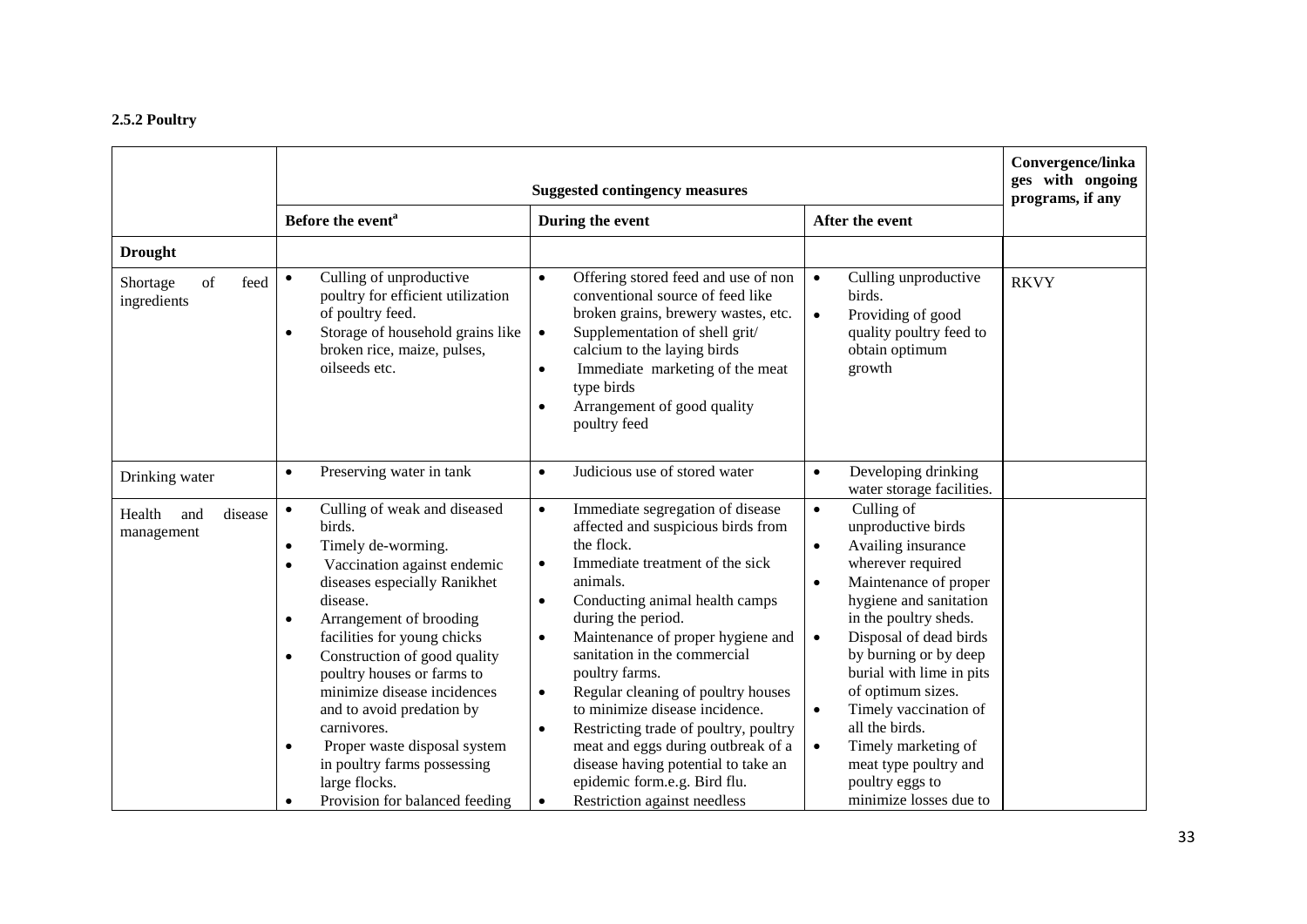|                                       | of productive birds<br>Veterinary preparedness<br>٠<br>Mass awareness programme on<br>٠<br>management of poultry during<br>drought.<br>Popularizing poultry insurance<br>٠<br>and its implementation.                                                                                                              | movement of individuals in the<br>farm premises                                           | mortality.<br>Mass awareness<br>programme on<br>management of poultry<br>during drought.                                                                                  |
|---------------------------------------|--------------------------------------------------------------------------------------------------------------------------------------------------------------------------------------------------------------------------------------------------------------------------------------------------------------------|-------------------------------------------------------------------------------------------|---------------------------------------------------------------------------------------------------------------------------------------------------------------------------|
| <b>Floods</b>                         |                                                                                                                                                                                                                                                                                                                    |                                                                                           |                                                                                                                                                                           |
| of<br>feed<br>Shortage<br>ingredients | Procurement and storage of<br>$\bullet$<br>sufficient good quality feed<br>ingredients in flood prone areas                                                                                                                                                                                                        | Supply feed ingredient to the<br>$\bullet$<br>affected poultries                          | Culling<br>unproductive<br>$\bullet$<br>birds.<br>Use of good quality                                                                                                     |
|                                       |                                                                                                                                                                                                                                                                                                                    |                                                                                           | poultry feed to obtain<br>optimum growth                                                                                                                                  |
| Drinking water                        | Preserving water in tank<br>$\bullet$                                                                                                                                                                                                                                                                              | Arrangement of safe drinking/<br>$\bullet$<br>medicated water from outside                | drinking<br>Treating<br>water                                                                                                                                             |
| Shelter management                    | Popularizing poultry sheds on<br>$\bullet$<br>raised bamboo/ pucca structures<br>to protect birds/sheds from<br>flood water, occurrence of<br>diseases and storage of feed<br>Identification of sites/areas not<br>٠<br>prone to inundation during<br>floods for erecting poultry<br>sheds and feeds storage units | Shifting of birds and feed to raised<br>$\bullet$<br>sheds and storage units respectively | Sterilization of vacant<br>Insure poultry<br>$\bullet$<br>units and avail<br>poultry sheds before<br>bringing back the batch<br>gov. programs<br>of birds<br>for the same |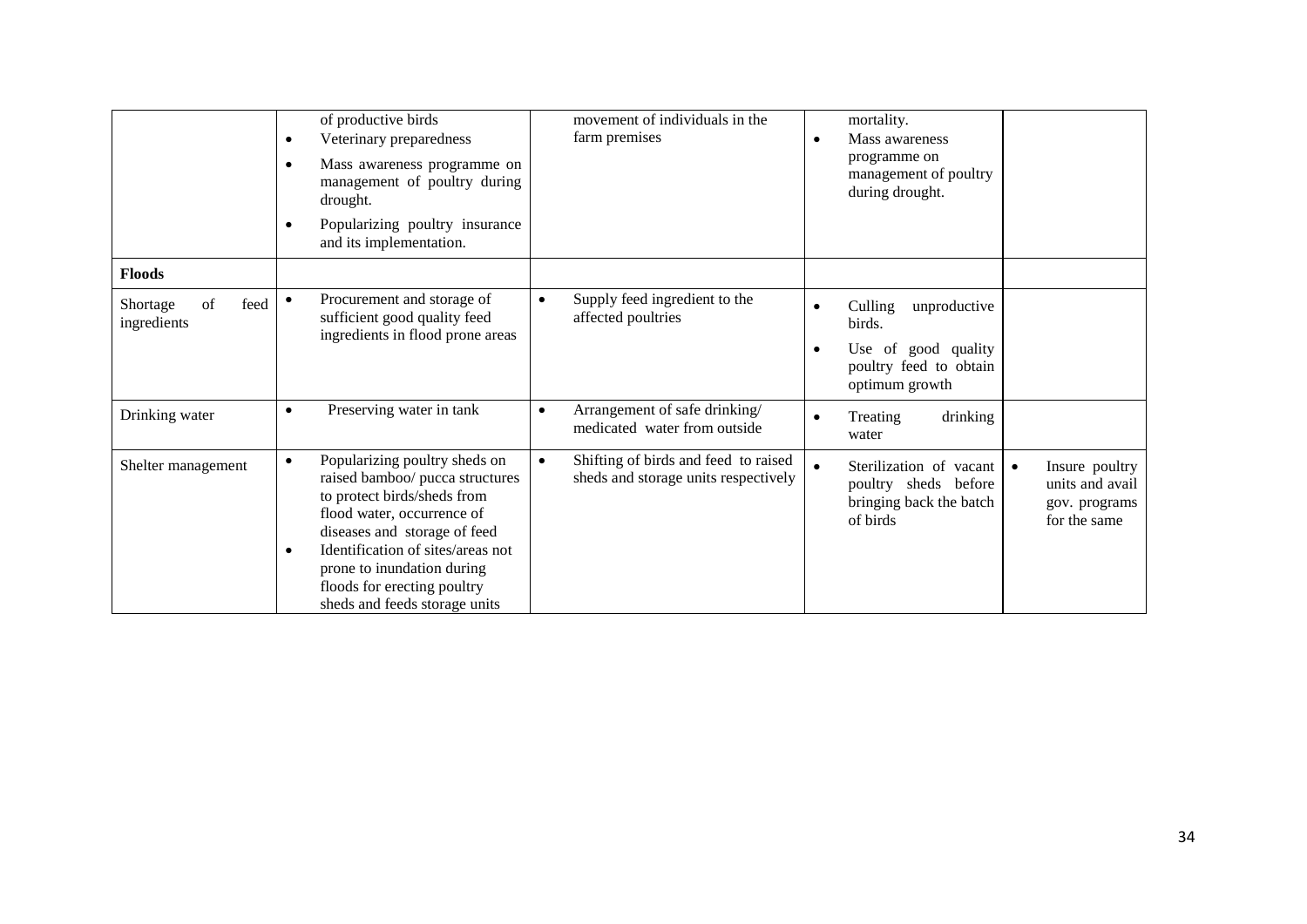| disease<br>Health<br>and<br>management | Vaccination against endemic<br>diseases especially Ranikhet<br>disease.<br>Stocking of emergency<br>medicine for prevalent diseases<br>Mass awareness programme on<br>$\bullet$<br>management of poultry and<br>zoonotic diseases. | Conducting animal health camps<br>$\bullet$<br>during the period<br>Immediate segregation of disease<br>affected and suspicious birds from<br>the flock and treatment of the sick<br>birds<br>Maintenance of proper hygiene<br>$\bullet$<br>and sanitation in the commercial<br>poultry farms<br>Restricting trade of poultry meat<br>and eggs during outbreak of a<br>disease having potential to take an<br>epidemic form.e.g. Bird flu. | Maintenance of proper<br>hygiene and sanitation in<br>the poultry sheds.<br>• Disposal of dead<br>birds by burning or<br>by deep burial with<br>lime in pits at proper<br>depth<br>• Timely marketing of<br>meat type poultry<br>and poultry eggs to<br>minimize losses due<br>to mortality |  |
|----------------------------------------|------------------------------------------------------------------------------------------------------------------------------------------------------------------------------------------------------------------------------------|--------------------------------------------------------------------------------------------------------------------------------------------------------------------------------------------------------------------------------------------------------------------------------------------------------------------------------------------------------------------------------------------------------------------------------------------|---------------------------------------------------------------------------------------------------------------------------------------------------------------------------------------------------------------------------------------------------------------------------------------------|--|
| Cyclone                                |                                                                                                                                                                                                                                    |                                                                                                                                                                                                                                                                                                                                                                                                                                            |                                                                                                                                                                                                                                                                                             |  |
| of<br>feed<br>Shortage<br>ingredients  |                                                                                                                                                                                                                                    |                                                                                                                                                                                                                                                                                                                                                                                                                                            |                                                                                                                                                                                                                                                                                             |  |
| Drinking water                         |                                                                                                                                                                                                                                    |                                                                                                                                                                                                                                                                                                                                                                                                                                            |                                                                                                                                                                                                                                                                                             |  |
| Health<br>disease<br>and<br>management |                                                                                                                                                                                                                                    |                                                                                                                                                                                                                                                                                                                                                                                                                                            |                                                                                                                                                                                                                                                                                             |  |
| Heat wave and cold<br>wave             |                                                                                                                                                                                                                                    |                                                                                                                                                                                                                                                                                                                                                                                                                                            |                                                                                                                                                                                                                                                                                             |  |
| Shelter/environment<br>management      |                                                                                                                                                                                                                                    |                                                                                                                                                                                                                                                                                                                                                                                                                                            |                                                                                                                                                                                                                                                                                             |  |
| disease<br>Health<br>and<br>management |                                                                                                                                                                                                                                    |                                                                                                                                                                                                                                                                                                                                                                                                                                            |                                                                                                                                                                                                                                                                                             |  |

<sup>a</sup> based on forewarning wherever available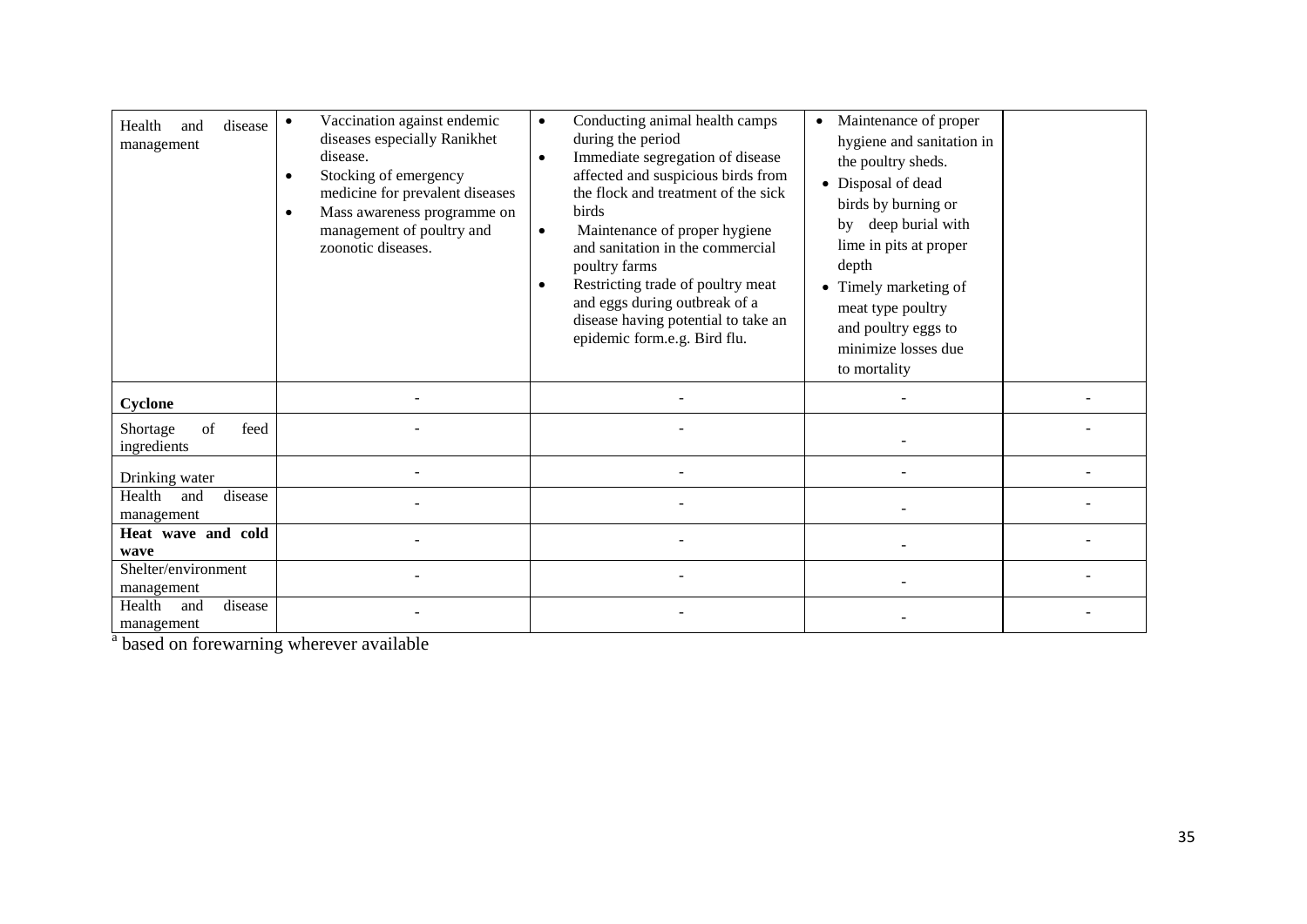# **2.5.3 Fisheries/ Aquaculture**

|                                                                | <b>Suggested contingency measures</b>                                                                                                                                                                                                                                                                                                                                                                                                                                                                                                                                                                               |                                                                                                                                                                                                                                                                                                                                                                                                                                                                                                                                                                 |                                                                                                                                                                                                                                                                                                                                                                                                                                                                                                                                                                                      |
|----------------------------------------------------------------|---------------------------------------------------------------------------------------------------------------------------------------------------------------------------------------------------------------------------------------------------------------------------------------------------------------------------------------------------------------------------------------------------------------------------------------------------------------------------------------------------------------------------------------------------------------------------------------------------------------------|-----------------------------------------------------------------------------------------------------------------------------------------------------------------------------------------------------------------------------------------------------------------------------------------------------------------------------------------------------------------------------------------------------------------------------------------------------------------------------------------------------------------------------------------------------------------|--------------------------------------------------------------------------------------------------------------------------------------------------------------------------------------------------------------------------------------------------------------------------------------------------------------------------------------------------------------------------------------------------------------------------------------------------------------------------------------------------------------------------------------------------------------------------------------|
|                                                                | Before the event <sup>a</sup>                                                                                                                                                                                                                                                                                                                                                                                                                                                                                                                                                                                       | During the event                                                                                                                                                                                                                                                                                                                                                                                                                                                                                                                                                | After the event                                                                                                                                                                                                                                                                                                                                                                                                                                                                                                                                                                      |
| 1) Drought                                                     |                                                                                                                                                                                                                                                                                                                                                                                                                                                                                                                                                                                                                     |                                                                                                                                                                                                                                                                                                                                                                                                                                                                                                                                                                 |                                                                                                                                                                                                                                                                                                                                                                                                                                                                                                                                                                                      |
| A. Capture                                                     | NA                                                                                                                                                                                                                                                                                                                                                                                                                                                                                                                                                                                                                  | <b>NA</b>                                                                                                                                                                                                                                                                                                                                                                                                                                                                                                                                                       | <b>NA</b>                                                                                                                                                                                                                                                                                                                                                                                                                                                                                                                                                                            |
| Marine                                                         |                                                                                                                                                                                                                                                                                                                                                                                                                                                                                                                                                                                                                     |                                                                                                                                                                                                                                                                                                                                                                                                                                                                                                                                                                 |                                                                                                                                                                                                                                                                                                                                                                                                                                                                                                                                                                                      |
| <b>Inland</b>                                                  |                                                                                                                                                                                                                                                                                                                                                                                                                                                                                                                                                                                                                     |                                                                                                                                                                                                                                                                                                                                                                                                                                                                                                                                                                 |                                                                                                                                                                                                                                                                                                                                                                                                                                                                                                                                                                                      |
| Shallow water depth due to<br>(i)<br>insufficient rains/inflow |                                                                                                                                                                                                                                                                                                                                                                                                                                                                                                                                                                                                                     |                                                                                                                                                                                                                                                                                                                                                                                                                                                                                                                                                                 |                                                                                                                                                                                                                                                                                                                                                                                                                                                                                                                                                                                      |
| (ii) Changes in water quality                                  |                                                                                                                                                                                                                                                                                                                                                                                                                                                                                                                                                                                                                     |                                                                                                                                                                                                                                                                                                                                                                                                                                                                                                                                                                 |                                                                                                                                                                                                                                                                                                                                                                                                                                                                                                                                                                                      |
| (iii) Any other                                                |                                                                                                                                                                                                                                                                                                                                                                                                                                                                                                                                                                                                                     |                                                                                                                                                                                                                                                                                                                                                                                                                                                                                                                                                                 |                                                                                                                                                                                                                                                                                                                                                                                                                                                                                                                                                                                      |
| <b>B.</b> Aquaculture                                          |                                                                                                                                                                                                                                                                                                                                                                                                                                                                                                                                                                                                                     |                                                                                                                                                                                                                                                                                                                                                                                                                                                                                                                                                                 |                                                                                                                                                                                                                                                                                                                                                                                                                                                                                                                                                                                      |
| (i) Shallow water in ponds due to<br>insufficient rains/inflow | $\bullet$<br>Capturing some amount of fishes<br>and keeping few to minimize<br>quantity of fishes in the pond<br>Digging of ponds to increase<br>$\bullet$<br>depth<br>Follow measures like addition of<br>cow dung etc. to stop/minimize<br>downward percolation of water<br>Enquiring<br>alternative<br>$\bullet$<br>water<br>sources to add to the pond<br>For pond construction select soils<br>$\bullet$<br>with sufficient clay for retention<br>of water.<br>Apply sufficient organic manure<br>$\bullet$<br>during preparation to minimize<br>water loss through seepage.<br>Educating for Insurance<br>and | Digging of ponds/ middle of<br>$\bullet$<br>ponds to increase depth for<br>saving life of the fishes<br>Minimizing quantity of fishes<br>$\bullet$<br>Pump in water from other<br>water source (nearby spring,<br>stream, rivers etc) or ground<br>water, if any.<br>Reduce food for minimum<br>$\bullet$<br>metabolism.<br>fertilizer<br>Restrict<br>for<br>$\bullet$<br>preventing algal bloom and<br>minimum stress.<br>Dig deep trench in convenient<br>$\bullet$<br>part of the pond to save brood<br>fishes.<br>Careful observation on daily<br>$\bullet$ | Cleaning and digging of ponds to<br>$\bullet$<br>increase depth<br>Use of clay material in pond beds<br>$\bullet$<br>to minimize water loss through<br>percolation<br>Extended seed production<br>$\bullet$<br>$\bullet$<br>Restock the pond.<br>Promoting<br>specific<br>area<br>$\bullet$<br>Integrated fish farming<br>Short duration culture of species<br>that are fast growing in initial<br>stage and can be marketed at<br>small size (minor and medium<br>carps).<br>Air breathing fish culture<br>$\bullet$<br>Claim compensation with support<br>of record and documents. |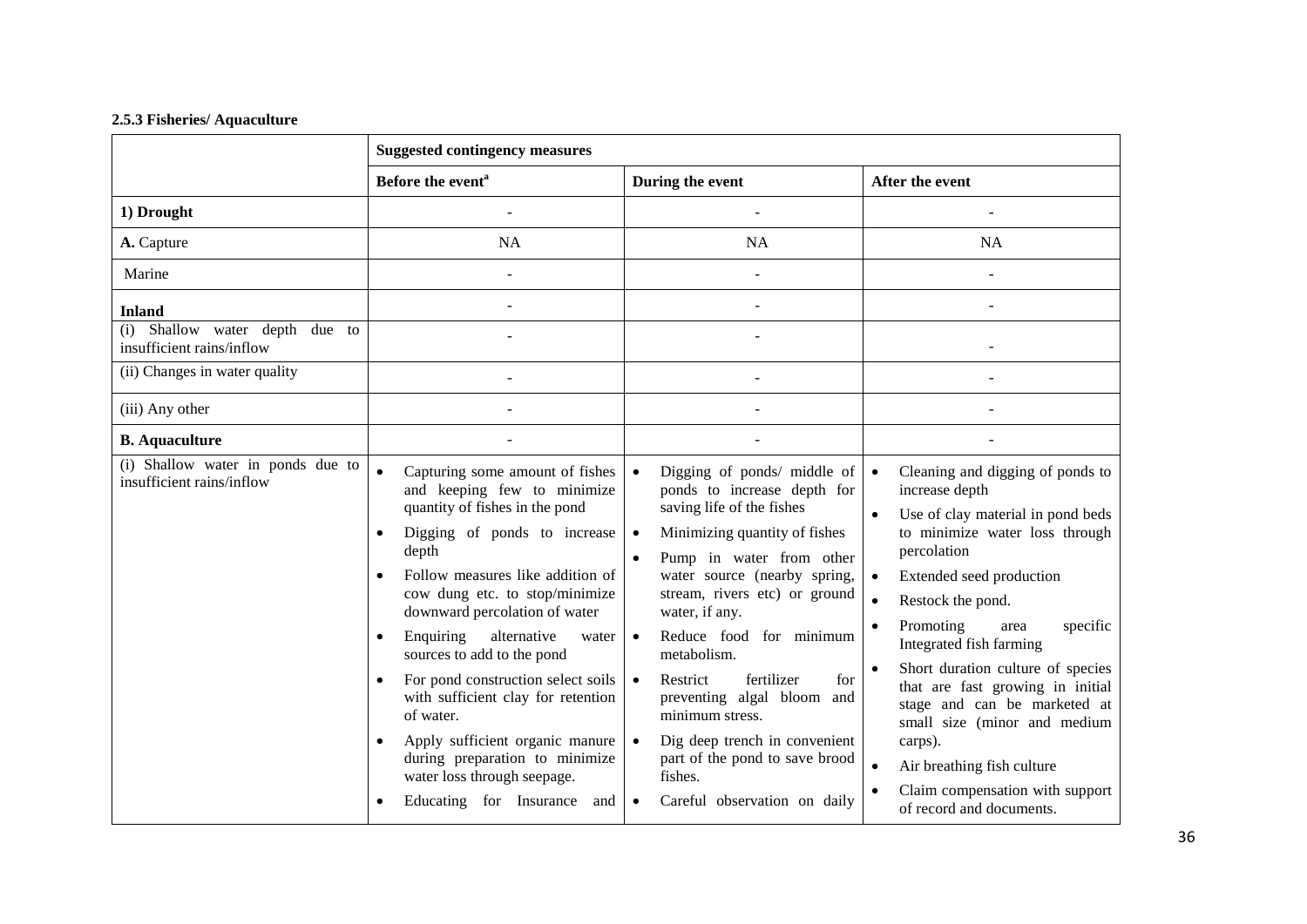|                                                                         | apply                                                                                                                                                  | basis.                                                                                    |                                                                      |
|-------------------------------------------------------------------------|--------------------------------------------------------------------------------------------------------------------------------------------------------|-------------------------------------------------------------------------------------------|----------------------------------------------------------------------|
|                                                                         | Excavation of bore wells<br>$\bullet$                                                                                                                  | Scare away birds and other<br>$\bullet$                                                   |                                                                      |
|                                                                         | Reduce biomass and stocking<br>$\bullet$<br>density<br>through<br>partial<br>harvesting.                                                               | animals (attracted by shallow<br>water to catch $fish$ ) – may be<br>vector for diseases. |                                                                      |
|                                                                         | Sell out the fishes attaining<br>$\bullet$<br>marketable size to minimize loss.                                                                        |                                                                                           |                                                                      |
|                                                                         | Stock fishes that can thrive low<br>$\bullet$<br>water depth, like air breathing<br>fishes.                                                            |                                                                                           |                                                                      |
|                                                                         | Maintenance of proper record for<br>$\bullet$<br>claiming<br>compensation,<br>especially in schemes assisted by<br>Govt. or financial institutes.      |                                                                                           |                                                                      |
|                                                                         | Planning for rain water harvest.<br>$\bullet$                                                                                                          |                                                                                           |                                                                      |
| (ii) Impact of salt load build up in<br>ponds / change in water quality | $\bullet$<br>Identify risks associated with the<br>suspected outbreak of pathogens<br>and be ready with suitable<br>remedial measures                  |                                                                                           | Partial<br>exchange<br>water<br>to<br>$\bullet$<br>optimize salinity |
| (iii) Any other                                                         | Repairing/<br>arrangement<br>of<br>$\bullet$<br>alternate safe place to keep<br>pumps, aerators, etc<br>Store the feeds in a proper place<br>$\bullet$ |                                                                                           |                                                                      |
|                                                                         |                                                                                                                                                        |                                                                                           |                                                                      |
| 2) Floods                                                               |                                                                                                                                                        |                                                                                           |                                                                      |
| A. Capture                                                              |                                                                                                                                                        |                                                                                           |                                                                      |
| Marine                                                                  |                                                                                                                                                        |                                                                                           |                                                                      |
| Inland                                                                  |                                                                                                                                                        |                                                                                           |                                                                      |
| (i) No. of boats / nets/damaged                                         |                                                                                                                                                        |                                                                                           |                                                                      |
| (ii) No.of houses damaged                                               |                                                                                                                                                        |                                                                                           |                                                                      |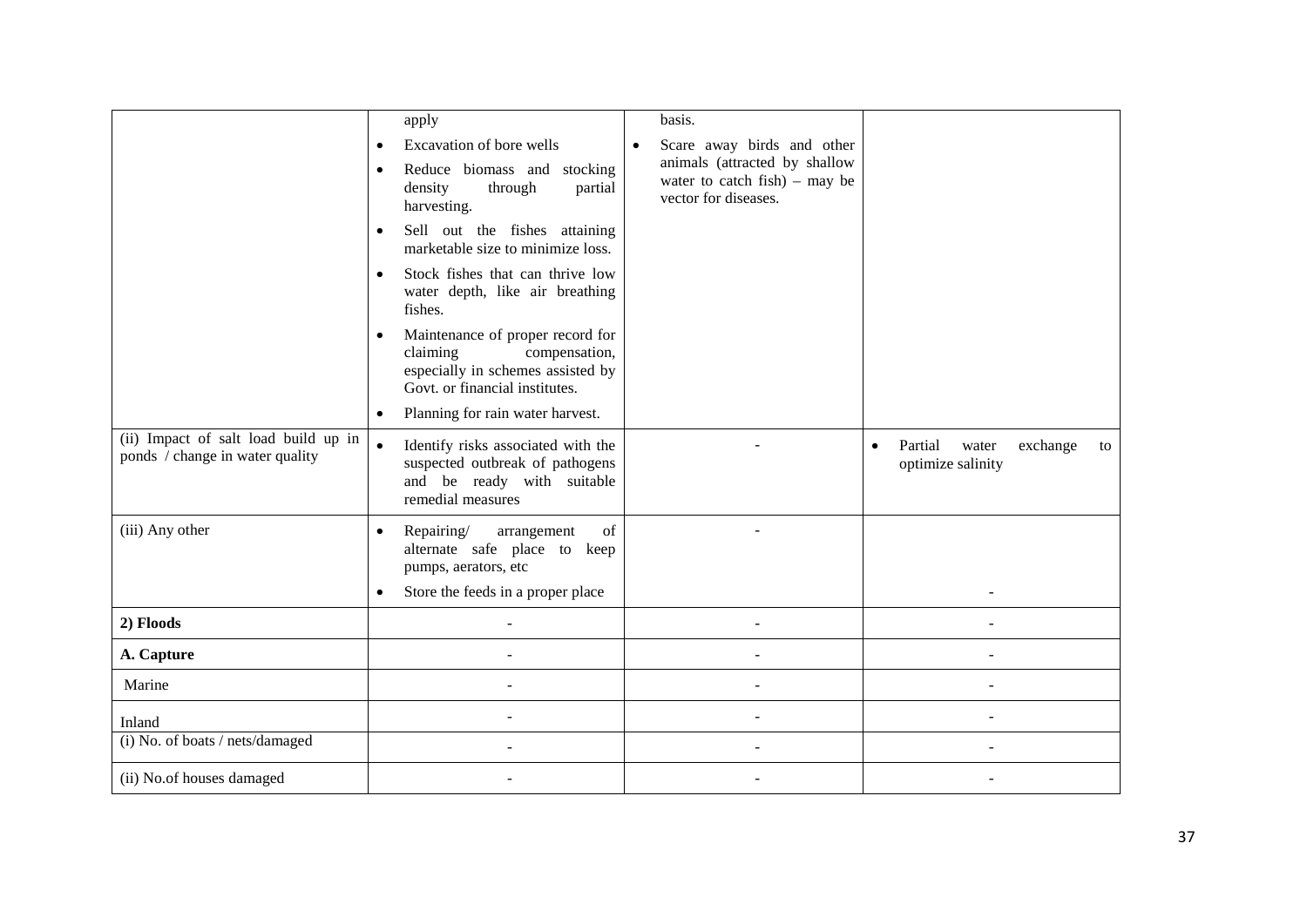| (iii) Loss of stock             | Thin out population<br>$\bullet$                                                                                                                                                                                                                                                                                                                                                                                                                                                                                                                                                                                                                                                                                                                     | Use FAD, feed attractant<br>$\bullet$                                                                                                                                                                                                                                                                                                                                                                                                                             | Use of disinfectant<br>$\bullet$                                                                                                                                                                                                                                                                                                                                                                                                                                                                                                                                          |
|---------------------------------|------------------------------------------------------------------------------------------------------------------------------------------------------------------------------------------------------------------------------------------------------------------------------------------------------------------------------------------------------------------------------------------------------------------------------------------------------------------------------------------------------------------------------------------------------------------------------------------------------------------------------------------------------------------------------------------------------------------------------------------------------|-------------------------------------------------------------------------------------------------------------------------------------------------------------------------------------------------------------------------------------------------------------------------------------------------------------------------------------------------------------------------------------------------------------------------------------------------------------------|---------------------------------------------------------------------------------------------------------------------------------------------------------------------------------------------------------------------------------------------------------------------------------------------------------------------------------------------------------------------------------------------------------------------------------------------------------------------------------------------------------------------------------------------------------------------------|
| (iv) Changes in water quality   |                                                                                                                                                                                                                                                                                                                                                                                                                                                                                                                                                                                                                                                                                                                                                      |                                                                                                                                                                                                                                                                                                                                                                                                                                                                   |                                                                                                                                                                                                                                                                                                                                                                                                                                                                                                                                                                           |
| (v) Health and diseases         | Use of disinfectant<br>$\bullet$                                                                                                                                                                                                                                                                                                                                                                                                                                                                                                                                                                                                                                                                                                                     |                                                                                                                                                                                                                                                                                                                                                                                                                                                                   |                                                                                                                                                                                                                                                                                                                                                                                                                                                                                                                                                                           |
| <b>B.</b> Aquaculture           |                                                                                                                                                                                                                                                                                                                                                                                                                                                                                                                                                                                                                                                                                                                                                      |                                                                                                                                                                                                                                                                                                                                                                                                                                                                   |                                                                                                                                                                                                                                                                                                                                                                                                                                                                                                                                                                           |
| (i) Inundation with flood water | Dyke<br>should<br>strongly<br>$\bullet$<br>be<br>constructed/renovated above the<br>expected flood level.<br>Insurance<br>Repairing,<br>turfing<br>and<br>of<br>peripheral<br>compaction<br>embankments.<br>Growing horticultural crops on<br>$\bullet$<br>the embankment to<br>prevent<br>erosion.<br>Sufficient bamboo poles and<br>nylon nets to be kept ready.<br>Construction of earthen nursery<br>$\bullet$<br>ponds in upland areas<br>'High<br>stocking<br>multiple<br>$\bullet$<br>harvesting' can be taken up.<br>Sell out the fishes attaining<br>$\bullet$<br>marketable size to minimize loss.<br>Maintenance of proper record for<br>claiming<br>compensation,<br>especially in schemes assisted by<br>Govt. or financial institutes. | Encircling the fishery with fish<br>net to prevent the escaping of<br>fishes<br>Surround the pond with nets<br>supported by bamboo poles to<br>prevent escape of fish.<br>Supply sufficient food<br>to<br>fishes to reduce tendency of<br>escaping from the pond.<br>Fixing nets with appropriate<br>size to reduce the loss of stock<br>Turbidity need to be controlled<br>Collection of naturally bred<br>seeds (spawn/ fry/ fingerlings)<br>from flooded water | Dyke<br>should<br>renovated<br>$\bullet$<br>be<br>strongly above<br>the<br>maximum<br>flood level.<br>Sampling of fishes and water for<br>$\bullet$<br>disease analysis<br>Desilting<br>$\bullet$<br>Restock the pond if original stock<br>escapes.<br>Promotion of suitable Integrated<br>fish farming<br>Short duration culture of species<br>$\bullet$<br>that are fast growing and can be<br>marketed at small size.<br>Claim compensation with support<br>$\bullet$<br>of record and documents.<br>Removal of unwanted/ predatory<br>fish from pond before stocking. |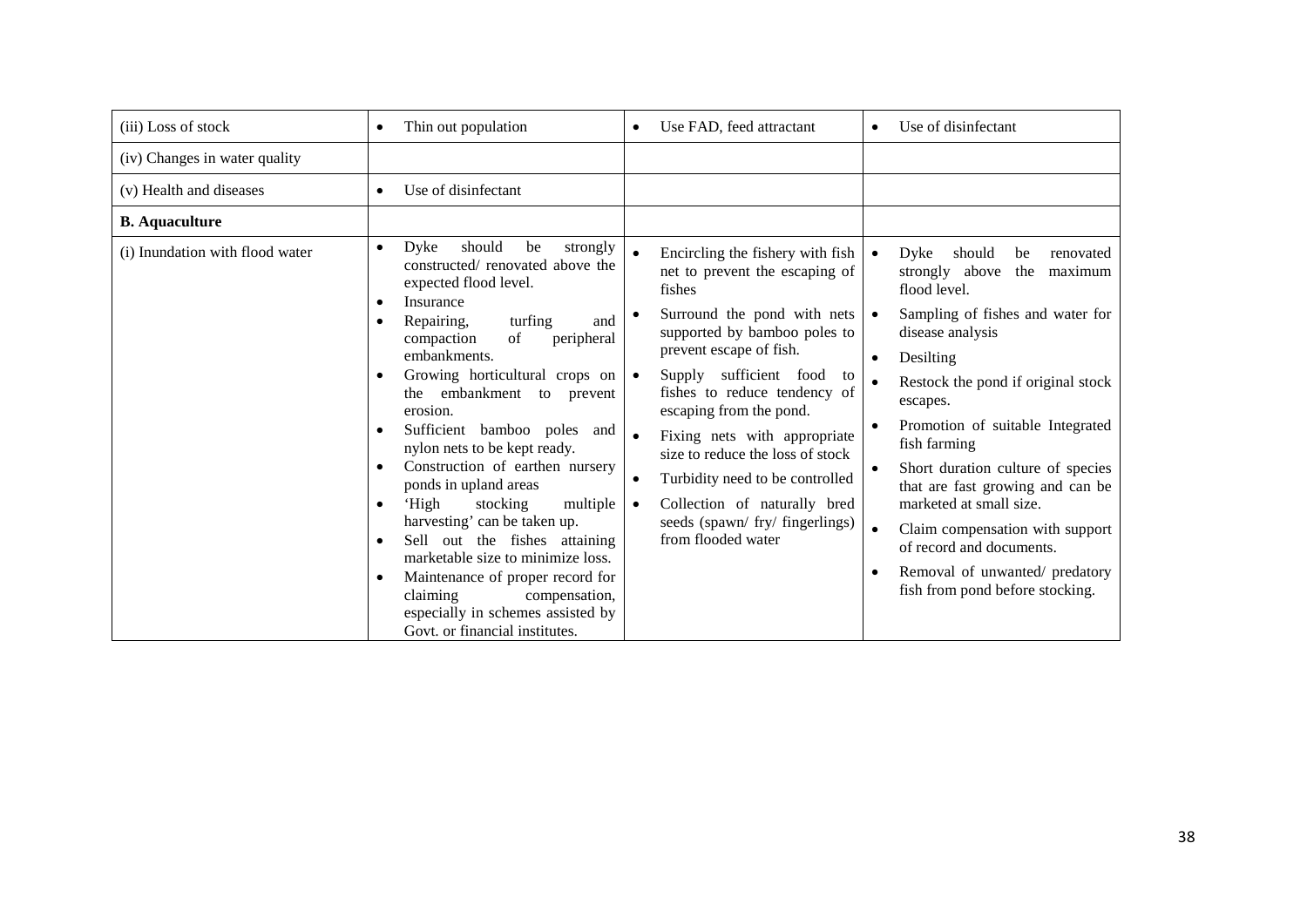| (ii) Water contamination and changes<br>in water quality        | Dyke<br>should<br>$\bullet$<br>be<br>strongly<br>constructed above the expected<br>flood level.<br>Prevent entry of water from<br>$\bullet$<br>outside.<br>Precaution to prevent entry of<br>pesticide/insecticide laden water<br>from nearby agricultural land.<br>Apply lime regularly as per<br>$\bullet$<br>recommendation. | Use disinfectant<br>$\bullet$<br>$\bullet$<br>Apply lime regularly as per<br>recommendation. | Use disinfectant, Remove all<br>unwanted exotic fishes<br>Apply lime regularly as per<br>$\bullet$<br>recommendation.<br>Remove muck and debris, if<br>entered with flood.<br>Apply preventive agents (eg.<br>$\bullet$<br>CIFAX) before on set of winter. |
|-----------------------------------------------------------------|---------------------------------------------------------------------------------------------------------------------------------------------------------------------------------------------------------------------------------------------------------------------------------------------------------------------------------|----------------------------------------------------------------------------------------------|------------------------------------------------------------------------------------------------------------------------------------------------------------------------------------------------------------------------------------------------------------|
| (iii) Health and diseases                                       | · Provided vitamin, mineral with<br>feed<br>• Arrangement of medicines and<br>chemical stocks                                                                                                                                                                                                                                   | · Provided vitamin, mineral,<br>protein with feed, use<br>bactericide                        | Use bactericide and disinfectant<br>$\bullet$<br>and feed with balance diets.                                                                                                                                                                              |
| (iv) Loss of stock and inputs (feed,<br>chemicals etc)          | Dyke should be strongly<br>$\bullet$<br>constructed above the maximum<br>flood level.                                                                                                                                                                                                                                           | • Catch the some amount of fishes<br>to reduce the stock.                                    | $\bullet$<br>should<br>Dyke<br>be<br>strongly<br>renovated and apply disinfectant<br>and fish out the unwanted exotic<br>fishes                                                                                                                            |
| (v) Infrastructure damage (pumps,<br>aerators, huts, etc)       | <b>NA</b>                                                                                                                                                                                                                                                                                                                       | <b>NA</b>                                                                                    | NA                                                                                                                                                                                                                                                         |
| (vi) Any other                                                  | NA                                                                                                                                                                                                                                                                                                                              | <b>NA</b>                                                                                    | NA                                                                                                                                                                                                                                                         |
| 3. Cyclone / Tsunami                                            | NA                                                                                                                                                                                                                                                                                                                              | <b>NA</b>                                                                                    | NA                                                                                                                                                                                                                                                         |
| A. Capture                                                      | <b>NA</b>                                                                                                                                                                                                                                                                                                                       | <b>NA</b>                                                                                    | <b>NA</b>                                                                                                                                                                                                                                                  |
| Marine                                                          | <b>NA</b>                                                                                                                                                                                                                                                                                                                       | <b>NA</b>                                                                                    | <b>NA</b>                                                                                                                                                                                                                                                  |
| (i) Average compensation paid due to<br>loss of fishermen lives | NA                                                                                                                                                                                                                                                                                                                              | NA                                                                                           | NA                                                                                                                                                                                                                                                         |
| (ii) Avg. no. of boats / nets/damaged                           | <b>NA</b>                                                                                                                                                                                                                                                                                                                       | <b>NA</b>                                                                                    | <b>NA</b>                                                                                                                                                                                                                                                  |
| (iii) Avg. no. of houses damaged                                | <b>NA</b>                                                                                                                                                                                                                                                                                                                       | <b>NA</b>                                                                                    | <b>NA</b>                                                                                                                                                                                                                                                  |
| Inland                                                          | NA                                                                                                                                                                                                                                                                                                                              | NA                                                                                           | NA                                                                                                                                                                                                                                                         |
| <b>B.</b> Aquaculture                                           | <b>NA</b>                                                                                                                                                                                                                                                                                                                       | <b>NA</b>                                                                                    | <b>NA</b>                                                                                                                                                                                                                                                  |